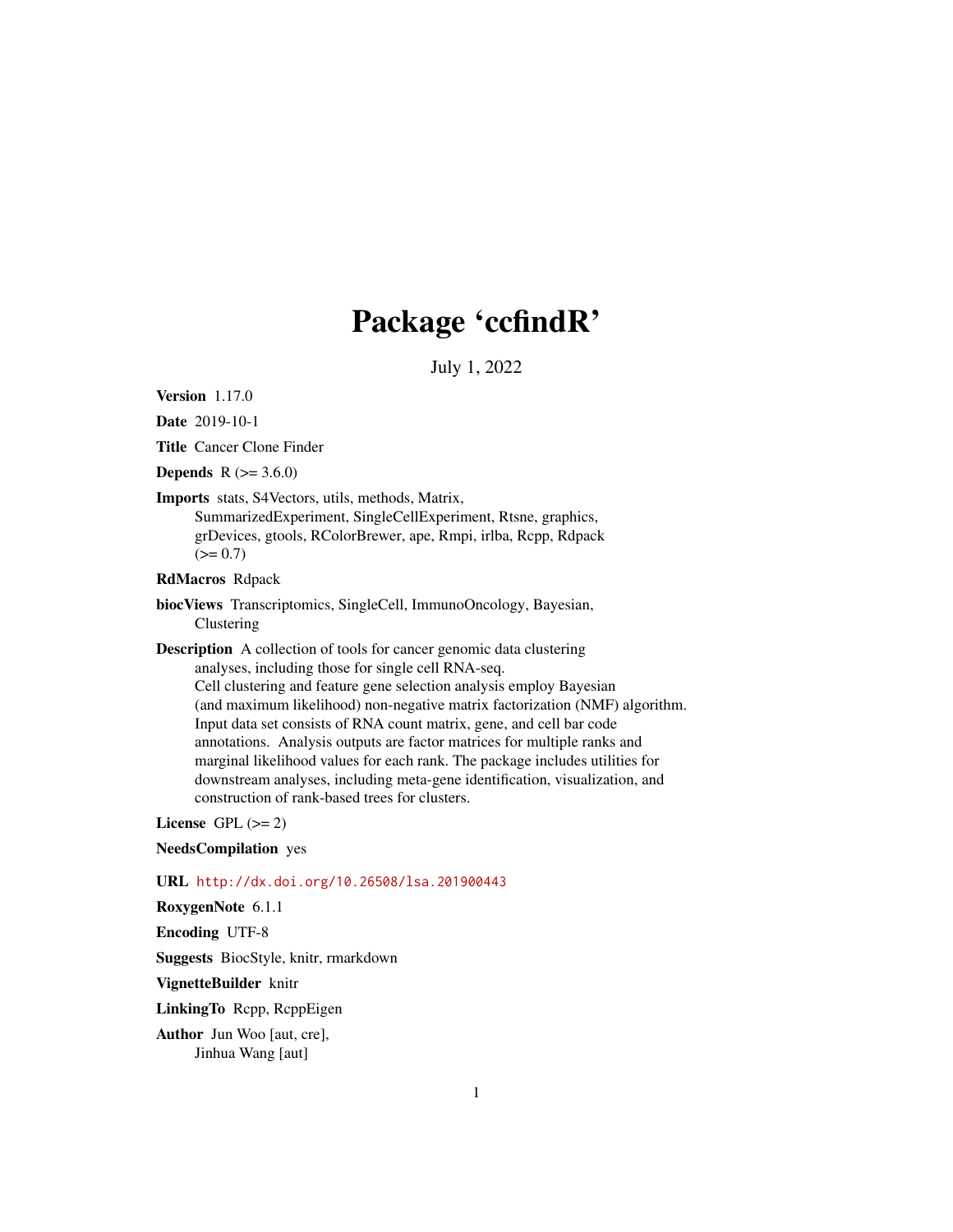Maintainer Jun Woo <jwoo@umn.edu> git\_url https://git.bioconductor.org/packages/ccfindR git\_branch master git\_last\_commit de9994d git\_last\_commit\_date 2022-04-26 Date/Publication 2022-07-01

## R topics documented:

| $\overline{3}$ |
|----------------|
| $\overline{4}$ |
| 5              |
| 6              |
| 6              |
| $\overline{7}$ |
| 8              |
| 8              |
| 9              |
| 10             |
| 10             |
| 11             |
| 11             |
| 12             |
| 13             |
| 13             |
| 14             |
| 15<br>dhasis   |
| 15             |
| 16             |
| 16             |
| 17             |
| 17             |
| 18             |
| 18             |
| 19             |
| 20             |
| 21             |
| 22             |
| 23             |
| 25             |
| 25             |
| 26             |
| 26             |
| 27             |
| 28             |
| 29             |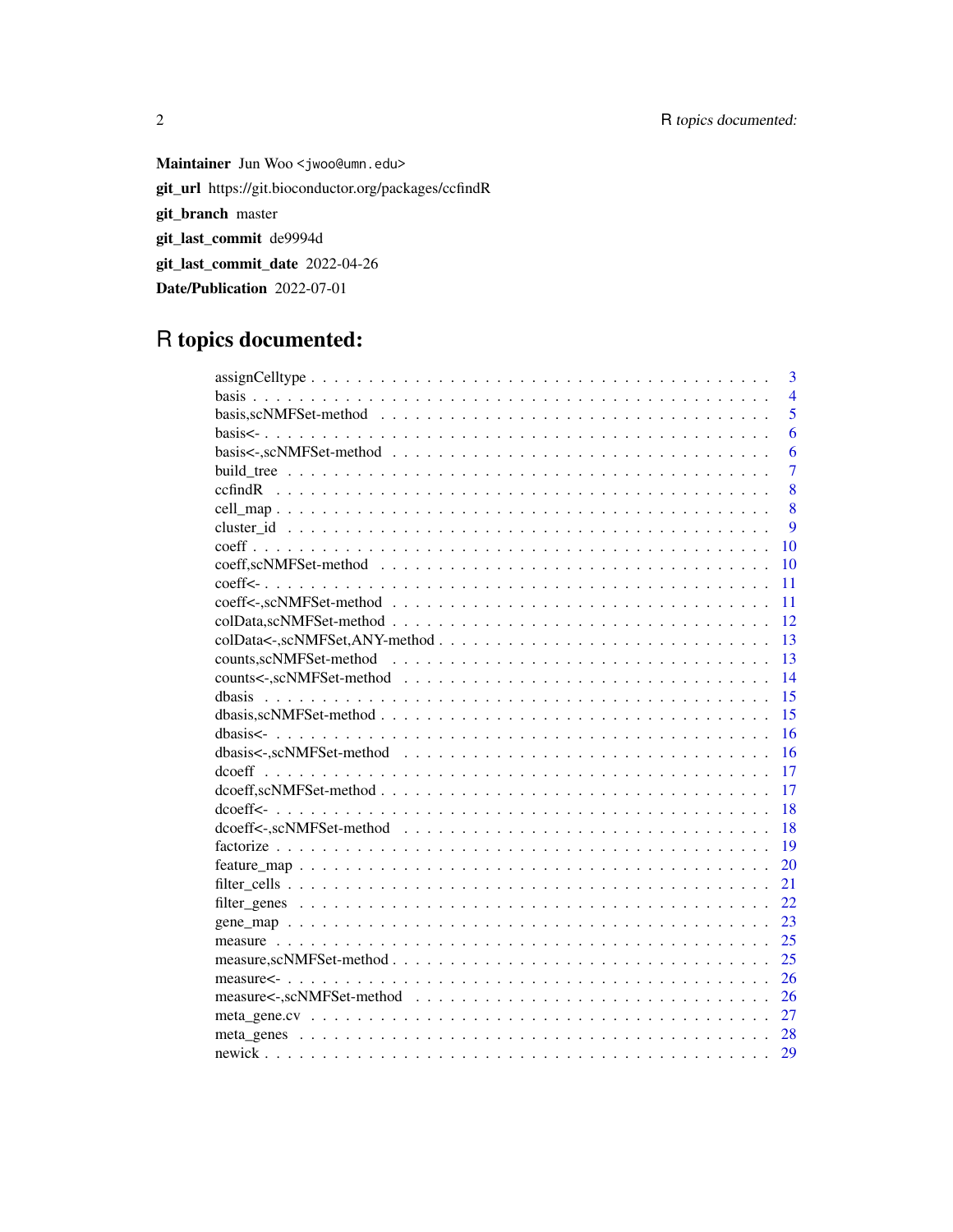<span id="page-2-0"></span>

| Index | 48 |
|-------|----|
|       |    |

assignCelltype *Cell type assignment via GSEA*

### Description

Computes GSEA enrichment score of marker sets in meta gene list

### Usage

```
assignCelltype(obj, rank, gset, gene_names = NULL, p = 0,
 remove.na = FALSE, p.value = FALSE, nperm = 1000,
 progress.bar = TRUE, grp.prefix = c("IG"))
```
### Arguments

| obi        | Object of class scNMFSet.                              |
|------------|--------------------------------------------------------|
| rank       | Rank to examine.                                       |
| gset       | List of gene sets to be used as markers                |
| gene_names | Names of genes to be used for meta-gene identification |
| p          | Enrichment score exponent.                             |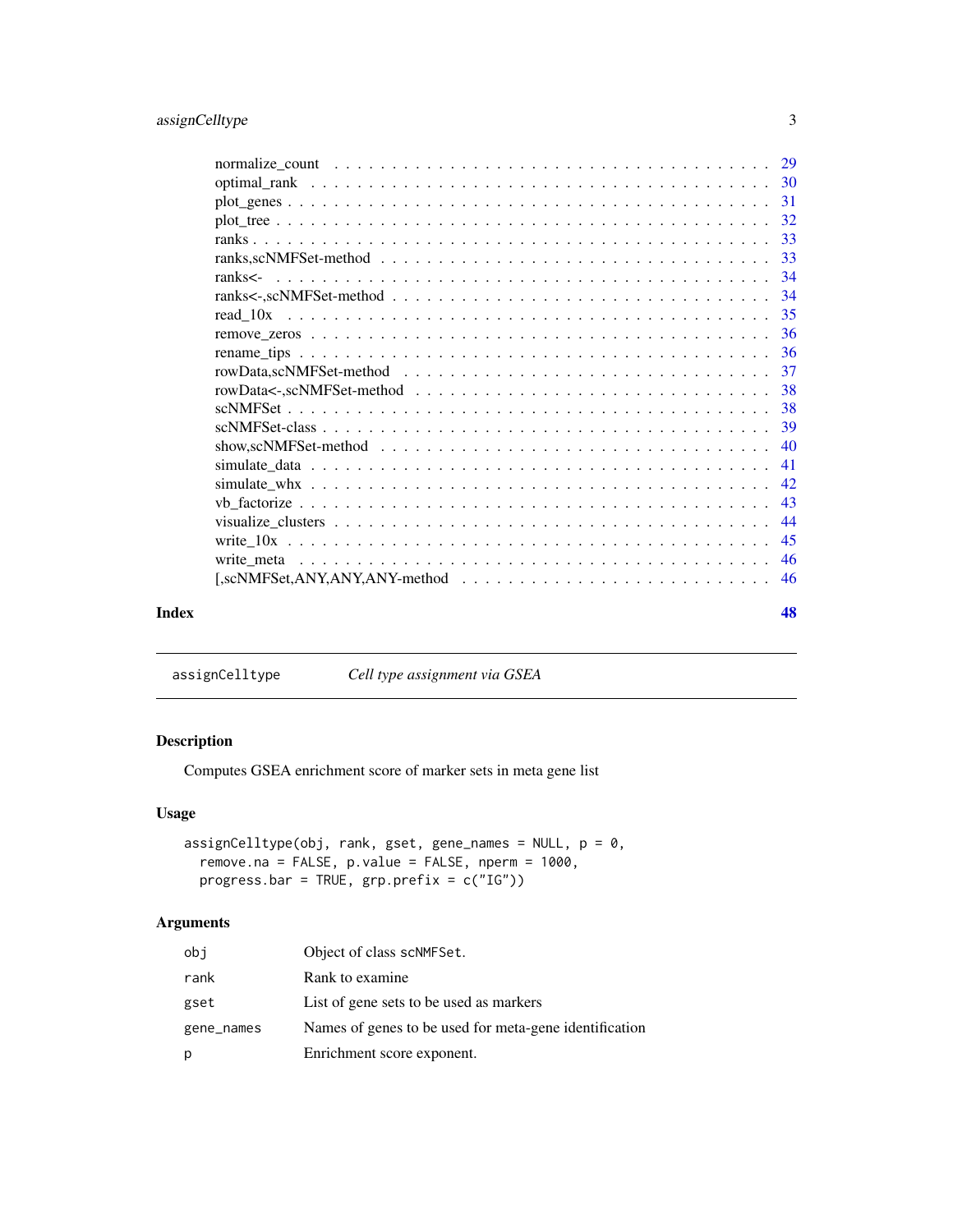<span id="page-3-0"></span>

| remove.na    | Remove gene sets with no overlap                              |
|--------------|---------------------------------------------------------------|
| p.value      | Estimatte p values using permutation                          |
| nperm        | No. of permutation replicates                                 |
| progress.bar | Display progress bar for p value computation                  |
| grp.prefix   | Gene name prefix to search for with wildcard matches in query |

### Details

If obj is of clas scNMFSet, it computes meta gene list using [meta\\_gene.cv](#page-26-1). Otherwise, obj is expected to be a data frame of the same structure as the output of meta\_gene.cv; the number of rows same as the total number of metagenes per cluster, three columns per each cluster (gene name, meta-gene score, and coefficient of variation). The argument gset is a list of gene sets to be checked for enrichment in each cluster meta gene list. The enrichment score is computed using the GSEA algorithm (Subramanian et al. 2005).

#### Value

Matrix of enrichment score statistics with cell types in rows and clusters in columns

#### References

Subramanian A, Tamayo P, Mootha VK, Mukherjee S, Ebert BL, Gillette MA, Paulovich A, Pomeroy SL, Golub TR, Lander ES, Mesirov JP (2005). "Gene set enrichment analysis: A knowledge-based approach for interpreting genome-wide expression profiles." *Proc. Natl. Acad. Sci., USA*, 102(43), 15545–15550. [doi:10.1073/pnas.0506580102.](https://doi.org/10.1073/pnas.0506580102)

#### Examples

```
dir <- system.file('extdata',package='ccfindR')
pbmc \leq read_10x(dir)
pbmc <- vb_factorize(pbmc, ranks=5)
meta <- meta_gene.cv(pbmc,rank=5, gene_names=rowData(pbmc)[,2])
markers <- list('B cell'=c('CD74','IG','HLA'),
                'CD8+ T'=c('CD8A','CD8B','GZMK','CCR7','LTB'),
                'CD4+ T'=c('CD3D','CD3E','IL7R','LEF1'),
                'NK'=c('GNLY','NKG7','GZMA','GZMH'),
                'Macrophage'=c('S100A8','S100A9','CD14','LYZ','CFD'))
gsea <- assignCelltype(meta, rank=5, gset=markers, grp.prefix=c('IG','HLA'))
gsea
```
basis *Basis matrices in an Object*

#### Description

Retrieve or set the basis matrices W from factorization in an object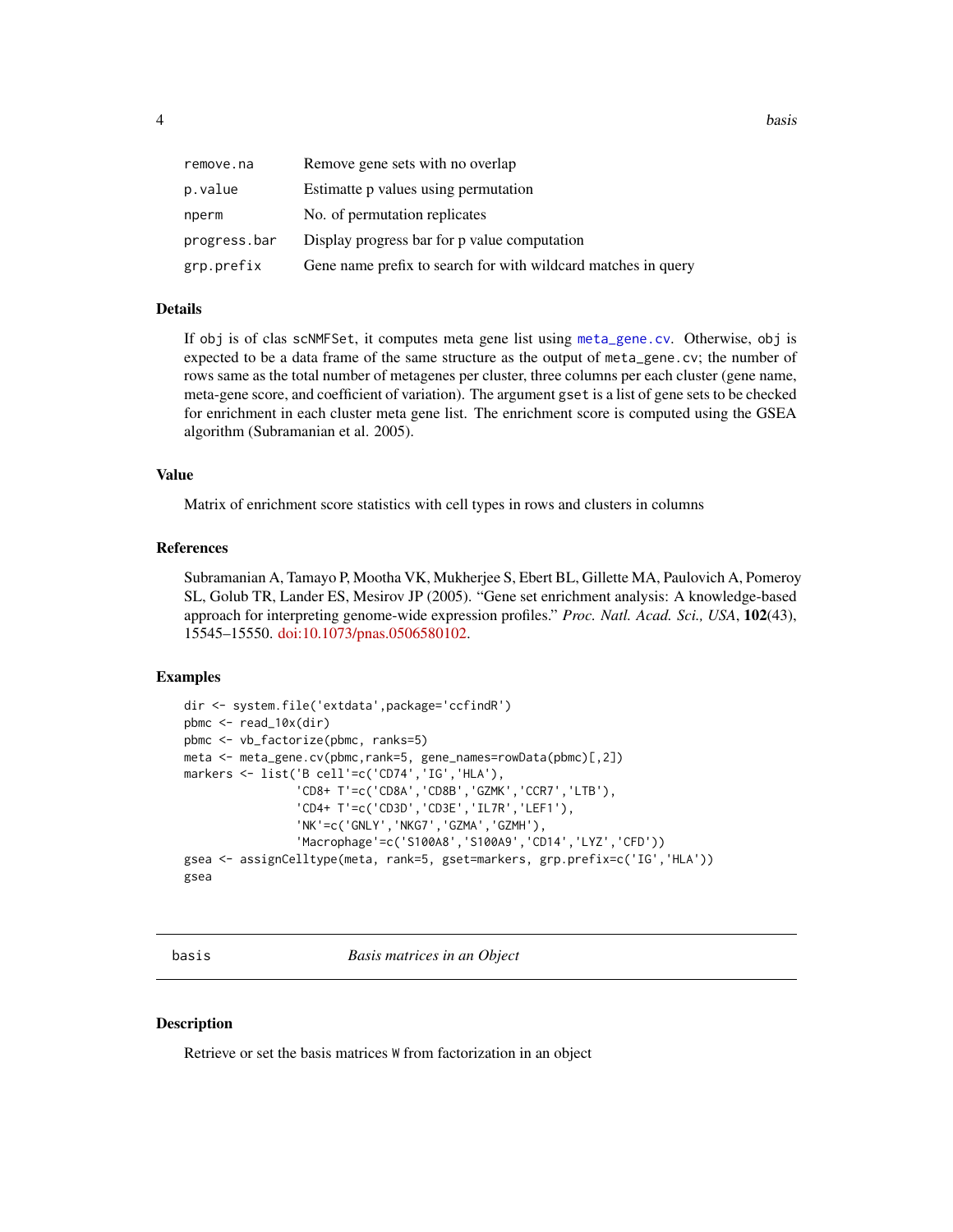### <span id="page-4-0"></span>basis,scNMFSet-method 5

### Usage

basis(object)

### Arguments

object Object of class scNMFSet

### Details

After factorization, basis matrices corresponding to each rank value are stored as elements of a list, which is in slot basis of object of class scNMFSet. basis(object) will return the list of matrices. basis(object) <- value can be used to modify it.

### Value

Either NULL or a list of same length as ranks(object), whose elements are basis matrices derived from factorization under each rank value.

### Examples

```
s <- scNMFSet(count=matrix(rpois(n=12,lambda=3),4,3))
s <- vb_factorize(s,ranks=seq(2,4))
basis(s)[[1]]
```
basis,scNMFSet-method *Basis matrix accessor*

### Description

Basis matrix accessor

### Usage

```
## S4 method for signature 'scNMFSet'
basis(object)
```
### Arguments

object Object containing basis matrix

#### Value

List of basis matrices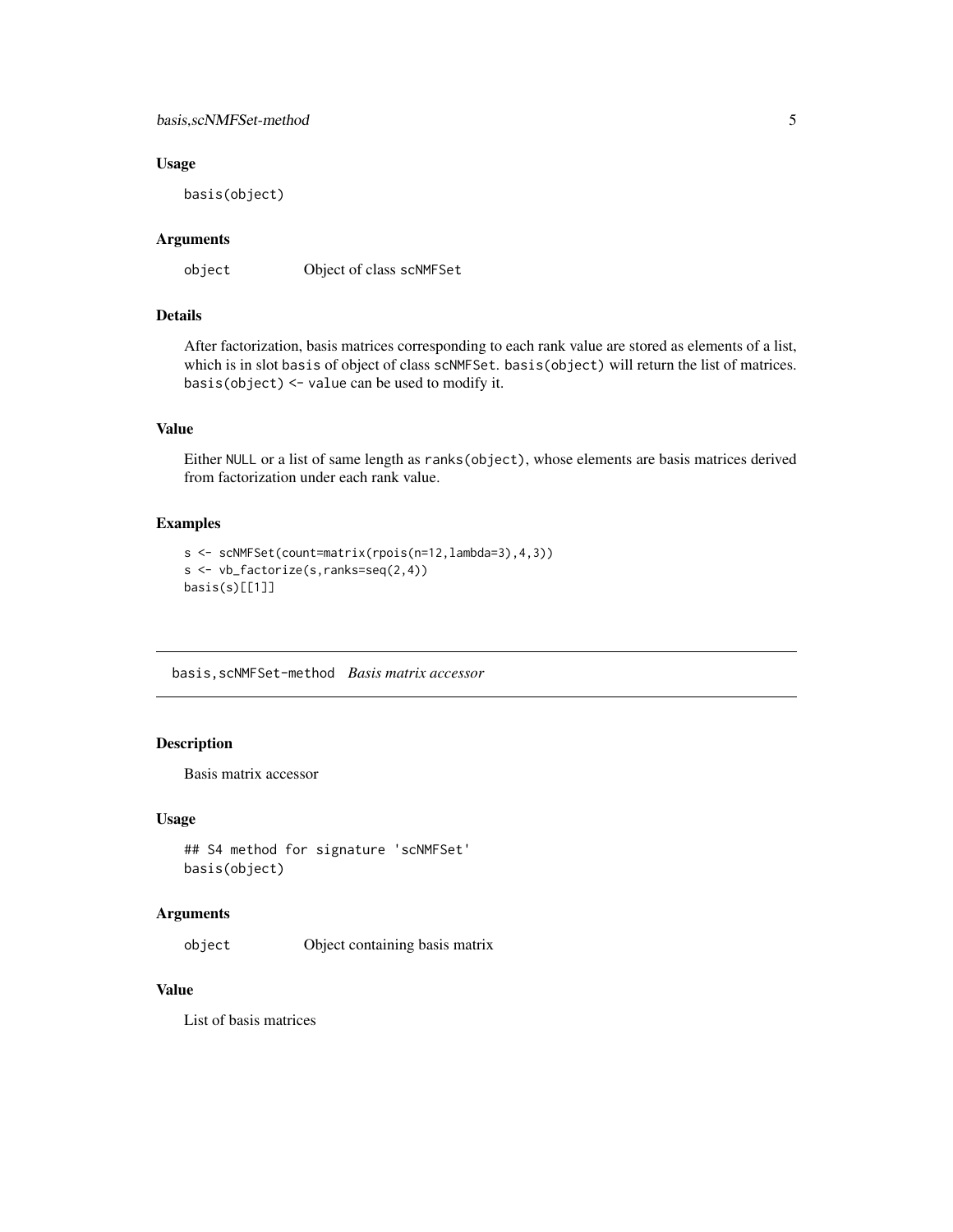<span id="page-5-0"></span>

Access and modify basis matrices

### Usage

basis(object) <- value

### Arguments

| object | Object of class scNMFSet       |
|--------|--------------------------------|
| value  | Basis matrix to be substituted |

### Value

Input object with updated basis matrices

#### Examples

```
set.seed(1)
s <- scNMFSet(count=matrix(rpois(n=12,lambda=3),4,3))
s <- vb_factorize(s, ranks=3)
basis(s)[[1]] <- apply(basis(s)[[1]],seq(1,2),round,digits=3)
basis(s)
```
basis<-,scNMFSet-method

*Modify basis matrices*

### Description

Access and modify basis matrices

#### Usage

```
## S4 replacement method for signature 'scNMFSet'
basis(object) <- value
```
### Arguments

| object | Object of class scNMFSet       |
|--------|--------------------------------|
| value  | Basis matrix to be substituted |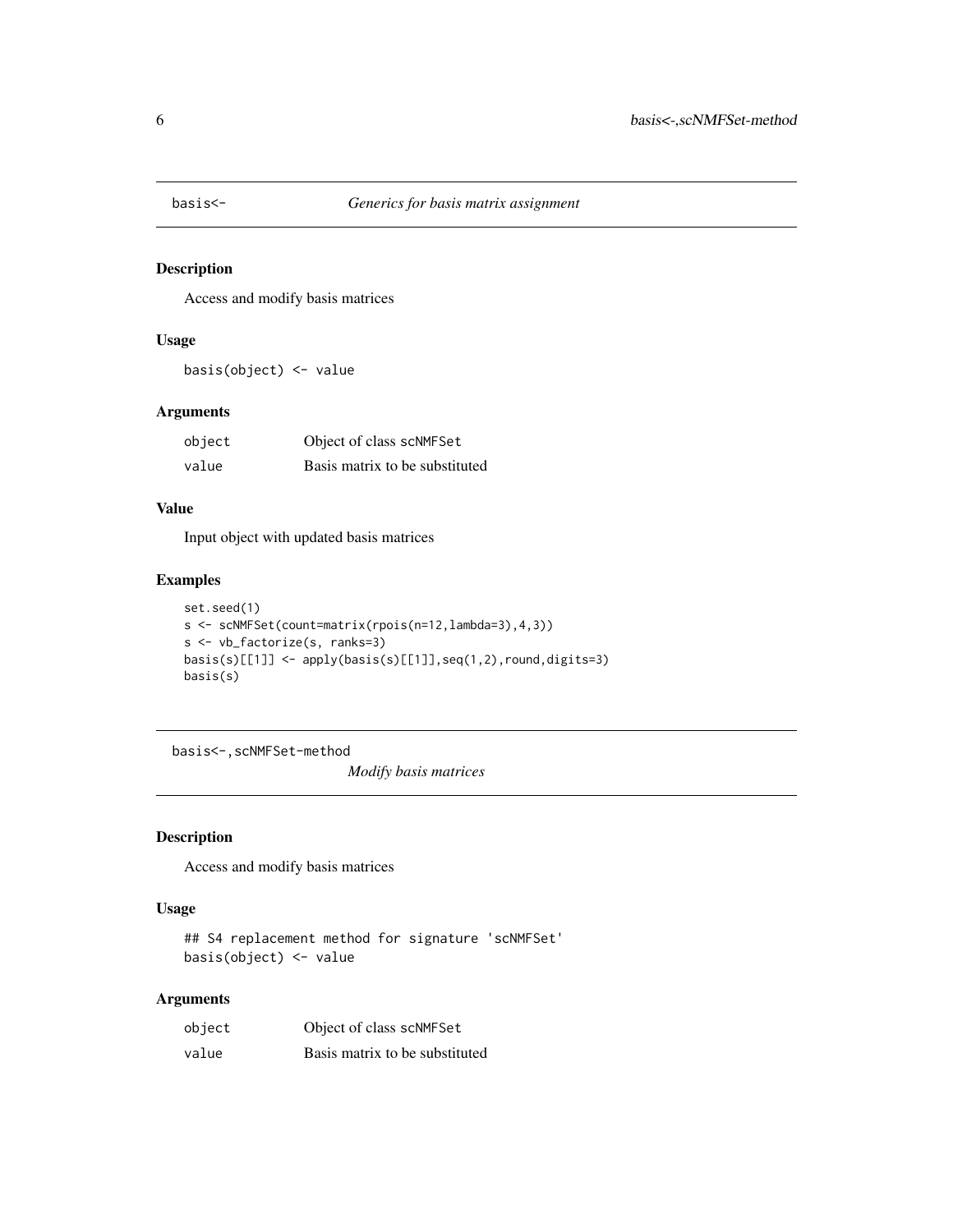#### <span id="page-6-0"></span>build\_tree 7

### Value

Input object with updated basis matrices

### Examples

```
set.seed(1)
s <- scNMFSet(count=matrix(rpois(n=12,lambda=3),4,3))
s <- vb_factorize(s, ranks=3)
basis(s)[[1]] <- apply(basis(s)[[1]],c(1,2),round,digits=3)
basis(s)
```
<span id="page-6-1"></span>

#### build\_tree *Build tree connecting clusters at different ranks*

### Description

Build tree connecting clusters at different ranks

### Usage

build\_tree(object, rmax)

### Arguments

| object | Object of class scNMFSet                   |
|--------|--------------------------------------------|
| rmax   | Maximum rank at which tree branching stops |

#### Value

List containing the tree structure

```
set.seed(1)
x <- simulate_whx(nrow=50,ncol=100,rank=5)
s <- scNMFSet(x$x)
s <- vb_factorize(s,ranks=seq(2,8),nrun=5)
tree <- build_tree(s,rmax=5)
tree
```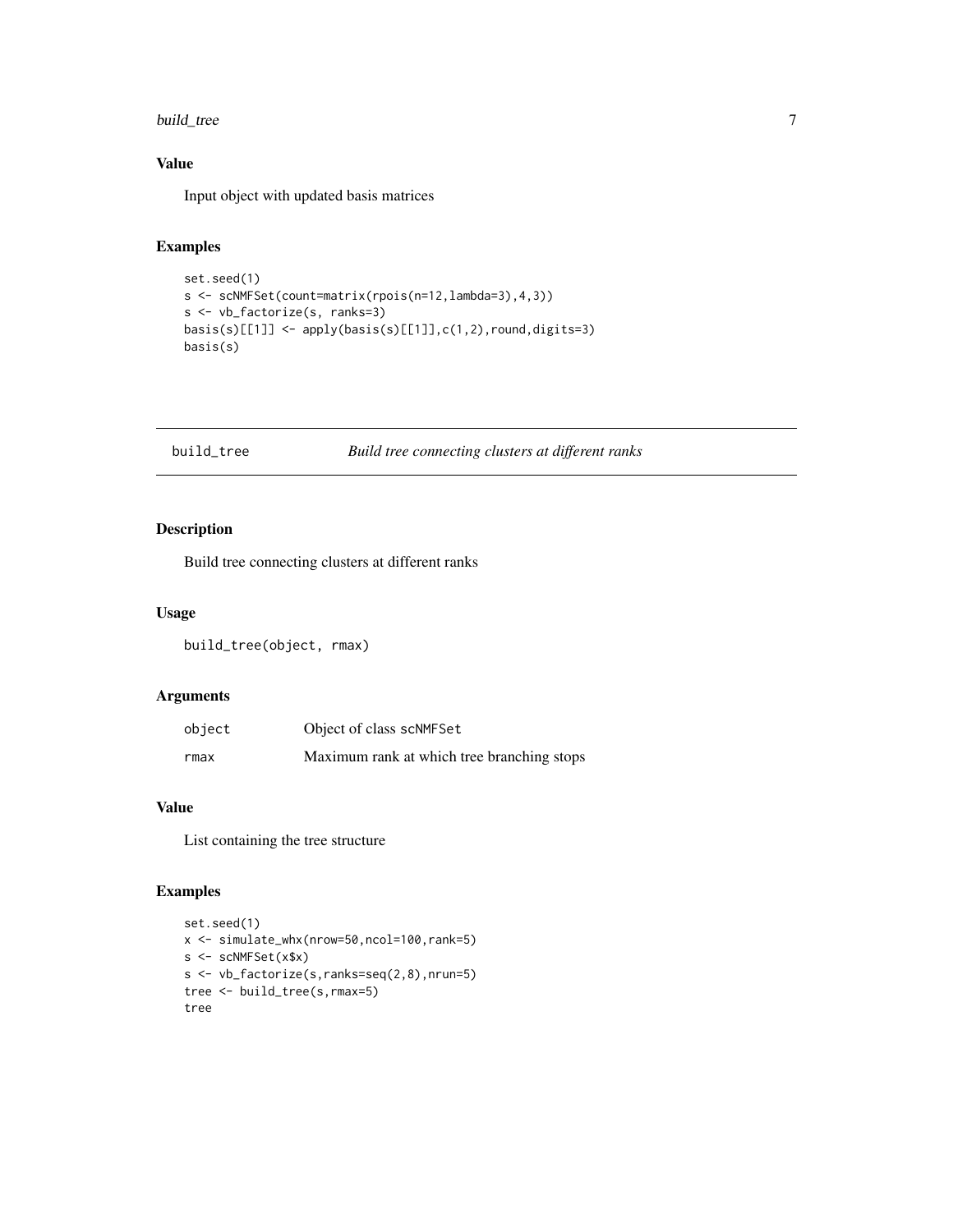<span id="page-7-0"></span>

This package contains tools and utilities for cell-type discovery using single-cell transcriptomic data while evaluating significance of the depth of clustering (Woo et al. 2019).

#### References

Woo J, Winterhoff BJ, Starr TK, Aliferis C, Wang J (2019). "De novo prediction of cell-type complexity in single-cell RNA-seq and tumor microenvironments." *Life Sci. Alliance*, 2, e201900443. <http://dx.doi.org/10.26508/lsa.201900443>.

cell\_map *Plot heatmap of clustering coefficient matrix*

### Description

Retrieve a coefficient matrix H derived from factorization by rank value and generate heatmap of its elements.

### Usage

```
cell_map(object, rank, main = "Cells", ...)
```
### Arguments

| object    | Object of class scNMFSet.                                                                                                                                                                |
|-----------|------------------------------------------------------------------------------------------------------------------------------------------------------------------------------------------|
| rank      | Rank value for which the cell map is to be displayed. The object must con-<br>tain the corresponding slot: one element of coeff(object) $[k]$ for which<br>$ranks(object)[[k]] == rank.$ |
| main      | Title of plot.                                                                                                                                                                           |
| $\ddotsc$ | Other arguments to be passed to heatmap, image, and plot.                                                                                                                                |

#### Value

NULL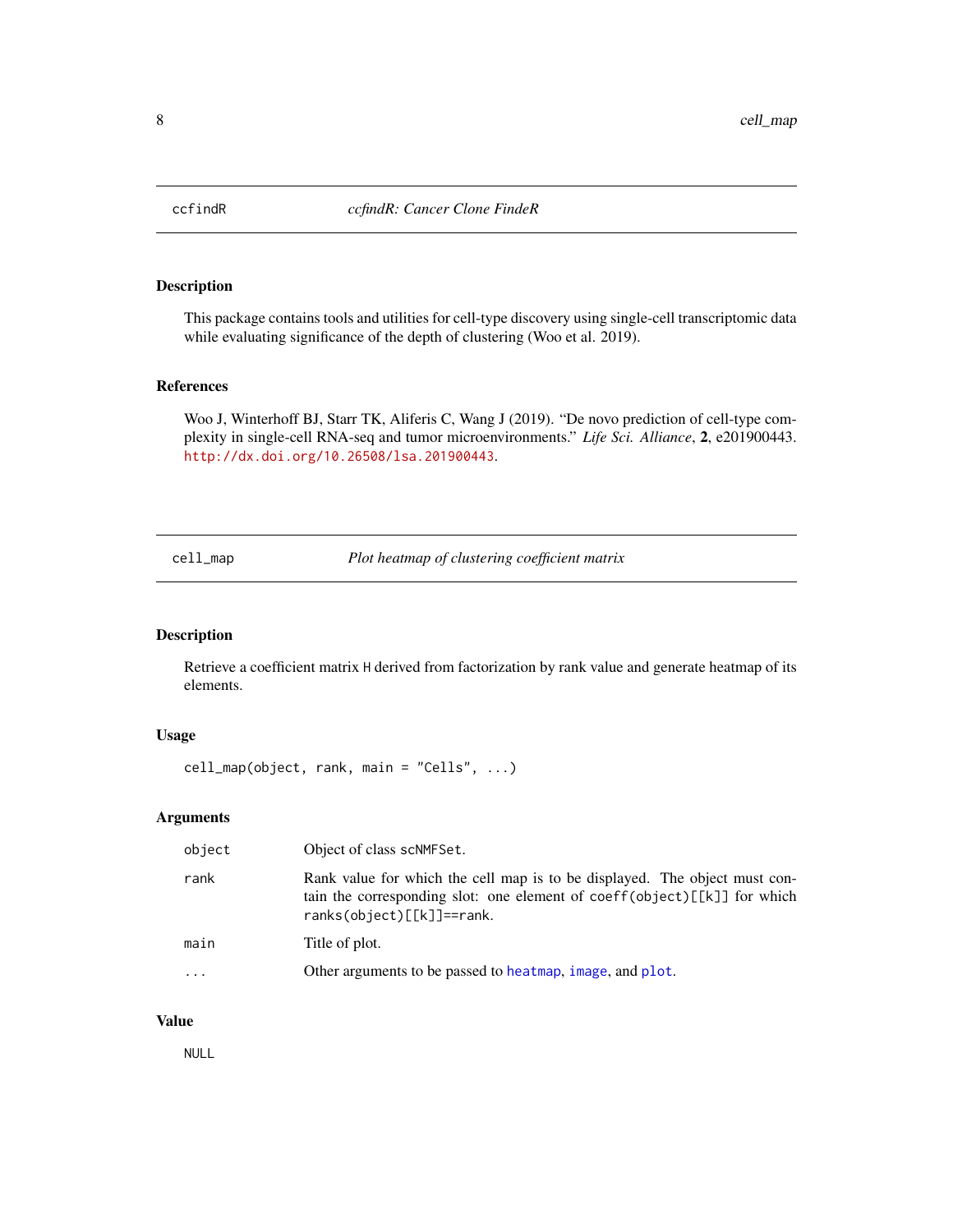#### <span id="page-8-0"></span>cluster\_id 9

### Examples

```
set.seed(1)
x <- simulate_data(nfeatures=10,nsamples=c(20,20,60))
rownames(x) \leftarrow seq\_len(10)\text{colnames}(x) \leftarrow \text{seq\_len}(100)s <- scNMFSet(count=x,rowData=seq_len(10),colData=seq_len(100))
s <- vb_factorize(s,ranks=seq(2,5))
plot(s)
cell_map(s, rank=3)
```

| cluster_id<br>Assign cells into clusters |
|------------------------------------------|
|------------------------------------------|

### Description

Use factorization results in an object to assign cells into clusters.

#### Usage

cluster\_id(object, rank = 2)

#### Arguments

| object | Object of class scNMFSet                                        |
|--------|-----------------------------------------------------------------|
| rank   | Rank value whose factor matrices are to be used for assignment. |

### Value

Vector of length equal to the number of cells containing cluster ID numbers of each cell.

```
set.seed(1)
x <- simulate_whx(nrow=50,ncol=100,rank=5)
s <- scNMFSet(count=x$x)
s <- vb_factorize(s,ranks=seq(2,8),nrun=5)
cid <- cluster_id(s, rank=5)
table(cid)
```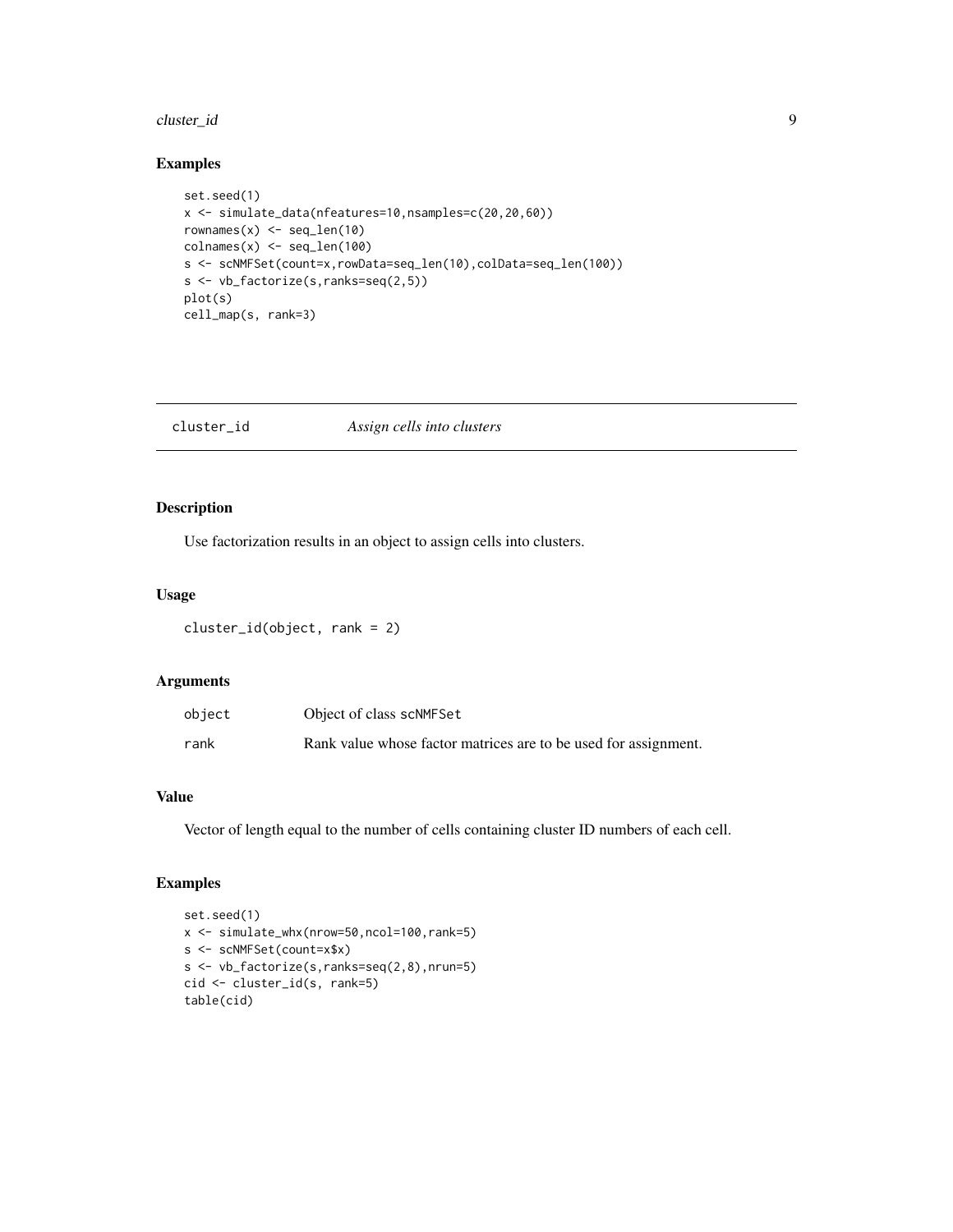<span id="page-9-0"></span>

Retrieve or set the coefficient matrices from factorization in an object

### Usage

coeff(object)

#### Arguments

object Object of class scNMFSet.

### Details

After factorization, coefficient matrices H corresponding to each rank value are stored as elements of a list, which is in slot coeff of object of class scNMFSet. coeff(object) will return the list of matrices. coeff(object) <- value can be used to modify it.

### Value

Either NULL or a list of same length as ranks(object), whose elements are coefficient matrices derived from factorization under each rank value.

### Examples

```
s <- scNMFSet(count=matrix(rpois(n=12,lambda=3),4,3))
s <- vb_factorize(s,ranks=seq(2,4))
coeff(s)[[1]]
```
coeff,scNMFSet-method *Coefficient matrix accessor*

### Description

Coefficient matrix accessor

#### Usage

```
## S4 method for signature 'scNMFSet'
coeff(object)
```
#### Arguments

object Object containing coefficient matrix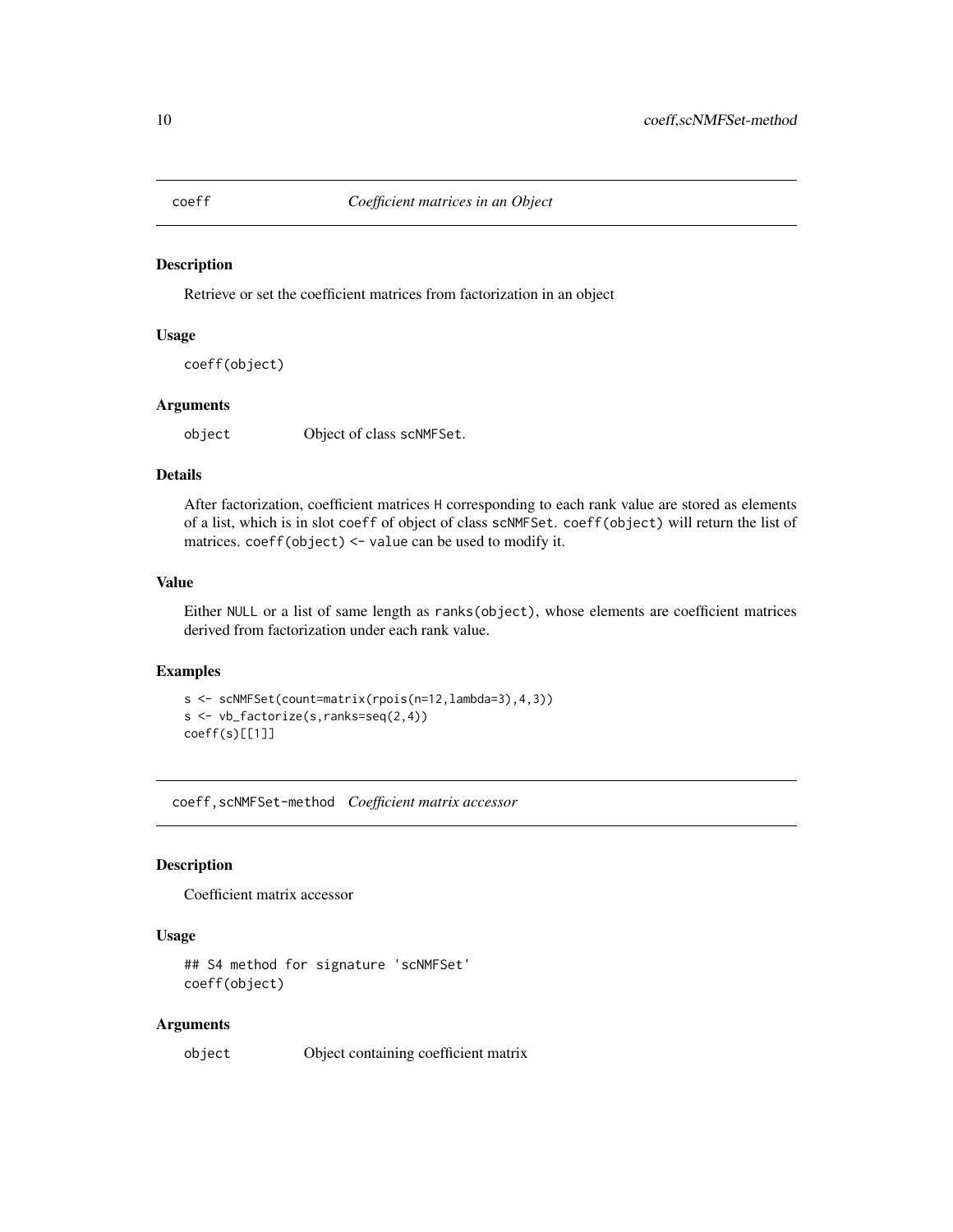#### <span id="page-10-0"></span>coeff<- 11

### Value

List of coefficient matrices

### coeff<- *Generics for coefficient matrix assignment*

#### Description

Access and modify coefficient matrices

#### Usage

coeff(object) <- value

### Arguments

| object | Object of class scNMFSet             |
|--------|--------------------------------------|
| value  | Coefficient matrix to be substituted |

### Value

Input object with updated coefficient matrices

### Examples

```
s <- scNMFSet(count=matrix(rpois(n=12,lambda=3),4,3))
s <- vb_factorize(s, ranks=3)
coeff(s)[[1]] <- apply(coeff(s)[[1]],c(1,2),round,digits=2)
coeff(s)
```
coeff<-,scNMFSet-method

*Modify coefficient matrices*

### Description

Can be used to access and modify coefficient matrices

### Usage

```
## S4 replacement method for signature 'scNMFSet'
coeff(object) <- value
```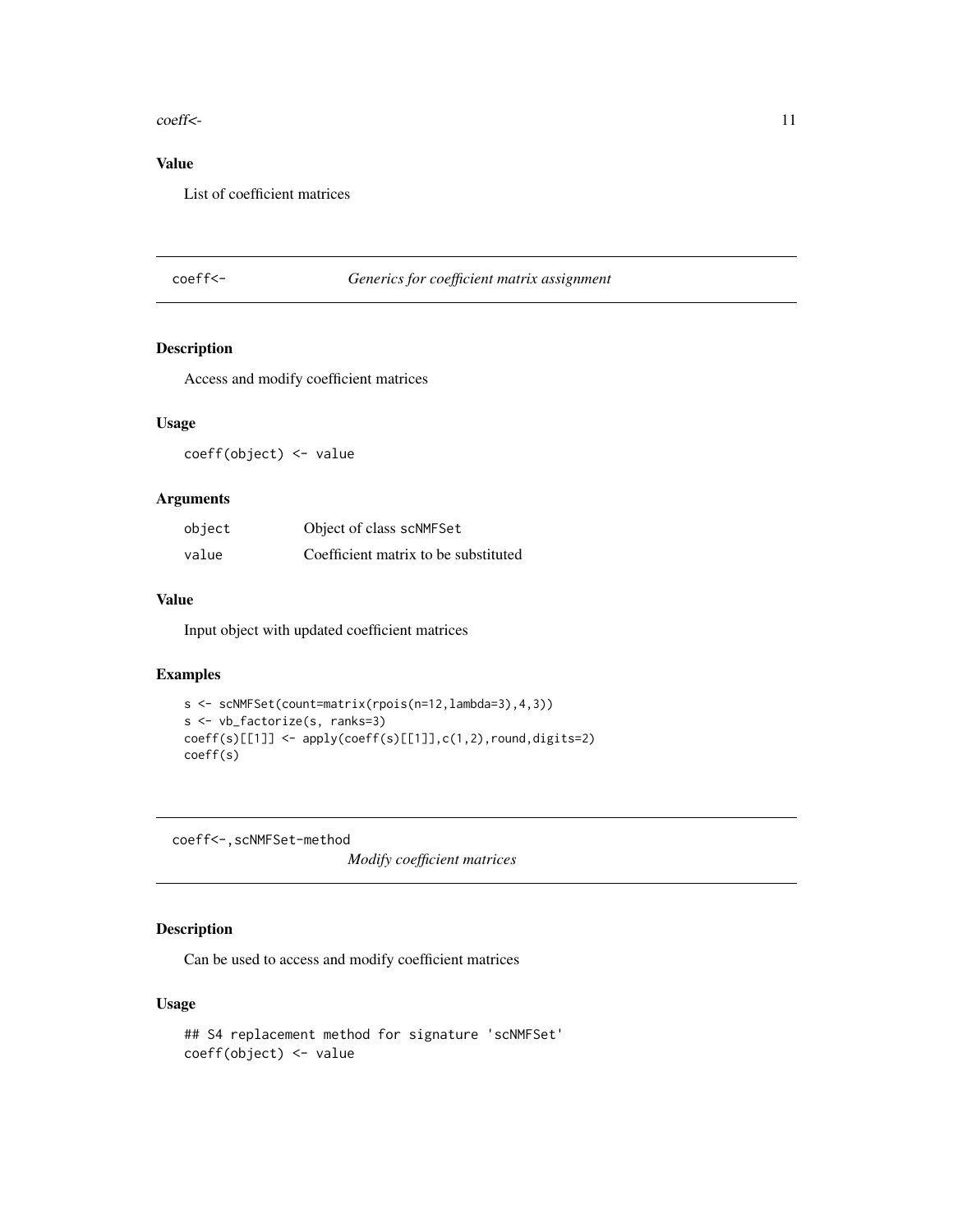### <span id="page-11-0"></span>Arguments

| object | Object of class scNMFSet             |
|--------|--------------------------------------|
| value  | Coefficient matrix to be substituted |

### Value

Input object with updated coefficient matrices

#### Examples

```
s <- scNMFSet(count=matrix(rpois(n=12,lambda=3),4,3))
s <- vb_factorize(s, ranks=3)
coeff(s)[[1]] <- apply(coeff(s)[[1]],c(1,2),round,digits=2)
coeff(s)
```
colData,scNMFSet-method

*Sample annotation accessor*

### Description

Sample annotation accessor

#### Usage

```
## S4 method for signature 'scNMFSet'
colData(x)
```
#### Arguments

x Object containing sample annotation

### Value

Column annotation DataFrame

```
library(S4Vectors)
x \leftarrow \text{matrix}(rpois(n=12,lambda=3), 4, 3)rownames(x) \leftarrow seq\_len(4)colnames(x) <- c('a','b','c')
s <- scNMFSet(count=x,rowData=seq_len(4),colData=c('a','b','c'))
cols <- DataFrame(tissue=c('tissue1','tissue1','tissue2'))
rownames(cols) <- c('a','b','c')
colData(s) <- cols
s
```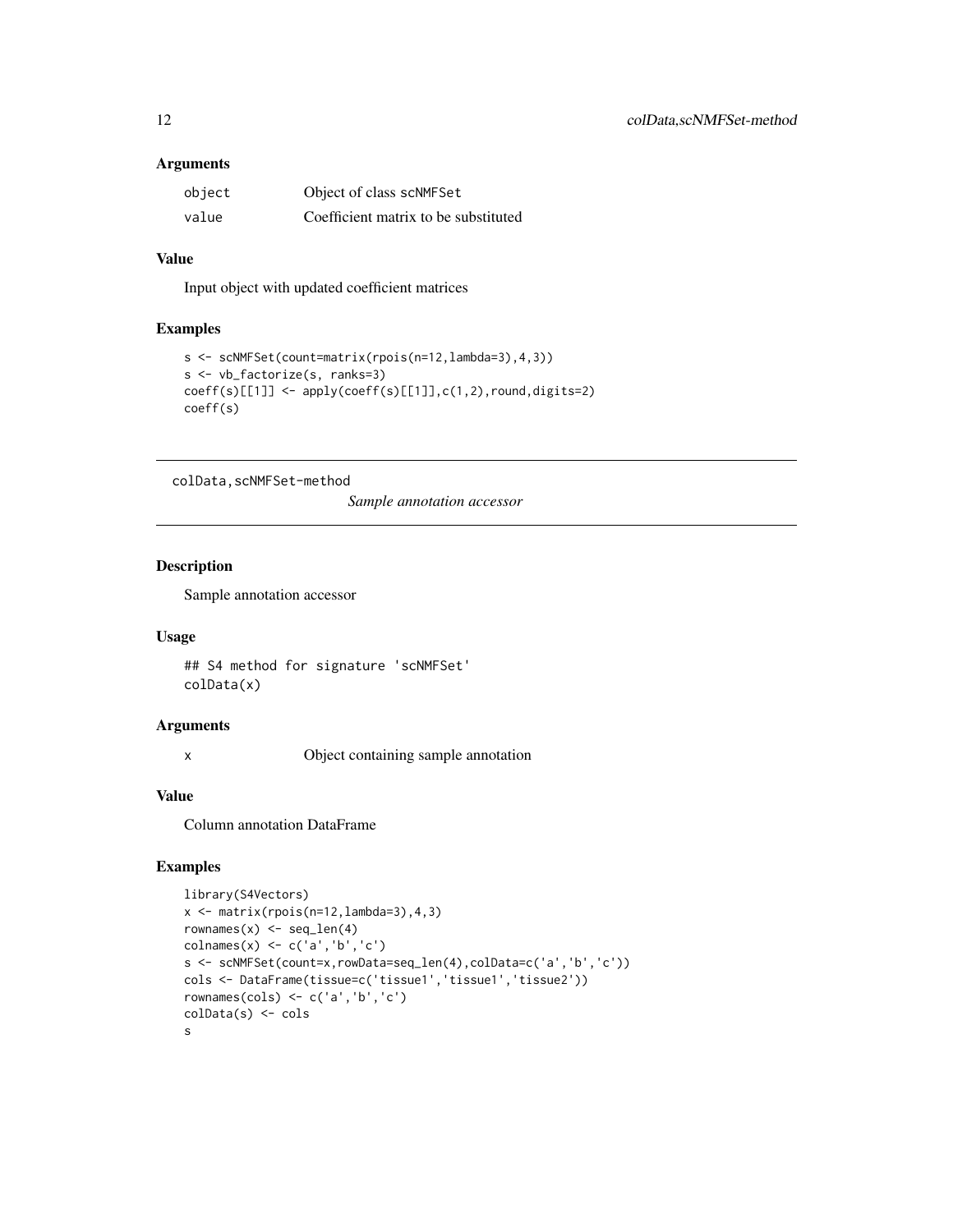<span id="page-12-0"></span>colData<-,scNMFSet,ANY-method *Cell annotation assignment*

#### Description

Cell annotation assignment

### Usage

## S4 replacement method for signature 'scNMFSet,ANY'  $\text{colData}(x) \leq -\text{value}$ 

### Arguments

| x     | Object containing cell annotation |
|-------|-----------------------------------|
| value | DataFrame to be substituted       |

#### Value

Updated column annotation

#### Examples

```
library(S4Vectors)
x \leftarrow \text{matrix}(rpois(n=12,lambda=3), 4, 3)rownames(x) \leftarrow seq\_len(4)\text{columns}(x) \leftarrow c('a', 'b', 'c')s <- scNMFSet(count=x,rowData=seq_len(4),colData=c('a','b','c'))
cols <- DataFrame(tissue=c('tissue1','tissue1','tissue2'))
rownames(cols) <- c('a','b','c')
colData(s) <- cols
s
```
counts,scNMFSet-method

*Accessor for count matrix*

### Description

Accessor for count matrix

#### Usage

```
## S4 method for signature 'scNMFSet'
counts(object)
```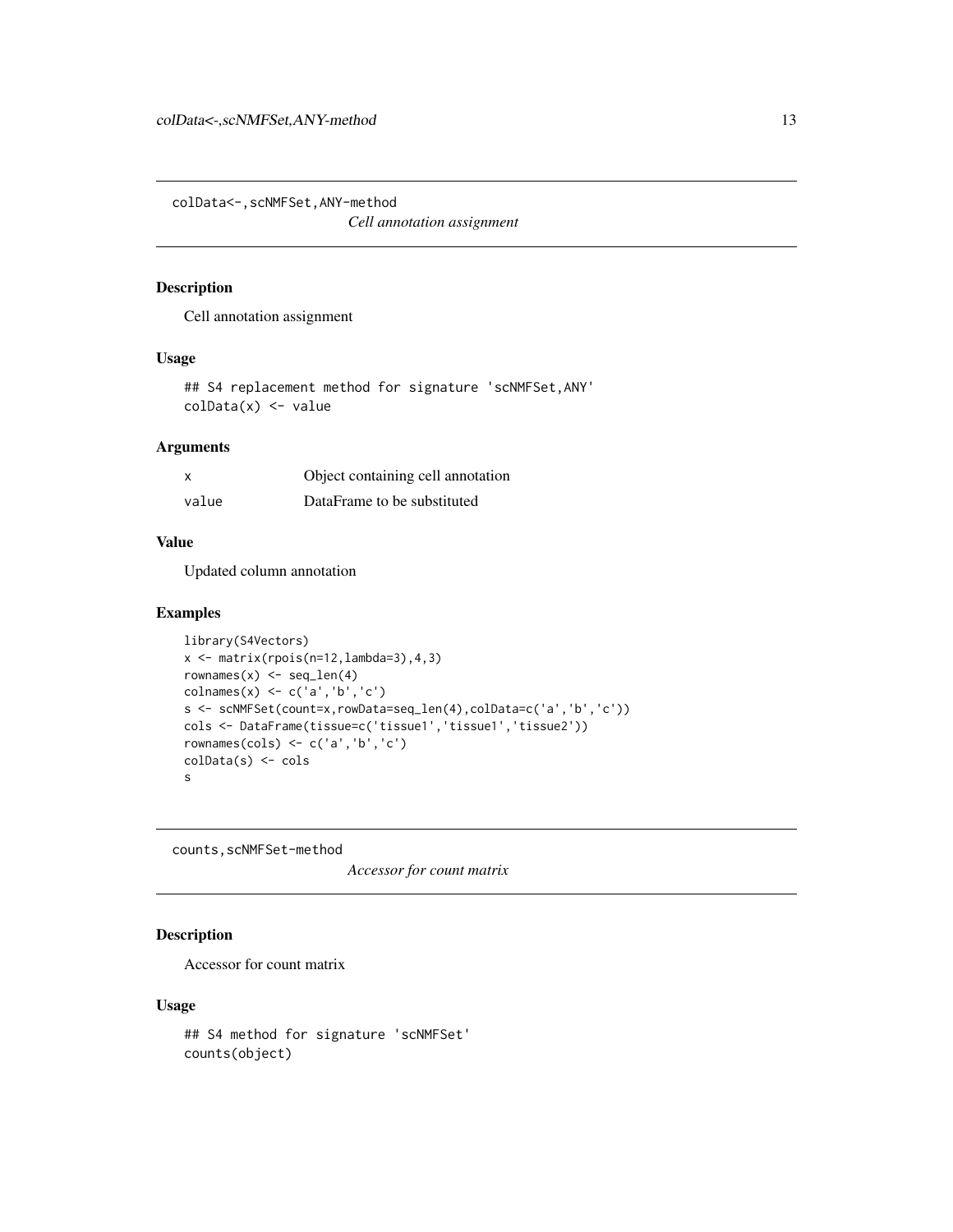### Arguments

object Object containing count matrix

### Value

Count matrix

### Examples

```
s \leftarrow \text{scNNFSet}(\text{count} = \text{matrix}(\text{rpois}(n=12, \text{lambda}=3), 3, 4))counts(s)
```
counts<-,scNMFSet-method

*Assignment of count matrix*

### Description

Count matrix can be modified

### Usage

```
## S4 replacement method for signature 'scNMFSet'
counts(object) <- value
```
### Arguments

| object | Object containing count            |
|--------|------------------------------------|
| value  | Matrix-like object for replacement |

#### Value

Object with updated count

```
mat <- matrix(rpois(n=12,lambda=3),3,4)
s <- scNMFSet(count = mat)
counts(s) \leq mat<sup>^2</sup>
counts(s)
```
<span id="page-13-0"></span>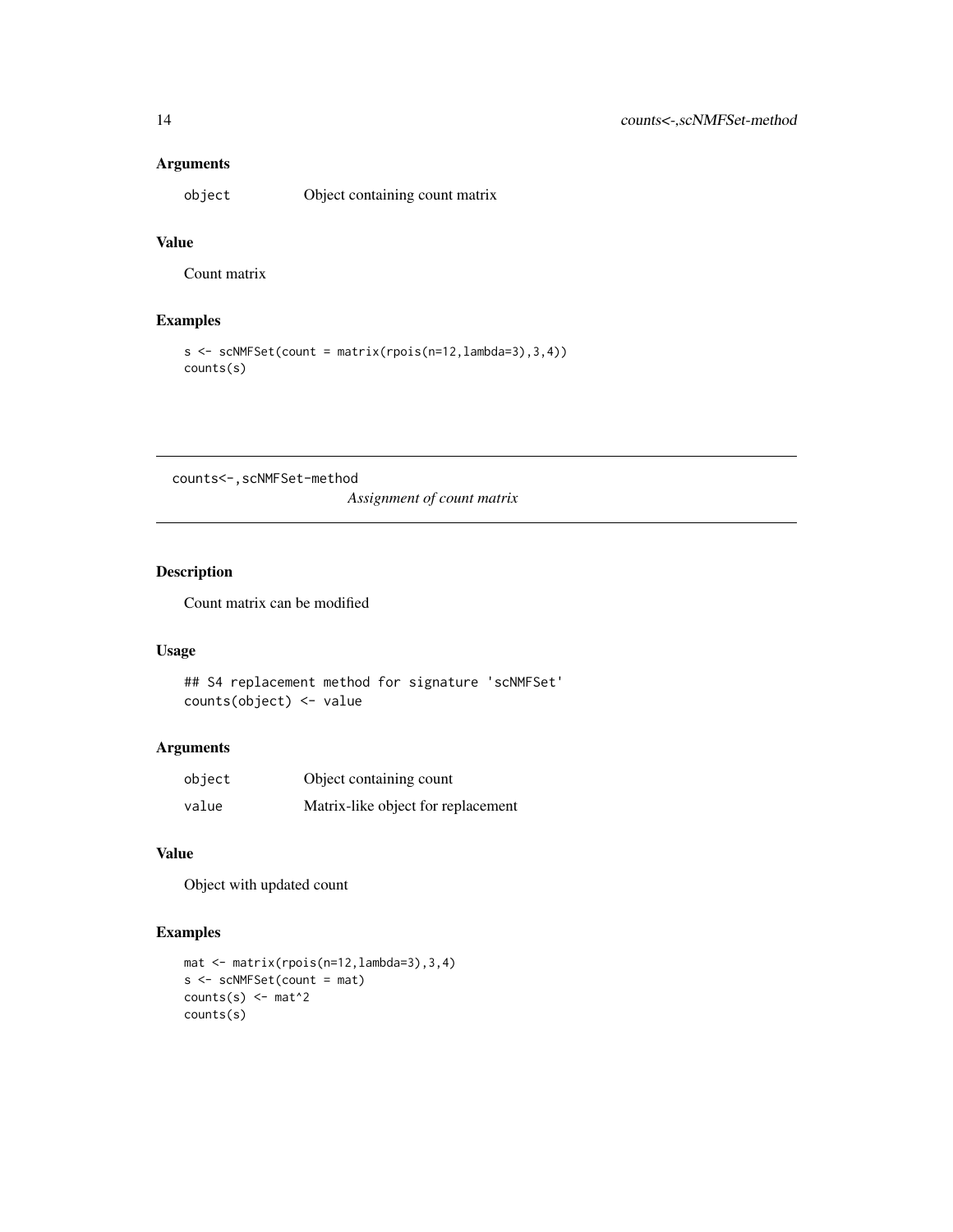<span id="page-14-0"></span>

Basis SD matrix accessor

#### Usage

dbasis(object)

### Arguments

object Object containing dbasis matrix

### Value

List of dbasis matrices

dbasis,scNMFSet-method

*Basis SD matrix accessor*

### Description

Basis SD matrix accessor

#### Usage

```
## S4 method for signature 'scNMFSet'
dbasis(object)
```
### Arguments

object Object containing basis standard deviation (SD) matrix

### Value

List of dbasis matrices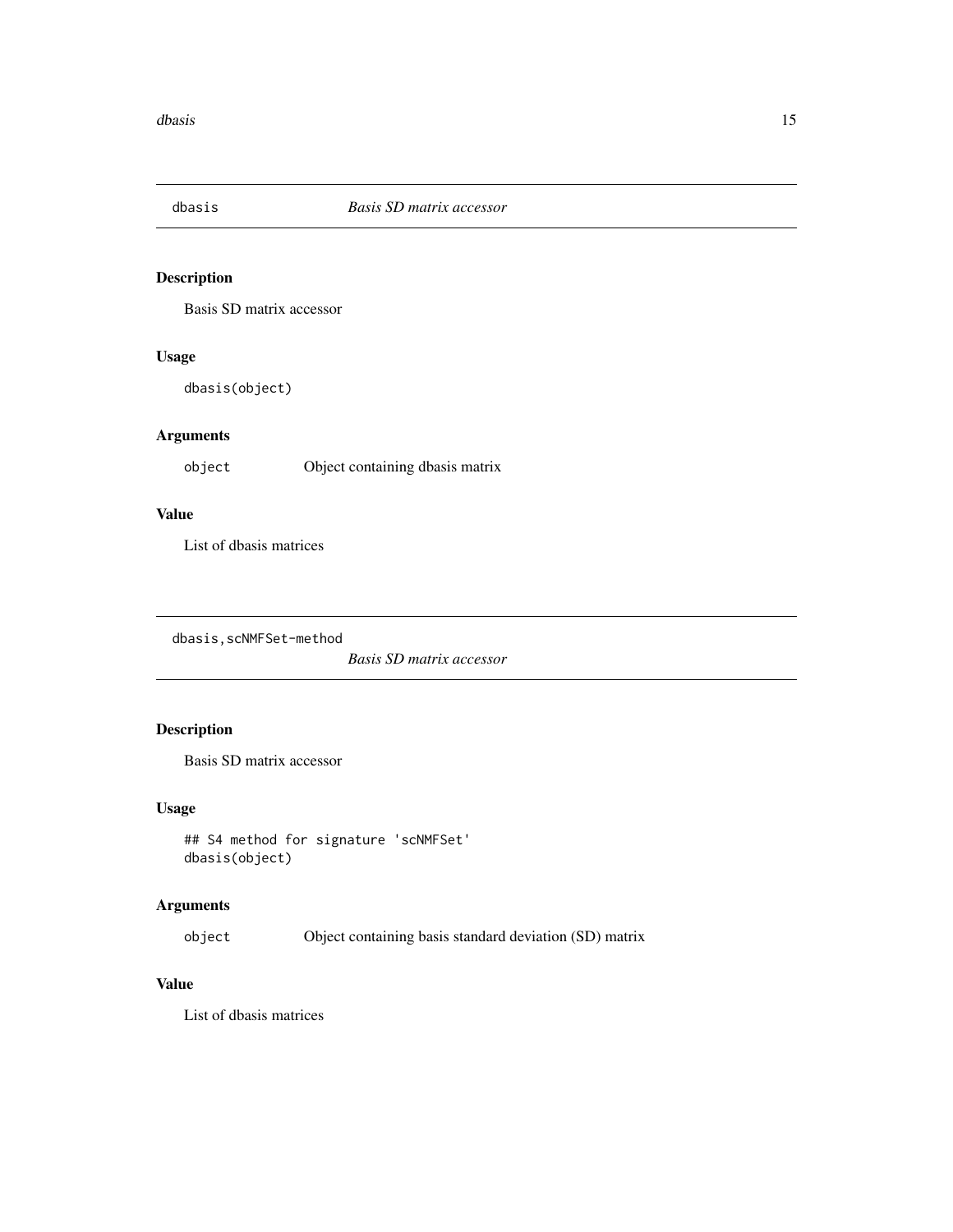<span id="page-15-0"></span>

Basis SD matrix assignment

### Usage

dbasis(object) <- value

### Arguments

| object | Object containing dbasis matrix |
|--------|---------------------------------|
| value  | List for assignment             |

### Value

Updated object

```
dbasis<-,scNMFSet-method
```
*Modify dbasis matrices*

### Description

Access and modify dbasis matrices

### Usage

```
## S4 replacement method for signature 'scNMFSet'
dbasis(object) <- value
```
### Arguments

| object | Object of class scNMFSet          |
|--------|-----------------------------------|
| value  | Basis SD matrix to be substituted |

### Value

Modified object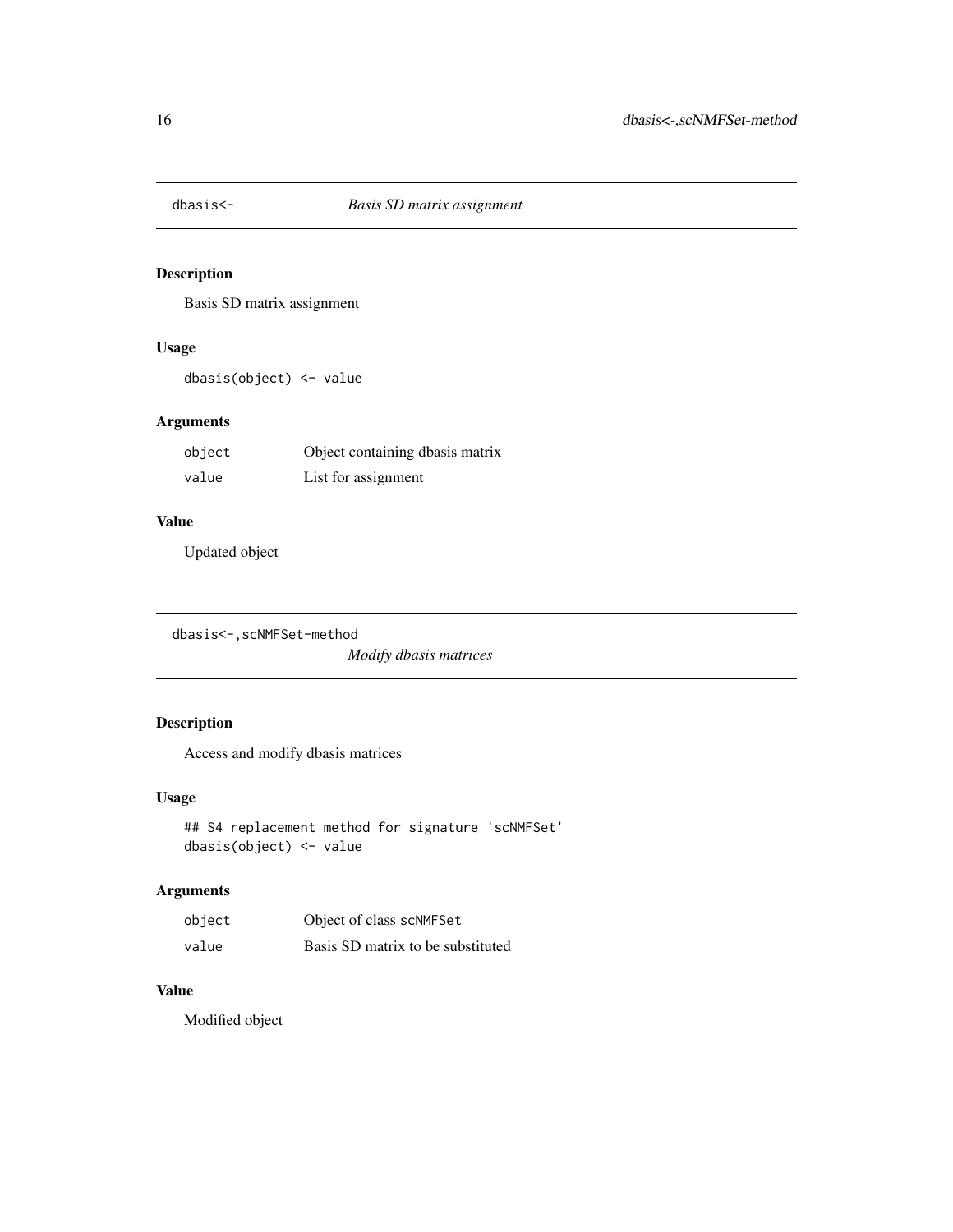<span id="page-16-0"></span>

Coeff SD matrix accessor

### Usage

dcoeff(object)

### Arguments

object Object containing dcoeff matrix

### Value

List of dcoeff matrices

dcoeff,scNMFSet-method

*Coeffcient SD matrix accessor*

### Description

Coeffcient SD matrix accessor

### Usage

```
## S4 method for signature 'scNMFSet'
dcoeff(object)
```
### Arguments

object Object containing coeffient standard deviation (SD) matrix

### Value

List of dcoeff matrices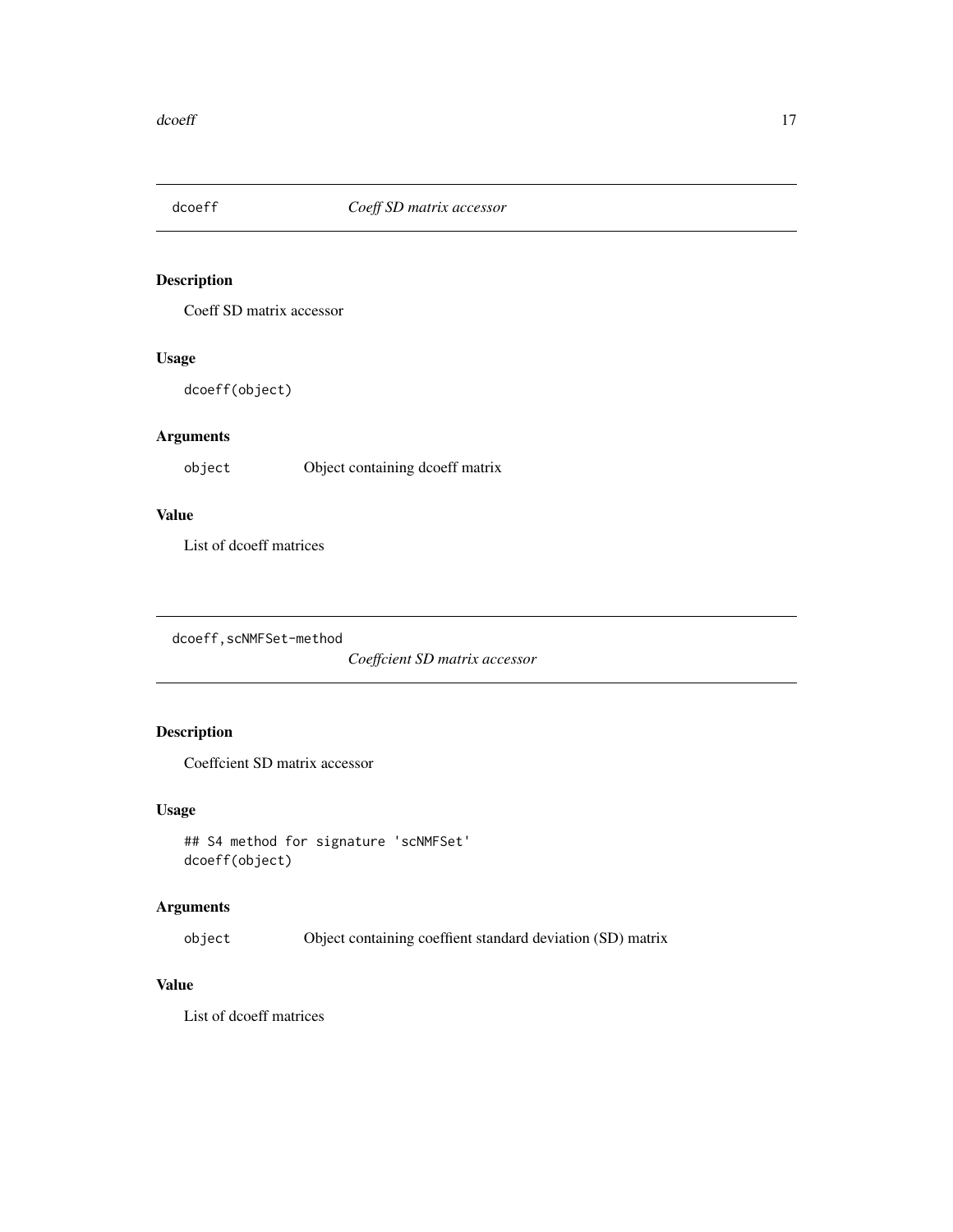<span id="page-17-0"></span>

Coeff SD matrix assignment

### Usage

dcoeff(object) <- value

### Arguments

| object | Object containing dcoeff matrix |
|--------|---------------------------------|
| value  | List for assignment             |

### Value

Updated object

```
dcoeff<-,scNMFSet-method
```
*Modify dcoeff matrices*

### Description

Access and modify dcoeff matrices

### Usage

```
## S4 replacement method for signature 'scNMFSet'
dcoeff(object) <- value
```
### Arguments

| object | Object of class scNMFSet          |
|--------|-----------------------------------|
| value  | Coeff SD matrix to be substituted |

### Value

Updated object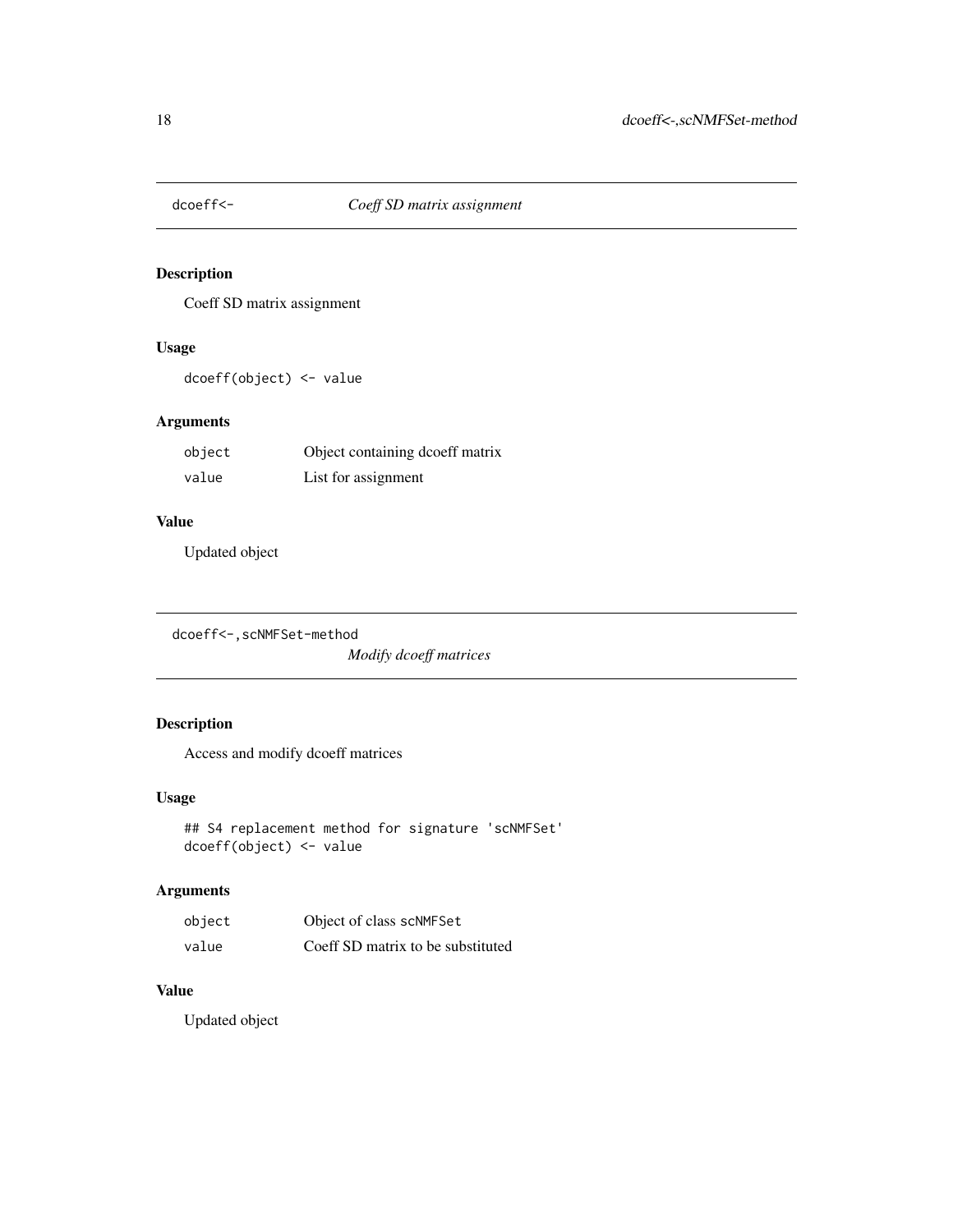<span id="page-18-1"></span><span id="page-18-0"></span>

Performs single or multiple rank NMF factorization of count matrix using maximum likelihood

### Usage

```
factorize(object, ranks = 2, nrun = 20, randomize = FALSE,
 nsmpl = 1, verbose = 2, progress.bar = TRUE, Itmax = 10000,
 ncnn.step = 40, criterion = "likelihood", linkage = "average",
 Tol = 1e-05, store.connectivity = FALSE)
```
### Arguments

| object             | scNMFSet object containing count matrix.                                                                                                                                                                                       |
|--------------------|--------------------------------------------------------------------------------------------------------------------------------------------------------------------------------------------------------------------------------|
| ranks              | Rank for factorization; can be a vector of multiple values.                                                                                                                                                                    |
| nrun               | No. of runs with different initial guess.                                                                                                                                                                                      |
| randomize          | Boolean; if TRUE, input matrix is randomized.                                                                                                                                                                                  |
| nsmpl              | No. of randomized samples to average over.                                                                                                                                                                                     |
| verbose            | The verbosity level: 3, each iteration output printed; 2, each run output printed;<br>1, each randomized sample output printed; 0, silent.                                                                                     |
| progress.bar       | Display progress bar when $nrun > 1$ and verbose = 1.                                                                                                                                                                          |
| Itmax              | Maximum no. of iteration.                                                                                                                                                                                                      |
| ncnn.step          | Minimum no. of steps with no change in connectivity matrix to achieve conver-<br>gence.                                                                                                                                        |
| criterion          | If 'likelihood', iteration stops when fractional changes in likelihood is below<br>tolerance Tol. If criterion = 'connectivity', iteration stops when connec-<br>tivity matrix does not change for at least nones, step steps. |
| linkage            | Method to be sent to holast in calculating cophenetic correlation.                                                                                                                                                             |
| Tol                | Tolerance for checking convergence with criterion = 'likelihood'.                                                                                                                                                              |
| store.connectivity |                                                                                                                                                                                                                                |
|                    | Returns a list also containing connectivity data.                                                                                                                                                                              |

#### Details

The main input is the scNMFSet object with count matrix. This function performs non-negative factorization and fills in the empty slots basis, coeff, and ranks.

When run with multiple values of ranks, factorization is repeated for each rank and the slot measure contains quality measures of the ranks. The quality measure likelihood is negative the KL distance of the fit to the target. With nrun > 1, the likelihood is the maximum among all runs.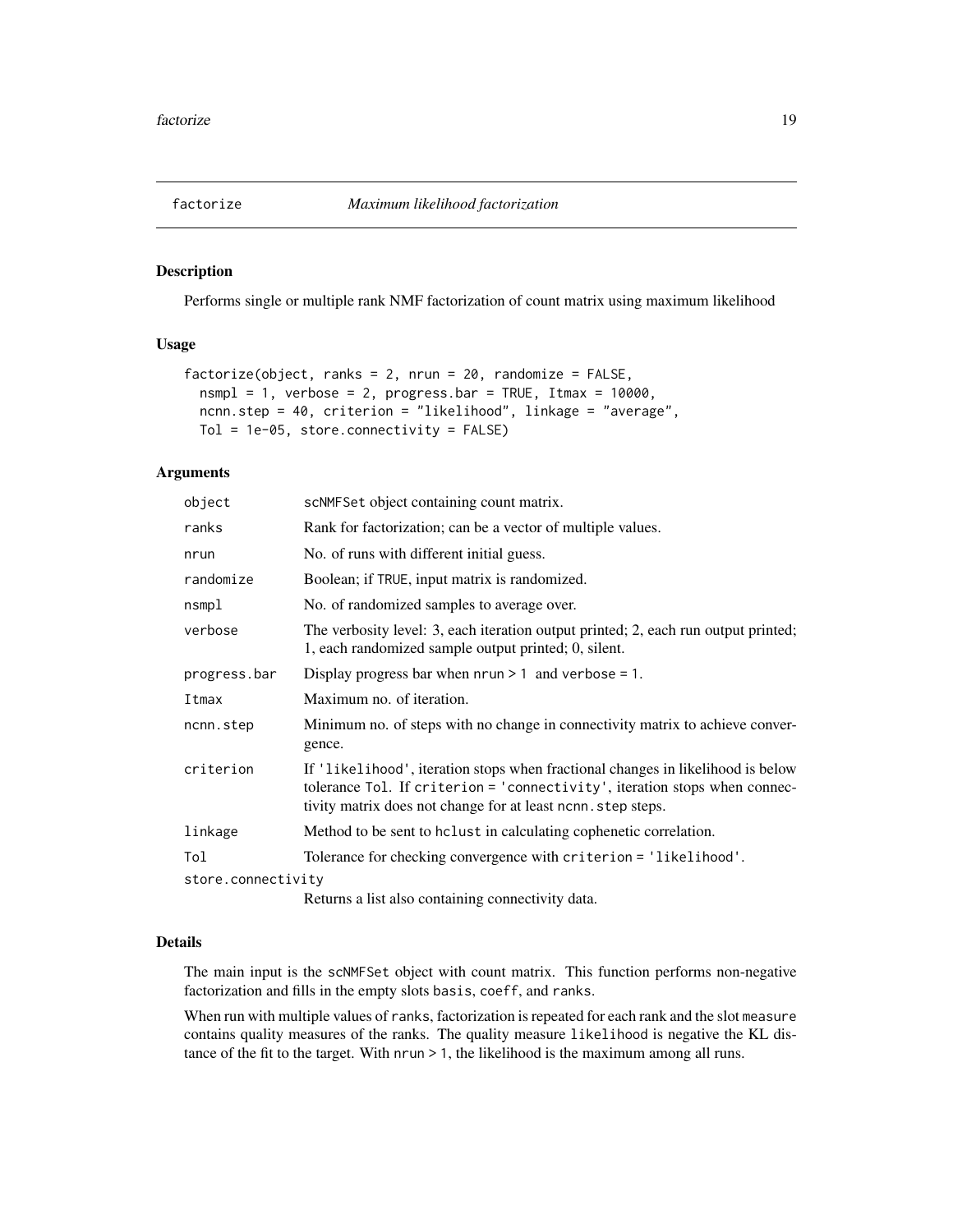The quality measure dispersion is the scalar measure of how far the connectivity matrix is from 0, 1. With increasing nrun, dispersion decreases from 1. nrun should be chosen such that dispersion does not change appreciably. With randomization, count matrix of object is shuffled. nsmpl can be used to average over multiple permutations. This averaging applies to each quality measure under a given rank.

#### Value

Object of class scNMFSet with factorization slots filled.

#### Examples

```
set.seed(1)
x <- simulate_data(nfeatures=10,nsamples=c(20,20,60,40,30))
s <- scNMFSet(count=x)
s <- factorize(s,ranks=seq(2,8),nrun=5)
plot(s)
```
feature\_map *Plot heatmap of basis matrix*

### Description

Generate heatmap of features derived from factorization of count data.

#### Usage

```
feature_map(object, basis.matrix = NULL, rank, markers = NULL,
  subtract.mean = TRUE, log = TRUE, max.per.cluster = 10,
 feature.names = NULL, perm = NULL, main = "Feature map",
  cscale = NULL, cex.cluster = 1, cex.feature = 0.5, mar = NULL,
  ...)
```
#### Arguments

| object        | Object of class scNMFSet.                                                                                                                                                               |  |
|---------------|-----------------------------------------------------------------------------------------------------------------------------------------------------------------------------------------|--|
| basis.matrix  | Basis matrix can be supplied instead of object.                                                                                                                                         |  |
| rank          | Rank value for which the gene map is to be displayed. The object must con-<br>tain the corresponding slot (one element of basis(object)[[k]] for which<br>$ranks(object)[[k]] == rank.$ |  |
| markers       | Vector of gene names containing markers to be included in addition to the meta-<br>genes. All entries of rowData(object) matching them will be added to the<br>metagene list.           |  |
| subtract.mean | Process each rows of basis matrix W by standardization using the mean of ele-<br>ments within the row.                                                                                  |  |
| log           | If TRUE, subtract mean uses geometric mean and division. Otherwise, use<br>arithmetic mean and subtraction.                                                                             |  |

<span id="page-19-0"></span>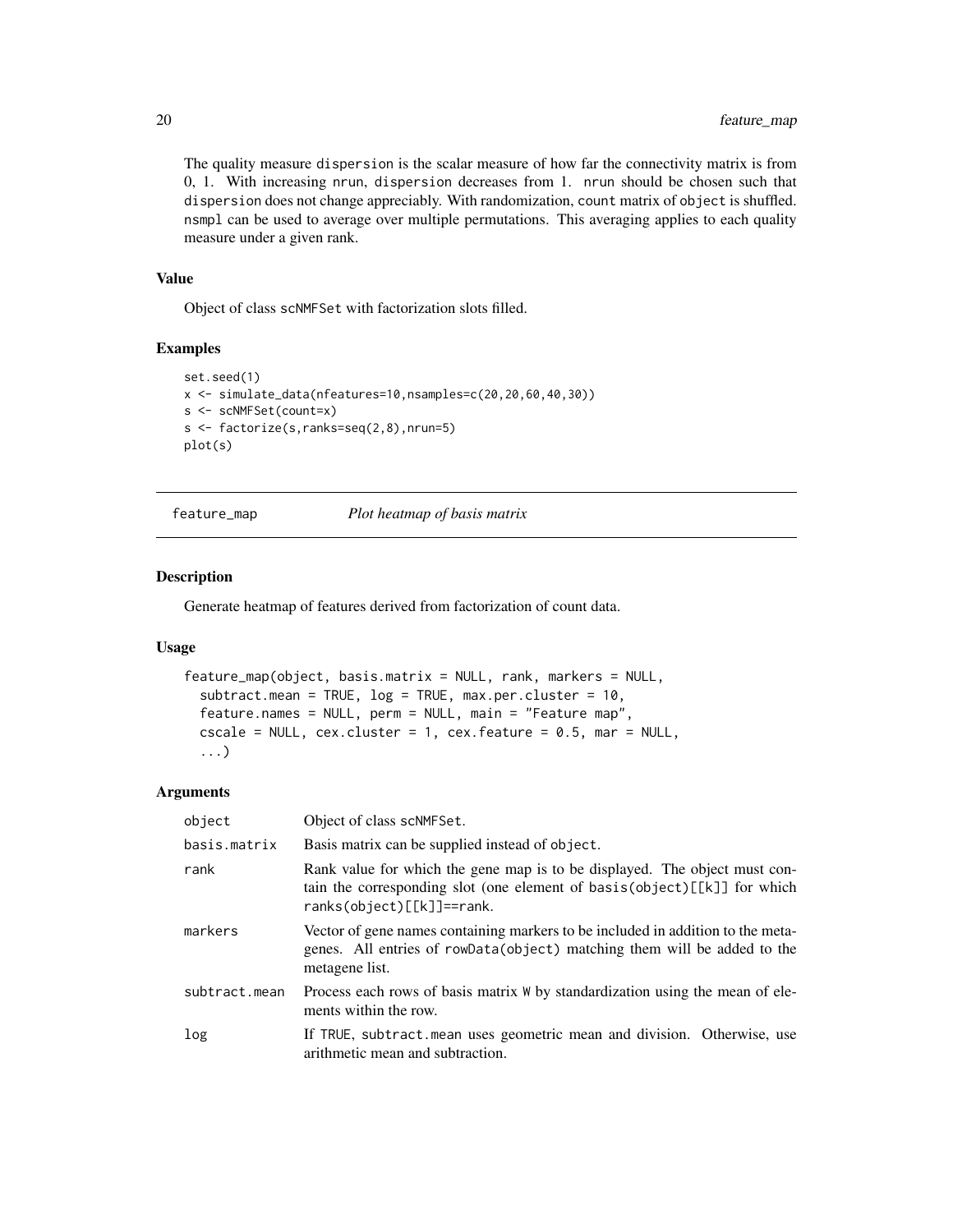### <span id="page-20-0"></span>filter\_cells 21

| max.per.cluster |                                                  |
|-----------------|--------------------------------------------------|
|                 | Maximum number of metagenes per cluster.         |
| feature.names   | Names to be used in the plot for features.       |
| perm            | Permutation of cluster IDs.                      |
| main            | Main title.                                      |
| cscale          | Colors for heatmap.                              |
| cex.cluster     | Cluster ID label size.                           |
| cex.feature     | Feature ID label size.                           |
| mar             | Margins for graphics:: $par.$                    |
|                 | Other arguments to be passed to image, and plot. |

### Details

This function uses image() and is more flexible than gene\_map.

If object contains multiple ranks, only the requested rank's basis matrix W will be displayed. As in gene\_map, the features displayed in rows are selected by "max" scheme

### Value

NULL

### Examples

```
set.seed(1)
x <- simulate_data(nfeatures=10,nsamples=c(20,20,60))
rownames(x) \leftarrow seq\_len(10)set.seed(1)
x <- simulate_data(nfeatures=10,nsamples=c(20,20,60))
rownames(x) \le seq_len(10)
\text{colnames}(x) \leq \text{seq\_len}(100)s <- scNMFSet(count=x,rowData=seq_len(10), colData=seq_len(100))
s <- vb_factorize(s,ranks=seq(2,5))
plot(s)
feature_map(s, rank=3)
```
filter\_cells *Filter cells with quality control criteria*

#### Description

Remove low quality cell entries from object

#### Usage

```
filter_cells(object, umi.min = 0, umi.max = Inf, plot = TRUE,
  remove.zeros = TRUE)
```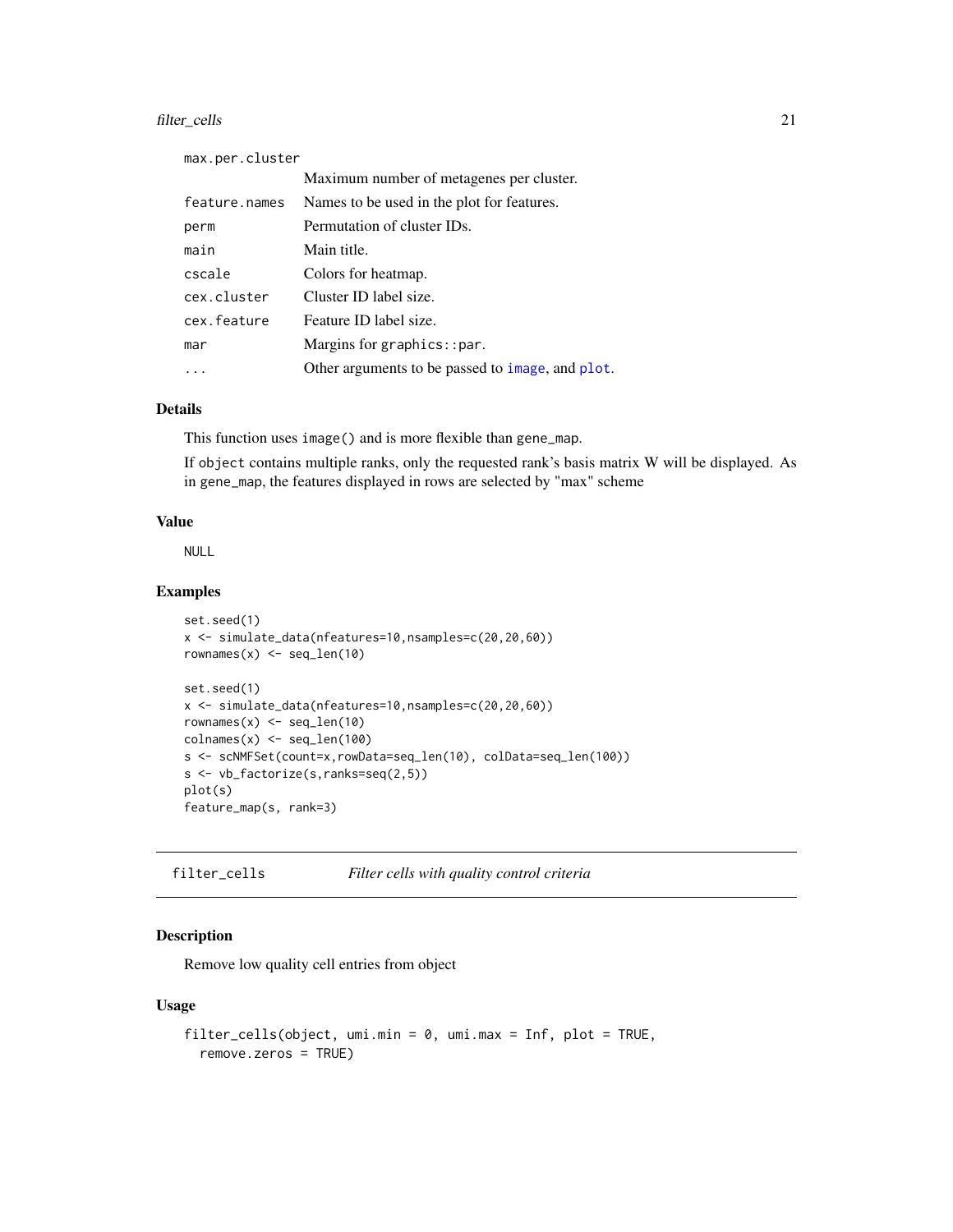#### <span id="page-21-0"></span>Arguments

| object       | scNMFSet object                                                                                        |
|--------------|--------------------------------------------------------------------------------------------------------|
| umi.min      | Minimum UMI count for cell filtering                                                                   |
| umi.max      | Maximum UMI count for cell filtering                                                                   |
| plot         | If TRUE, the UMI count distribution of all cells will be displayed. Cells selected<br>are colored red. |
| remove.zeros | Remove rows/columns containing zeros only                                                              |

#### Details

Takes as input scNMFSet object and plots histogram of UMI counts for each cell. Optionally, cells are filtered using minimum and maximum UMI counts. The resulting object is returned after removing empty rows and columns, if any.

### Value

scNMFSet object with cells filtered.

#### Examples

```
set.seed(1)
s <- scNMFSet(matrix(stats::rpois(n=1200,lambda=3),40,30))
s <- filter_cells(s,umi.min=10^2.0,umi.max=10^2.1)
```
<span id="page-21-1"></span>filter\_genes *Filter genes with quality control criteria*

### Description

Select genes with high relative variance in count data for further analysis

#### Usage

```
filter_genes(object, markers = NULL, vmr.min = 0,
 min.cells.expressed = 0, max.cells.expressed = Inf,
 rescue.genes = FALSE, progress.bar = TRUE, save.memory = FALSE,
 plot = TRUE, log = "xy", cex = 0.5)
```
### Arguments

| object              | scNMFSet object.                                                                                                                 |  |  |
|---------------------|----------------------------------------------------------------------------------------------------------------------------------|--|--|
| markers             | A vector containing marker genes to be selected. All rows in rowData that<br>contain columns matching this set will be selected. |  |  |
| vmr.min             | Minimum variance-to-mean ratio for gene filtering.                                                                               |  |  |
| min.cells.expressed |                                                                                                                                  |  |  |
|                     | Minimum no. of cells expressed for gene filtering.                                                                               |  |  |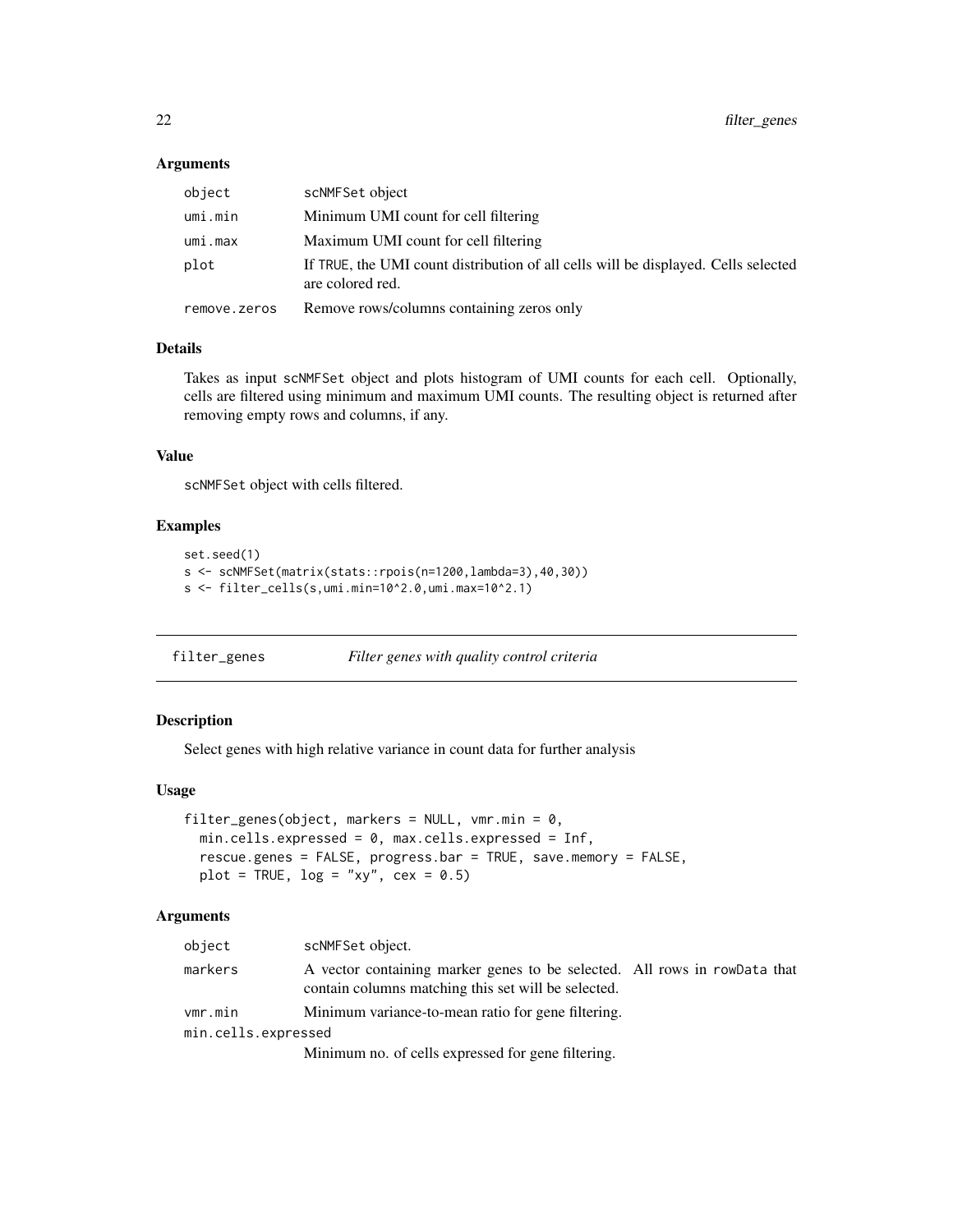### <span id="page-22-0"></span>gene\_map 23

| max.cells.expressed |                                                                                                                                                              |
|---------------------|--------------------------------------------------------------------------------------------------------------------------------------------------------------|
|                     | Maximum no. of cells expressed for gene filtering.                                                                                                           |
| rescue.genes        | Selected additional genes whose (non-zero) count distributions have at least one<br>mode.                                                                    |
| progress.bar        | Display progress of mode-gene scan or VMR calculation with save. memory $=$<br>TRUE.                                                                         |
| save.memory         | For a very large number of cells, calculate VMR row by row while avoiding calls<br>to as matrix(). Progress bar will be displayed unless progress bar=FALSE. |
| plot                | Plot the distribution of no. of cells expressed vs. VMR.                                                                                                     |
| log                 | Axis in log-scale, $c('x', 'y', 'xy')$ .                                                                                                                     |
| cex                 | Symbol size for each gene in the plot.                                                                                                                       |

### Details

Takes as input scNMFSet object and scatterplot no. of cells expressed versus VMR (variance-tomean ratio) for each gene. Optionally, genes are filtered using minimum VMR together with a range of no. of cells expressed.

### Value

Object of class scNMFSet.

### Examples

```
set.seed(1)
s <- scNMFSet(matrix(stats::rpois(n=1200,lambda=3),40,30))
s <- filter_genes(s,vmr.min=1.0,min.cells.expressed=28,
        rescue.genes=FALSE)
```
gene\_map *Plot heatmap of metagene matrix*

#### Description

Generate heatmap of metagenes derived from factorization of count data.

### Usage

```
gene_map(object, rank, markers = NULL, subtract.mean = TRUE,
  log = TRUE, max.per.cluster = 10, Colv = NA, gene.names = NULL,
 main = "Genes", col = NULL, ...)
```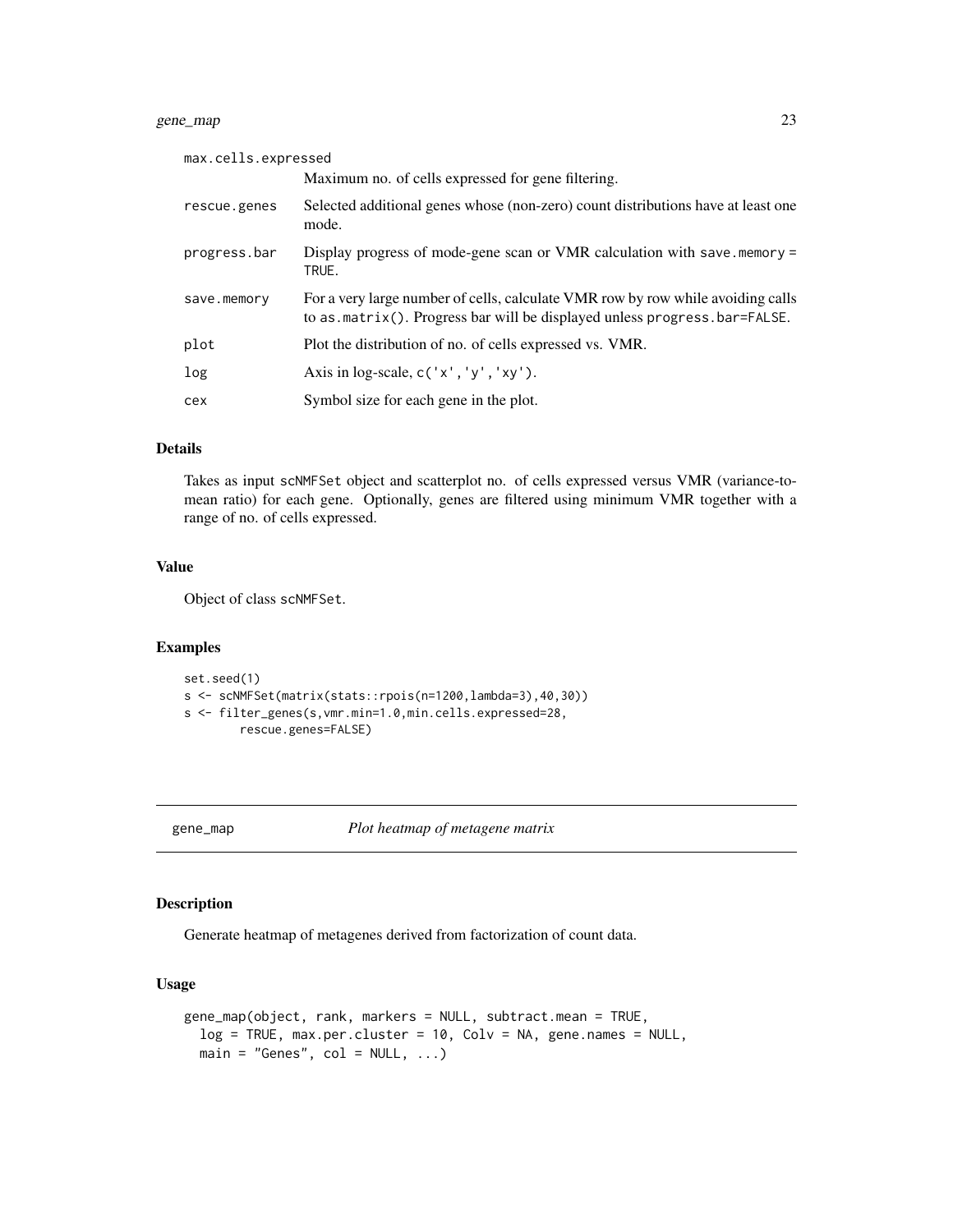#### <span id="page-23-0"></span>Arguments

| object          | Object of class scNMFSet.                                                                                                                                                           |
|-----------------|-------------------------------------------------------------------------------------------------------------------------------------------------------------------------------------|
| rank            | Rank value for which the gene map is to be displayed. The object must con-<br>tain the corresponding slot (one element of basis(object)[[k]] for which<br>ranks(object)[[k]]==rank. |
| markers         | Vector of gene names containing markers to be included in addition to the meta-<br>genes. All entries of rowData(object) matching them will be added to the<br>metagene list.       |
| subtract.mean   | Process each rows of basis matrix $W$ by standardization using the mean of ele-<br>ments within the row.                                                                            |
| log             | If TRUE, subtract mean uses geometric mean and division. Otherwise, use<br>arithmetic mean and subtraction.                                                                         |
| max.per.cluster |                                                                                                                                                                                     |
|                 | Maximum number of metagenes per cluster.                                                                                                                                            |
| Colv            | NA suppresses reordering and dendrogram of clusters along the column. See<br>heatmap.                                                                                               |
| gene.names      | Names to be used in the plot for genes.                                                                                                                                             |
| main            | Title of plot.                                                                                                                                                                      |
| col             | Colors for the cluster panels on the left and top.                                                                                                                                  |
| $\cdots$        | Other arguments to be passed to heatmap, image, and plot.                                                                                                                           |

#### Details

Wrapper for [heatmap](#page-0-0) to display metagenes and associated basis matrix element magnitudes. Factorization results inside an object specified by its rank value will be retrieved, and metagene sets identified from clusters.

If object contains multiple ranks, only the requested rank's basis matrix W will be displayed. The genes displayed in rows are selected by "max" scheme [Carmona-Saez, BMC Bioinformatics (2006), <https://doi.org/10.1186/1471-2105-7-54>]: for each cluster (k in 1:ncol), rows of W are sorted by decreasing order of  $W[k,k]$ . Marker genes for k are those among the top nmarker for which W[,k] is maximum within each row.

### Value

NULL

```
set.seed(1)
x <- simulate_data(nfeatures=10,nsamples=c(20,20,60))
rownames(x) <- seq_len(10)
\text{colnames}(x) \leq \text{seq\_len}(100)s <- scNMFSet(count=x,rowData=seq_len(10), colData=seq_len(100))
s <- vb_factorize(s,ranks=seq(2,5))
plot(s)
gene_map(s, rank=3)
```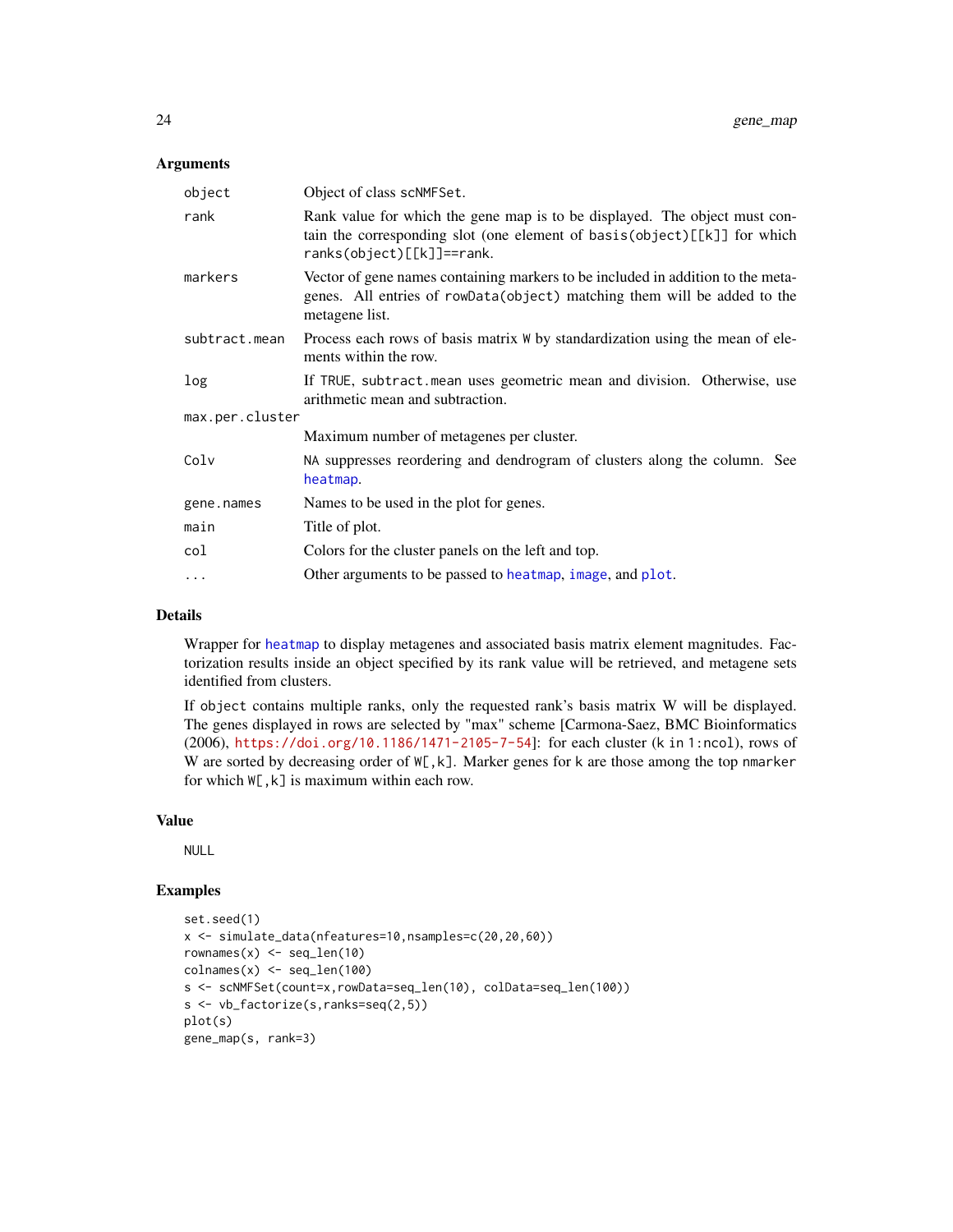<span id="page-24-0"></span>

Retrieve or set factorization measures in an object

#### Usage

```
measure(object)
```
### Arguments

object Object of class scNMFSet.

### Details

Factorization under multiple rank values lead to measures stored in a data frame inside a slot measure. In maximum likelihood using [factorize](#page-18-1), this set of quality measures include dispersion and cophenetic coeeficients for each rank. In Bayesian factorization using [vb\\_factorize](#page-42-1), log evidence for each rank is stored. measure(object) will return the data frame. measure(object) <- value can be used to modify it.

#### Value

Either NULL or a data frame containing measures.

#### Examples

```
s <- scNMFSet(count=matrix(rpois(n=12,lambda=3),4,3))
s <- vb_factorize(s,ranks=seq(2,4))
measure(s)
```
measure,scNMFSet-method

*Rank measure accessor*

### Description

Rank measure accessor

#### Usage

```
## S4 method for signature 'scNMFSet'
measure(object)
```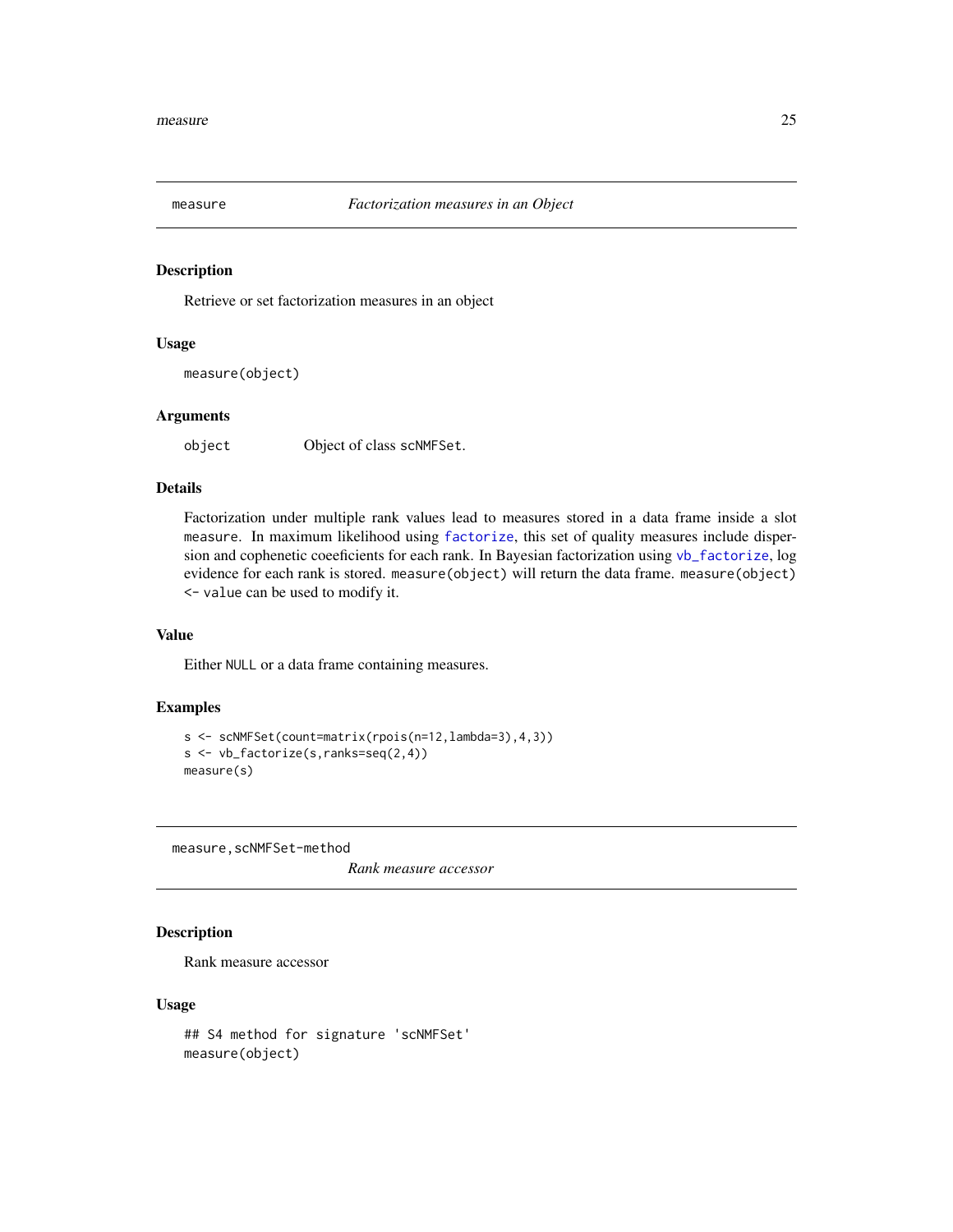### <span id="page-25-0"></span>Arguments

object Object containing measure

### Value

Data frame of measure

measure<- *Generics for factorization measure assignment*

#### Description

Can be used to access and modify factorization measure

#### Usage

measure(object) <- value

### Arguments

| object | Object of class scNMFSet  |
|--------|---------------------------|
| value  | Measure to be substituted |

#### Value

Input object with updated measure

### Examples

```
s <- scNMFSet(count=matrix(rpois(n=12,lambda=3),4,3))
s <- vb_factorize(s, ranks=3)
measure(s)[,-1] \leftarrow apply(measure(s)[,-1], c(1,2), round, digits=3)measure(s)
```
measure<-,scNMFSet-method

*Modify factorization measure*

### Description

Can be used to access and modify factorization measure

#### Usage

```
## S4 replacement method for signature 'scNMFSet'
measure(object) <- value
```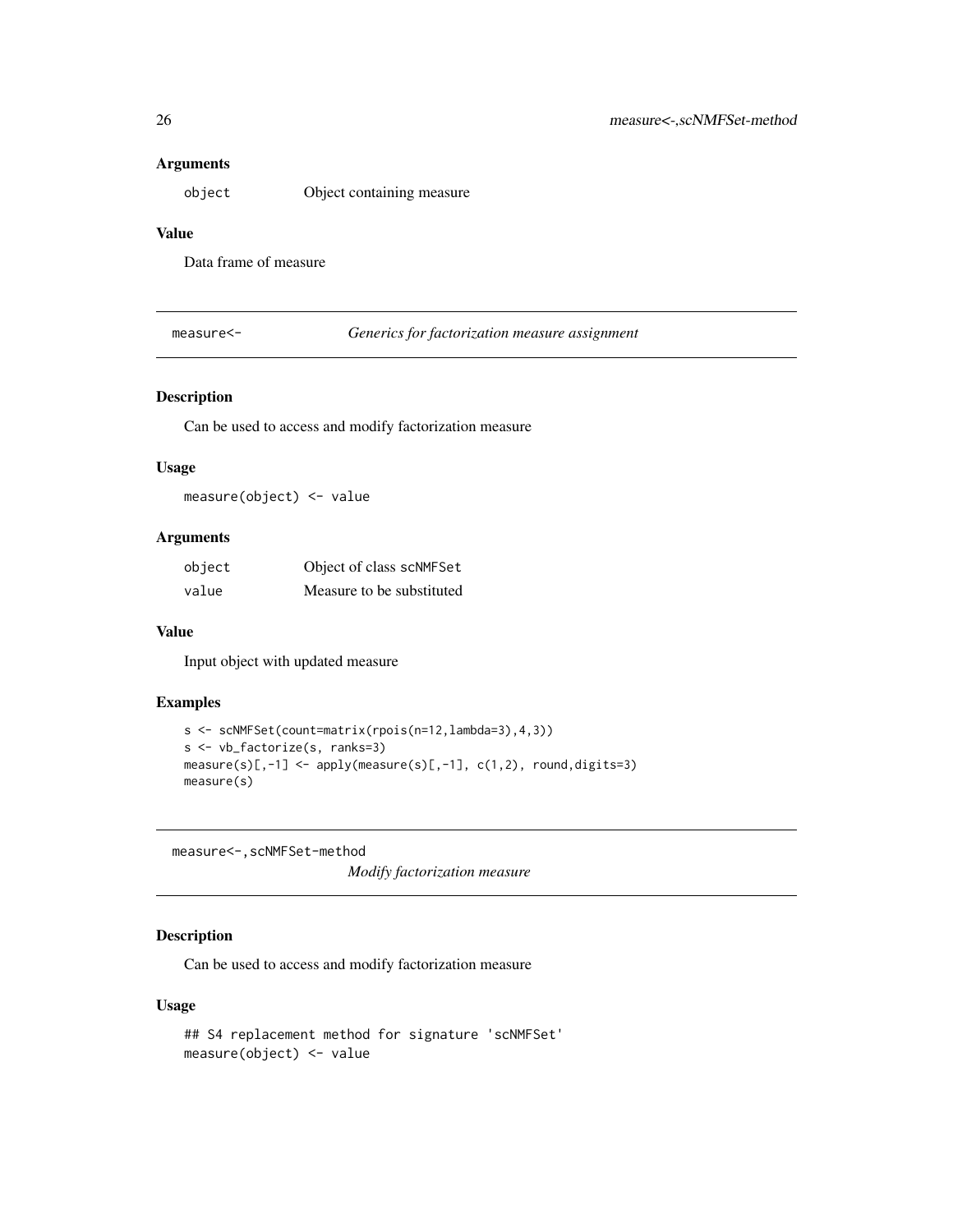### <span id="page-26-0"></span>meta\_gene.cv 27

### Arguments

| object | Object of class scNMFSet  |
|--------|---------------------------|
| value  | Measure to be substituted |

### Value

Input object with updated measure

### Examples

```
s <- scNMFSet(count=matrix(rpois(n=12,lambda=3),4,3))
s <- vb_factorize(s, ranks=3)
measure(s)[,-1] \leftarrow apply(measure(s)[,-1], c(1,2), round, digits=3)measure(s)
```
<span id="page-26-1"></span>meta\_gene.cv *Meta gene table with CV*

#### Description

Generates meta gene table with coefficient of variation

### Usage

```
meta_gene.cv(object = NULL, rank, basis.matrix = NULL, dbasis = NULL,
 max.per.cluster = 100, gene_names = NULL, subtract.mean = TRUE,
 log = TRUE, cv.max = Inf)
```
#### Arguments

| object          | Main object containing factorization outcome.                  |
|-----------------|----------------------------------------------------------------|
| rank            | Rank for which meta gene is to be found                        |
| basis.matrix    | Basis matrix to work with. Only necessary when object is NULL. |
| dbasis          | Variance of basis matrix. Only necessary when object is NULL.  |
| max.per.cluster |                                                                |
|                 | Maximum meta genes per cluster.                                |
| gene_names      | Name of genes. If NULL, will be taken from row names.          |
| subtract.mean   | Standardize magnitudes of basis elements by subtracting mean   |
| log             | Use geometric mean.                                            |
| cv.max          | Upper bound for CV in selecting meta genes.                    |

### Value

Data frame with meta genes and their CV in each column.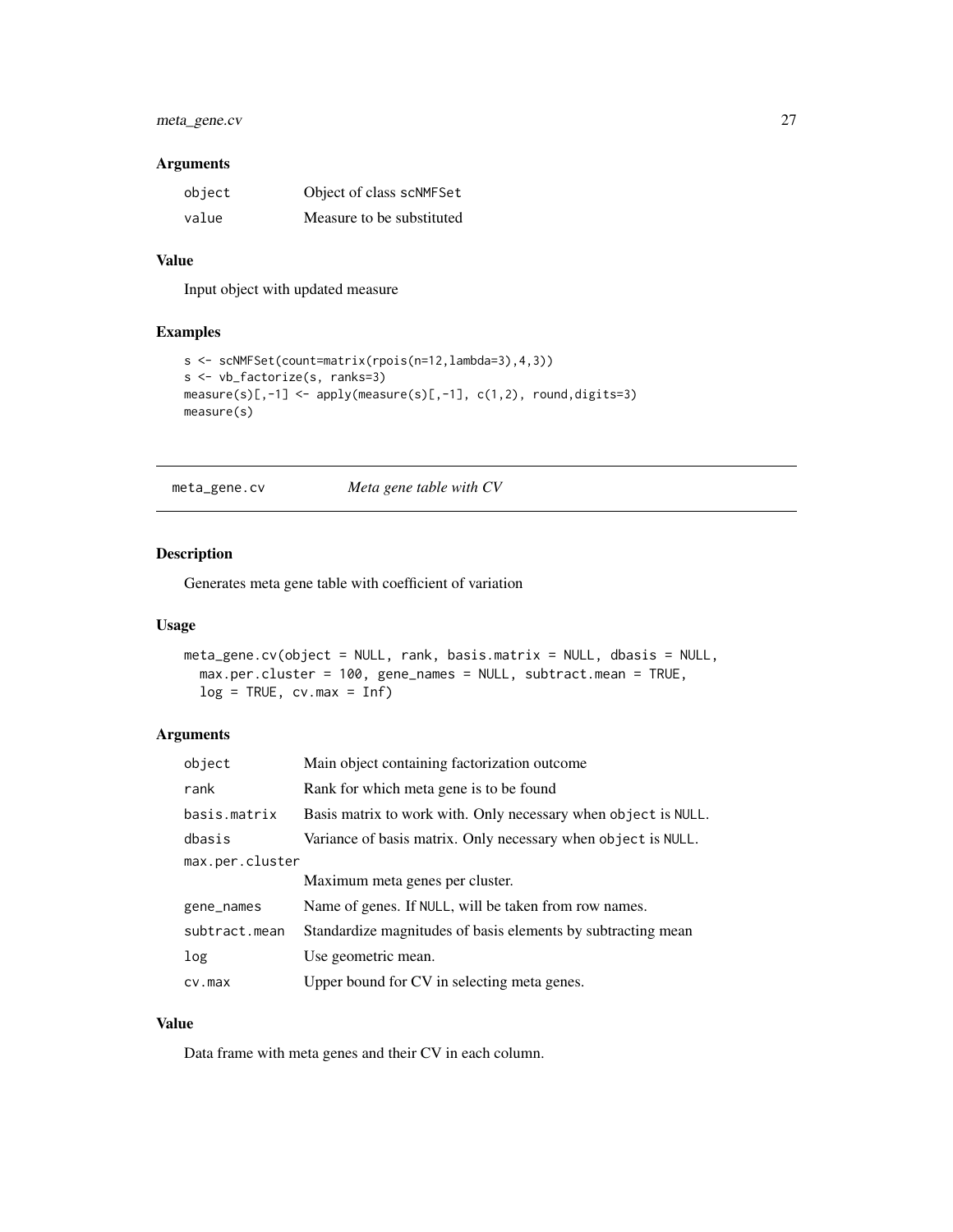### Examples

```
set.seed(1)
x <- simulate_whx(nrow=50, ncol=100, rank=5)
s <- scNMFSet(x$x)
s <- vb_factorize(s, ranks=seq(2,8), nrun=5)
plot(s)
meta_gene.cv(s, rank=5)
```
meta\_genes *Find metagenes from basis matrix*

#### Description

Retrieve a basis matrix from an object and find metagenes.

#### Usage

```
meta_genes(object, rank, basis.matrix = NULL, max.per.cluster = 10,
  gene_names = NULL, subtract.mean = TRUE, log = TRUE)
```
### Arguments

| object          | Object of class scNMFSet.                                                                         |
|-----------------|---------------------------------------------------------------------------------------------------|
| rank            | Rank value for which metagenes are to be found.                                                   |
| basis.matrix    | Instead of an object containing basis matrices, the matrix itself can be provided.                |
| max.per.cluster |                                                                                                   |
|                 | Maximum number of metagenes per cluster.                                                          |
| gene_names      | Names of genes to replace row names of basis matrix.                                              |
| subtract.mean   | Standardize the matrix elements with means within each row.                                       |
| log             | Use geometric mean and division instead of arithmetic mean and subtraction<br>with subtract.mean. |

### Value

List of vectors each containing metagene names of clusters.

```
set.seed(1)
x <- simulate_data(nfeatures=10,nsamples=c(20,20,60))
rownames(x) <- seq_len(10)
\text{colnames}(x) \leq \text{seq\_len}(100)s <- scNMFSet(count=x,rowData=seq_len(10),colData=seq_len(100))
s <- vb_factorize(s,ranks=seq(2,5))
meta_genes(s, rank=4)
```
<span id="page-27-0"></span>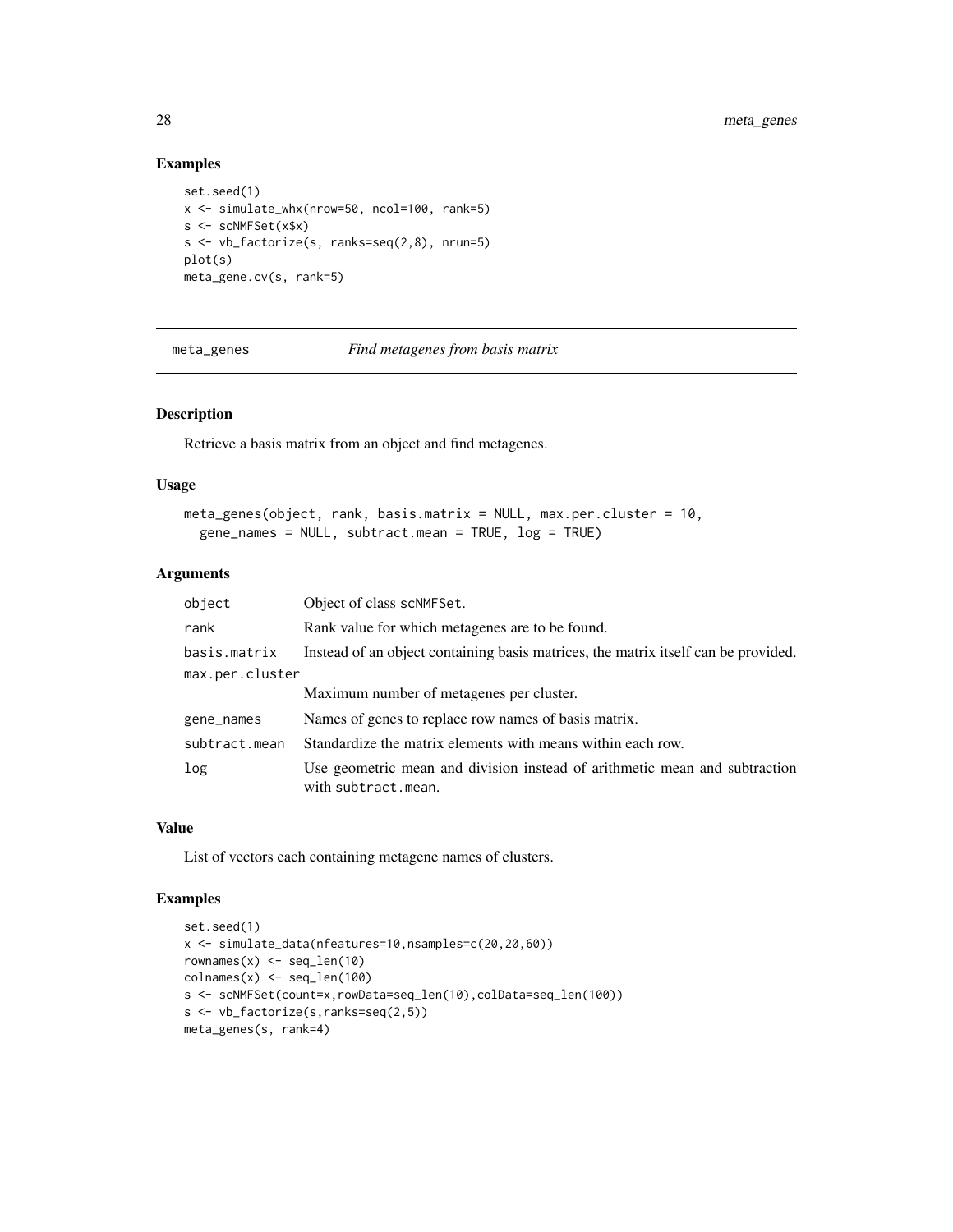<span id="page-28-0"></span>

Generate Newick format tree string from tree list object

### Usage

newick(tree, parent = "1.1", string = "")

### Arguments

| tree   | Tree list object from build_tree |
|--------|----------------------------------|
| parent | Parent ID                        |
| string | Newick string of parent tree     |

#### Value

String of newick tree

### Examples

```
set.seed(1)
x <- simulate_whx(nrow=50,ncol=100,rank=5)
s <- scNMFSet(x$x)
s <- vb_factorize(s,ranks=seq(2,8),nrun=5)
tree <- build_tree(s,rmax=5)
nw <- newick(tree=tree)
nw
```
normalize\_count *Normalize count data*

### Description

Rescale count matrix entries such that all cells have the same library size.

### Usage

```
normalize_count(object)
```
### Arguments

object scNMFSet object.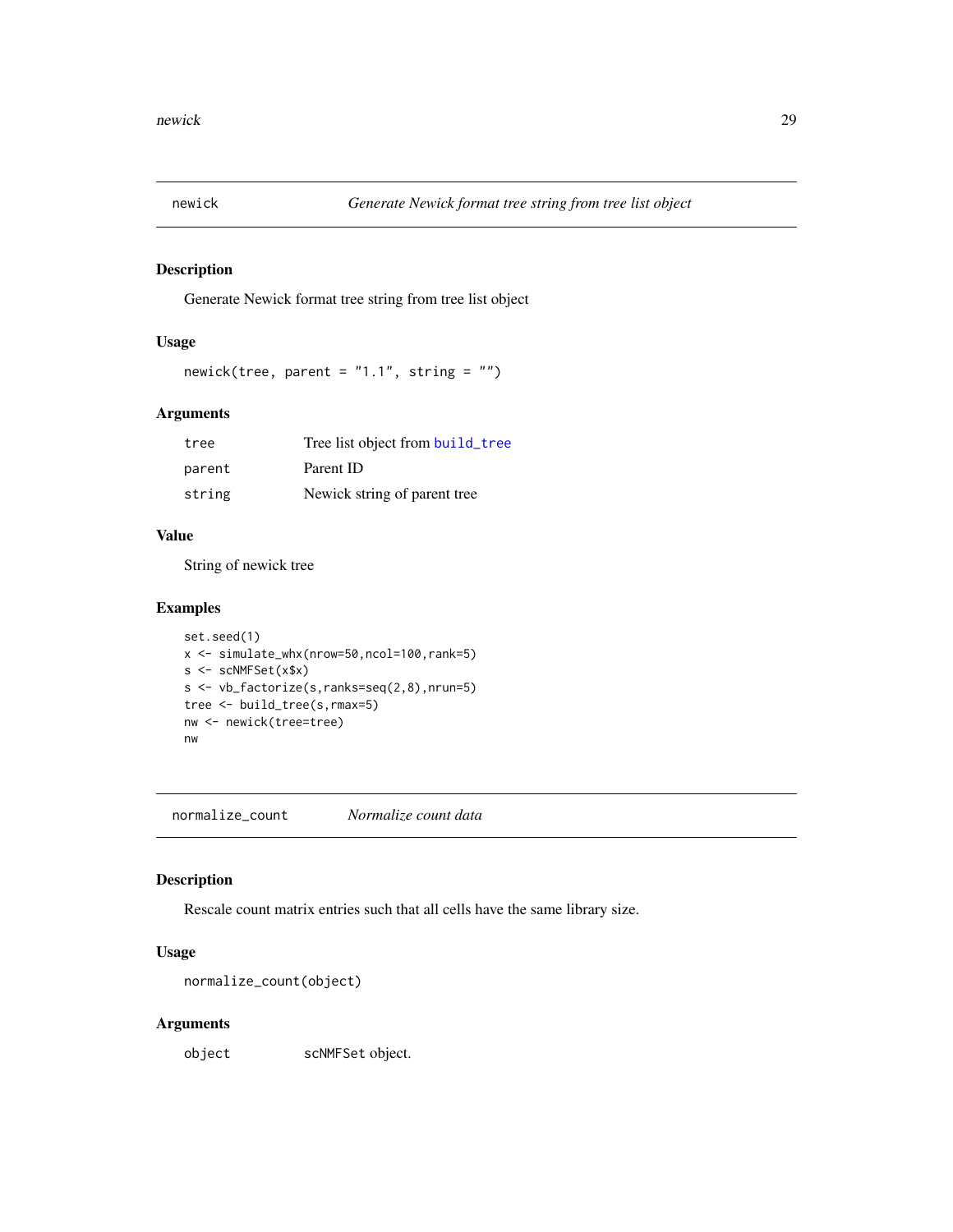### Details

For analysis purposes, it is sometimes useful to rescale integer count data into floats such that all cells have the same median counts. This function will calculate the median of all UMI counts of cells (total number of RNAs derived from each cell). All count data are then rescaled such that cells have uniform UMI count equal to the median.

### Value

scNMFSet object with normalized count data.

### Examples

```
library(Matrix)
set.seed(1)
s <- scNMFSet(count=matrix(rpois(n=1200,lambda=3),40,30))
colMeans(counts(s))
s <- normalize_count(s)
colMeans(counts(s))
```
optimal\_rank *Determine optimal rank*

### Description

Takes as main argument scNMFSet object containing factorized output and estimate the optimal rank.

#### Usage

```
optimal_rank(object, df = 10, BF.threshold = 3, type = NULL,
 m = NULL
```
#### Arguments

| object       | scNMFSet object containing factorization output, or data frame containing the<br>rank-evidence profile.                                                                                      |
|--------------|----------------------------------------------------------------------------------------------------------------------------------------------------------------------------------------------|
| df           | Degrees of freedom for split fit. Upper bound is the total number of data points<br>(number of rank values scanned).                                                                         |
| BF.threshold | Bayes factor threshold for statistical threshold.                                                                                                                                            |
| type         | $c(1, 2)$ . Type 1 is where there is a clear maximum. Type 2 is where marginal<br>likelihood reaches a maximal level and stays constant. If omitted, the type will<br>be inferred from data. |
| m            | Number of features (e.g., genes) in the count matrix. Only necessary when<br>object is of type data. frame.                                                                                  |

<span id="page-29-0"></span>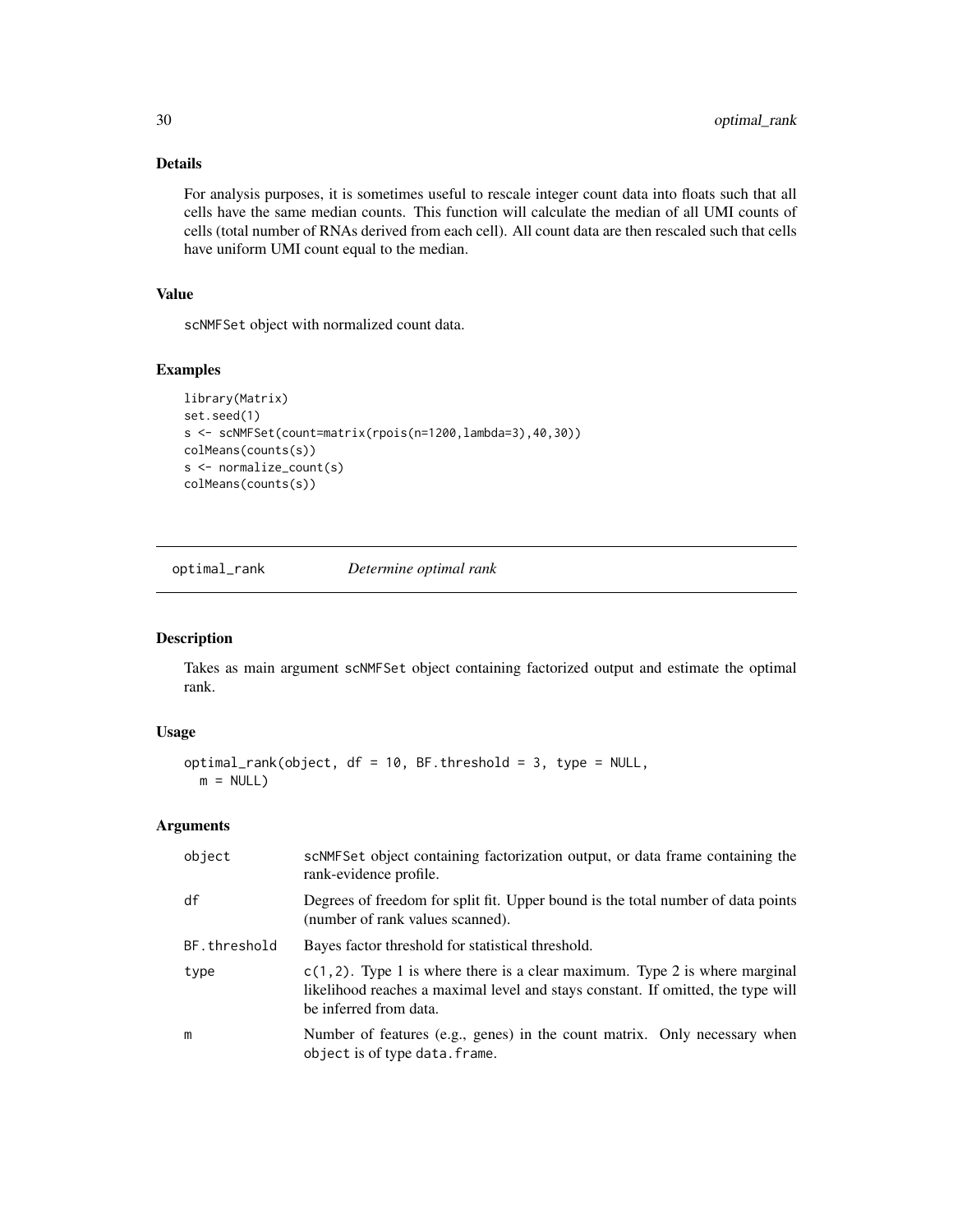### <span id="page-30-0"></span>plot\_genes 31

### Details

The input object is used along with Bayes factor threshold to determine the heterogeneity type (1 or 2) and the optimal rank. If evidence(rank 1)/evidence(rank2) > BF.treshold, rank 1 is favorable than rank 2.

#### Value

List containing type and ropt (optimal rank).

#### Examples

```
set.seed(1)
x <- simulate_whx(nrow=50, ncol=100, rank=5)
s <- scNMFSet(x$x)
s <- vb_factorize(s, ranks=seq(2,8), nrun=5)
plot(s)
optimal_rank(s)
```
plot\_genes *Plot gene variance distributions*

### Description

Gene variance to mean ratio and the number of expressing cells are plotted.

#### Usage

```
plot_genes(object, vmr = NULL, ncexpr = NULL, selected_genes = NULL,
  variable_genes = NULL, mode_genes = NULL, marker_genes = NULL,
  save.memory = FALSE, progress.bar = TRUE, log = "xy", cex = 0.5)
```
### Arguments

| object       | Object containing count data                                                                         |
|--------------|------------------------------------------------------------------------------------------------------|
| vmr          | Variance to mean ratio (VMR)                                                                         |
| ncexpr       | Number of cells expressing each gene                                                                 |
|              | selected_genes Logical vector specifing genes selected                                               |
|              | variable_genes Logical vector specifing genes with high VMR                                          |
| mode_genes   | Logical vector specifying genes with nonzero modes                                                   |
| marker_genes | Logical vector specifying marker genes                                                               |
| save.memory  | If TRUE, calculate VMR using slower method to save memory. Not used when<br>gene lists are supplied. |
| progress.bar | Display progress bar for VMR calculation. Not used when gene lists are sup-<br>plied.                |
| log          | Axis in log-scale, $c('x', 'y', 'xy')$ .                                                             |
| cex          | Symbol size for genes (supplied to $plot()$ ).                                                       |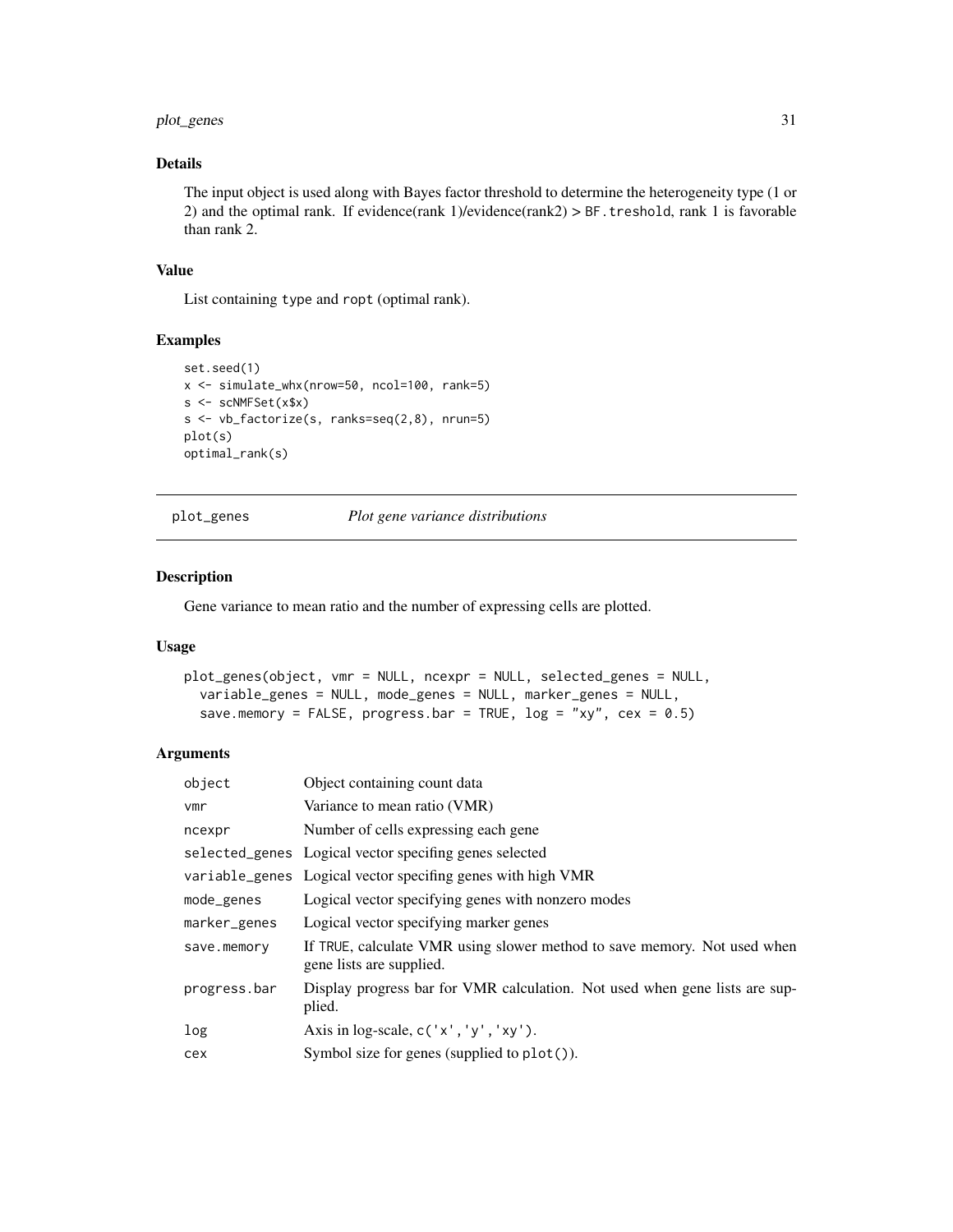### Details

This function can be called separately or is also called within [filter\\_genes](#page-21-1) by default. In the latter case, parameters other than object will have been already filled. If called separately with NULL gene lists, VMR is recalculated but gene selection is not done.

#### Value

NULL

### Examples

```
set.seed(1)
s <- scNMFSet(matrix(stats::rpois(n=1200,lambda=3),40,30))
plot_genes(s)
```

| plot_tree | Plot cluster tree |
|-----------|-------------------|
|-----------|-------------------|

### Description

Visualize the output of [build\\_tree](#page-6-1) as a dendrogram.

#### Usage

```
plot\_tree(tree, direction = "rightwards", cex = 0.7, ...)
```
### Arguments

| tree      | List containing tree structure. Output from build_tree    |
|-----------|-----------------------------------------------------------|
| direction | c('rightwards', 'downwards'); the direction of dendrogram |
| cex       | Font size of edge/tip labels                              |
| $\cdots$  | Other parameters to plot. phylo                           |

### Details

Uses [plot.phylo](#page-0-0) to visualize cluster tree.

### Value

NULL

```
set.seed(1)
x <- simulate_whx(nrow=50,ncol=100,rank=5)
s <- scNMFSet(x$x)
s <- vb_factorize(s,ranks=seq(2,8),nrun=5)
tree <- build_tree(s,rmax=5)
plot_tree(tree)
```
<span id="page-31-0"></span>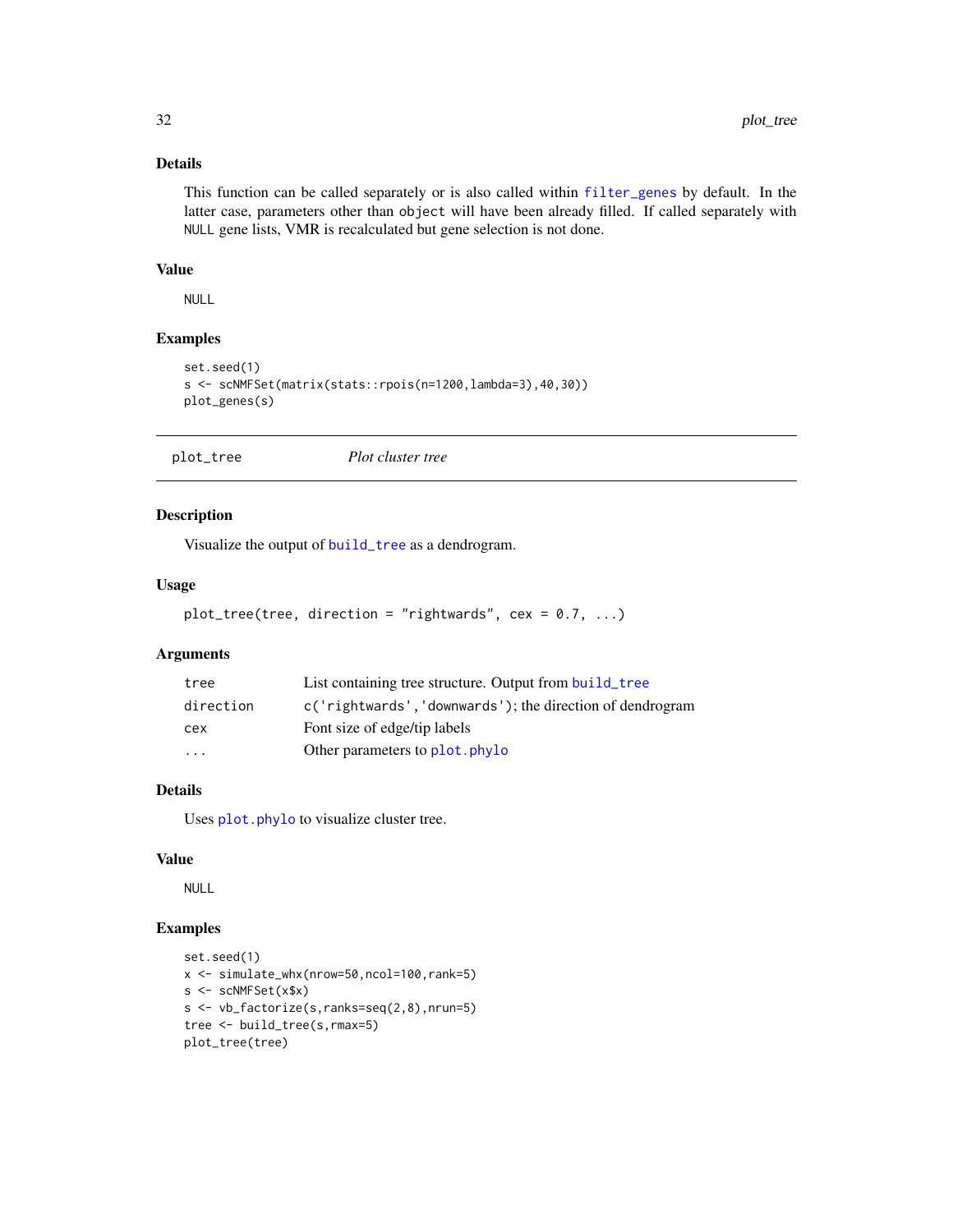<span id="page-32-0"></span>

Retrieve or set the rank values in an object

#### Usage

ranks(object)

### Arguments

object Object of class scNMFSet.

### Details

Ranks for which factorization has been performed are stored in slot ranks of scNMFSet object. ranks(object) will return the rank vector. ranks(object) <- value can be used to modify it.

### Value

Either NULL or vector.

#### Examples

```
s <- scNMFSet(matrix(rpois(n=12,lambda=3),4,3))
s <- vb_factorize(s,ranks=seq(2,4))
ranks(s)
```
ranks,scNMFSet-method *Rank accessor*

#### Description

Rank accessor

#### Usage

```
## S4 method for signature 'scNMFSet'
ranks(object)
```
#### Arguments

object Object containing rank values

### Value

Vector of rank values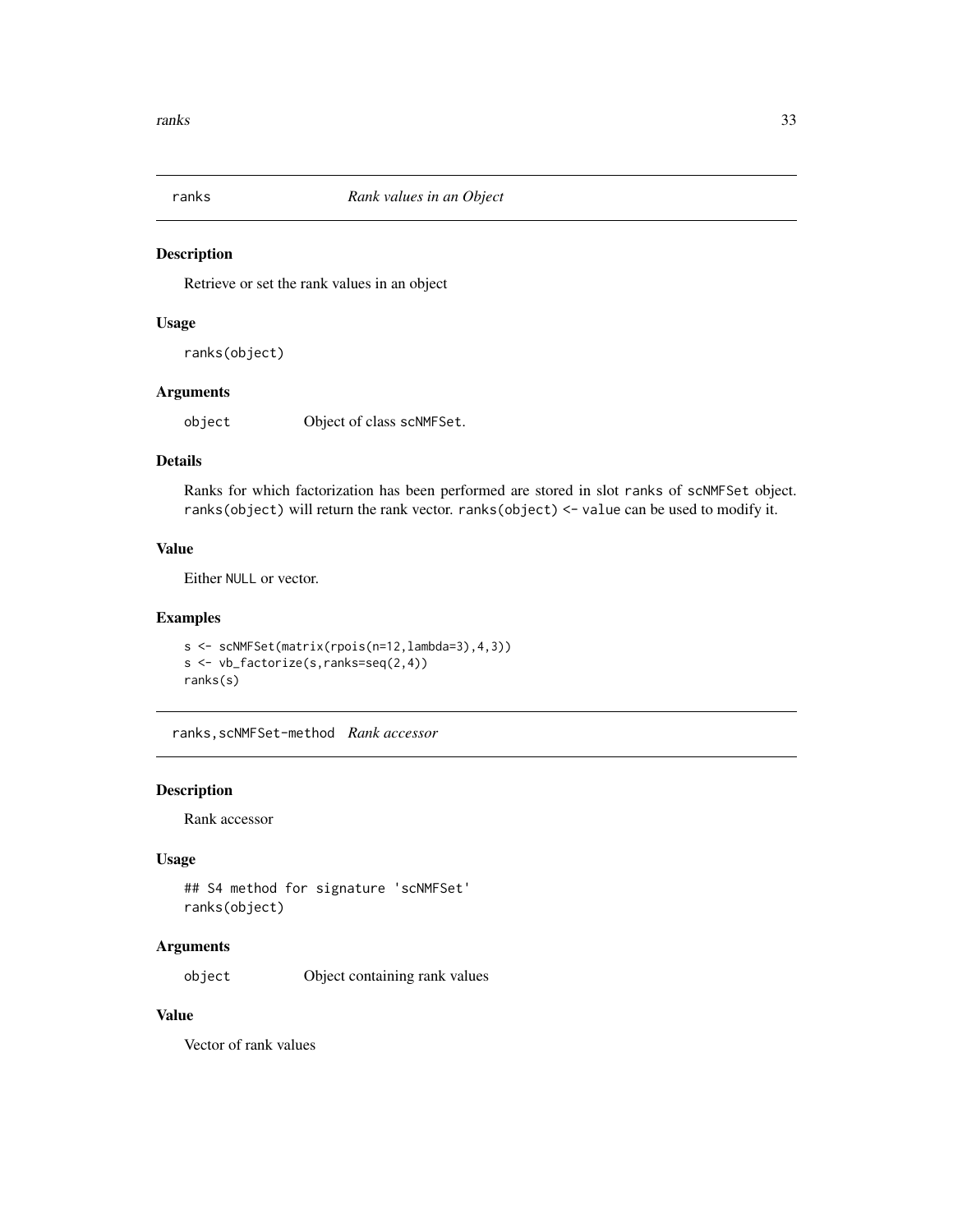<span id="page-33-0"></span>

Replace ranks slot of scNMFSet object

### Usage

ranks(object) <- value

### Arguments

| object | Object of class scNMFSet               |
|--------|----------------------------------------|
| value  | Rank values (vector) to be substituted |

### Value

Input object with updated ranks

### Examples

```
s <- scNMFSet(count=matrix(rpois(n=12,lambda=3),4,3))
s <- vb_factorize(s, ranks=seq(2,3))
ranks(s) <- c('two','three')
ranks(s)
```
ranks<-,scNMFSet-method

*Modify ranks*

### Description

Replace ranks slot of scNMFSet object

### Usage

```
## S4 replacement method for signature 'scNMFSet'
ranks(object) <- value
```
### Arguments

| object | Object of class scNMFSet               |
|--------|----------------------------------------|
| value  | Rank values (vector) to be substituted |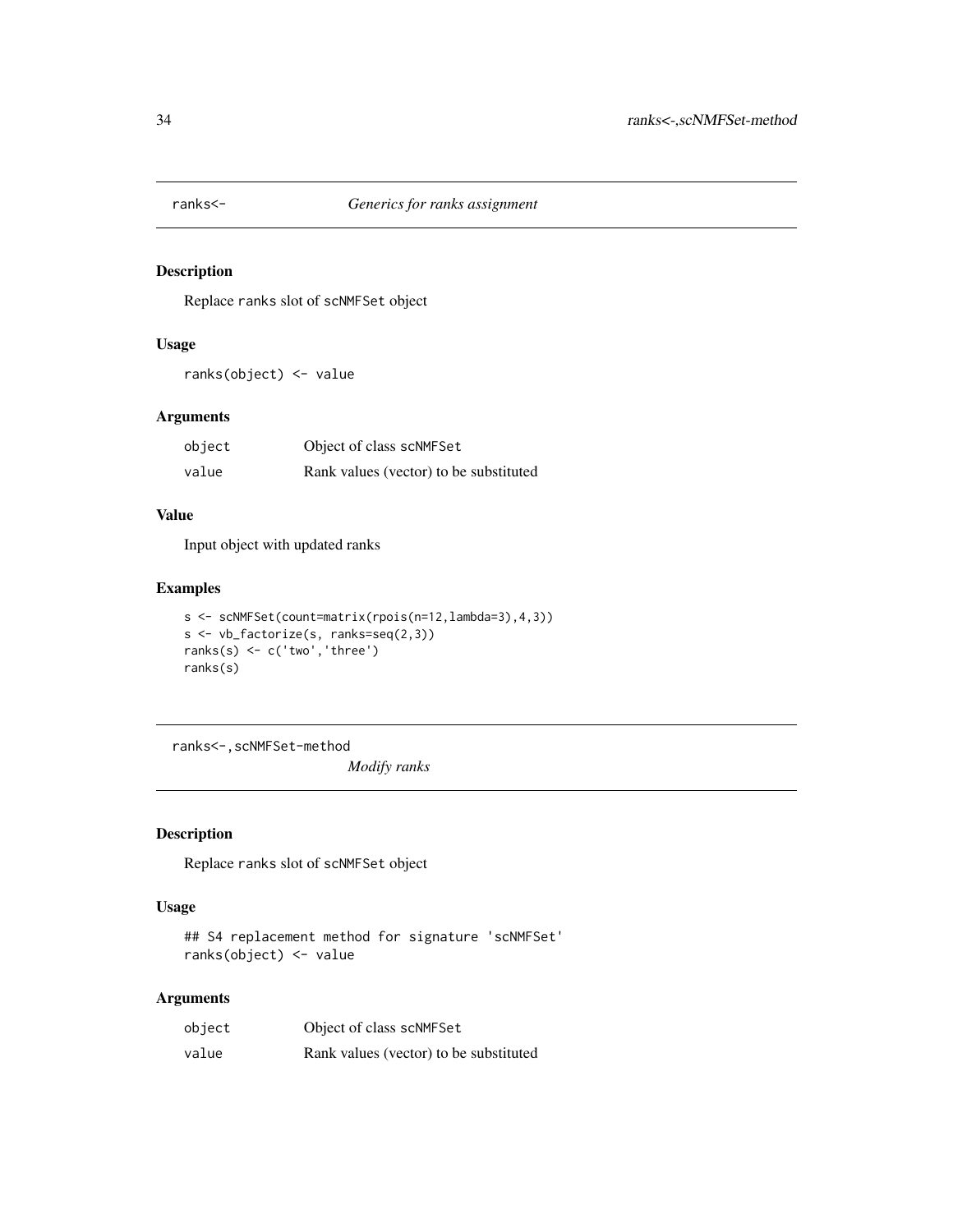#### <span id="page-34-0"></span>read\_ $10x$  35

### Value

Input object with updated ranks

#### Examples

```
s <- scNMFSet(count=matrix(rpois(n=12,lambda=3),4,3))
s <- vb_factorize(s, ranks=seq(2,3))
ranks(s) <- c('two','three')
ranks(s)
```
read\_10x *Read 10x data and generate scNMF object*

### Description

Read count, gene, and barcode annotation data in 10x format and create an object of class scNMFSet.

#### Usage

```
read_10x(dir, count = "matrix.mtx", genes = "genes.tsv",
 barcodes = "barcodes.tsv", remove.zeros = TRUE)
```
### Arguments

| dir          | Name of directory containing data files. |
|--------------|------------------------------------------|
| count        | Name of count matrix file.               |
| genes        | Name of gene annotation file.            |
| barcodes     | Name of cell annotation file.            |
| remove.zeros | If TRUE, empty rows/columns are removed. |

### Details

Files for count, genes, and barcodes are assumed to be present in dir. Count data are in sparse "Matrix Market" format (<https://math.nist.gov/MatrixMarket/formats.html>).

#### Value

Object of class scNMFSet

```
library(S4Vectors)
s <- scNMFSet(count=matrix(rpois(n=12,lambda=3),4,3))
rowData(s) <- DataFrame(seq_len(4))
colData(s) <- DataFrame(seq_len(3))
write_10x(s,dir='.')
s <- read_10x(dir='.')
s
```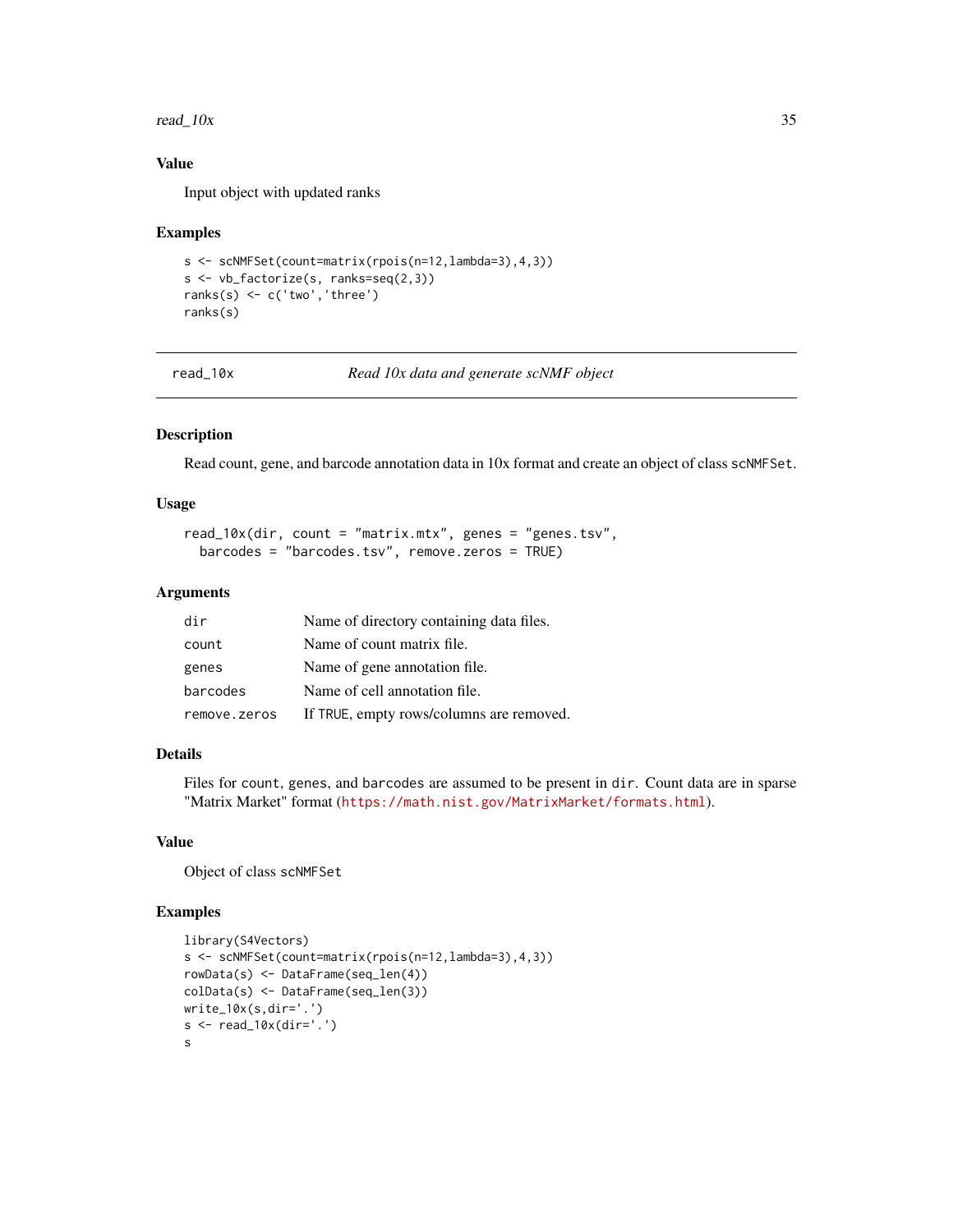<span id="page-35-0"></span>

Remove rows or columns that are empty from an object

### Usage

```
remove_zeros(object)
```
### Arguments

object Object containing data

### Value

Object with empty rows/columns removed

### Examples

```
set.seed(1)
x <- matrix(rpois(n=100,lambda=0.1),10,10)
s <- scNMFSet(count=x,remove.zeros=FALSE)
s2 <- remove_zeros(s)
s2
```
rename\_tips *Rename tips of trees with cell types*

### Description

Rename tips of trees with cell types

### Usage

```
rename_tips(tree, rank, tip.labels)
```
#### Arguments

| tree       | List containing tree.                            |
|------------|--------------------------------------------------|
| rank       | Rank value of which tip names are to be replaced |
| tip.labels | Vector of new names for tips                     |

### Value

List containing tree with updated tip labels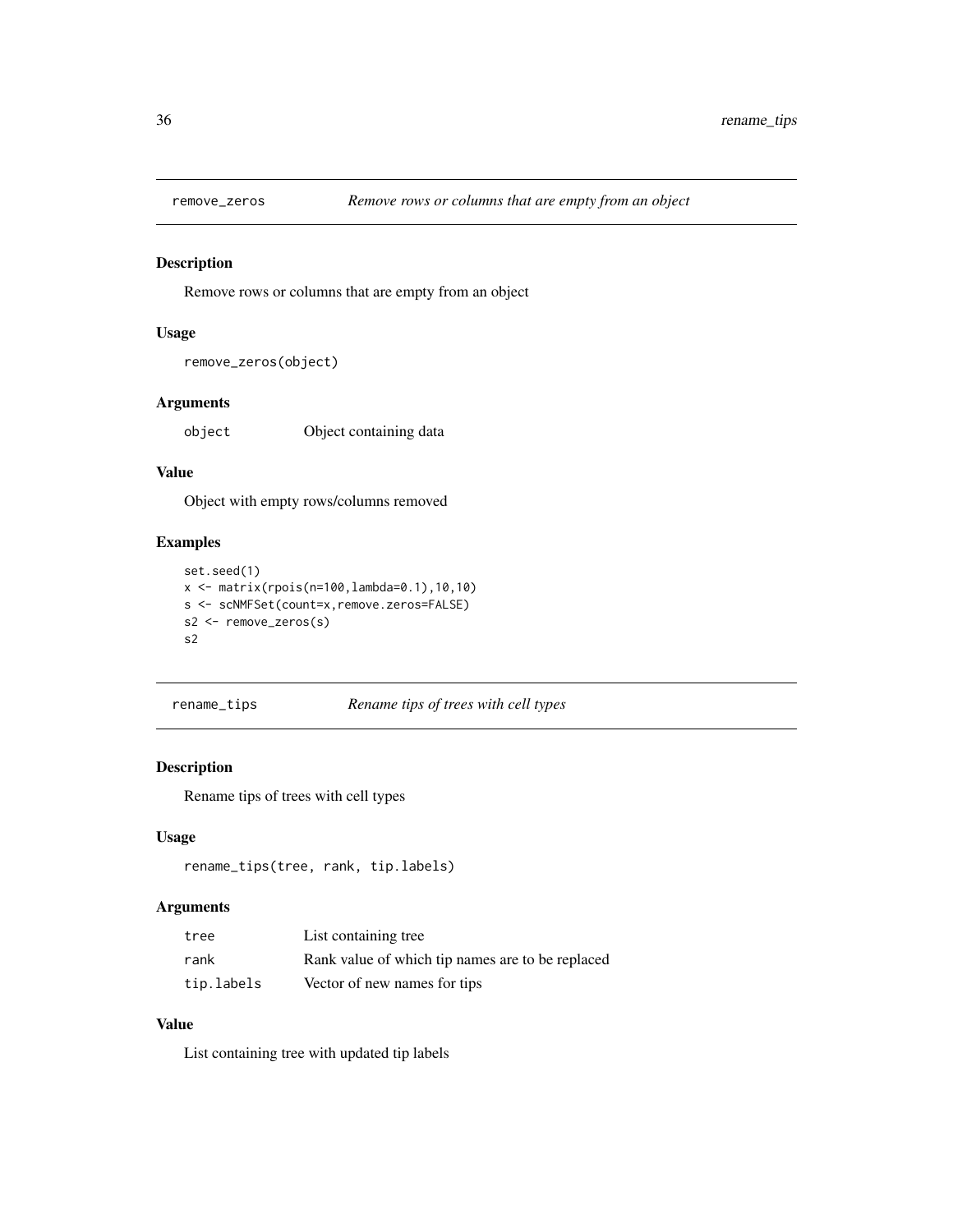### <span id="page-36-0"></span>rowData,scNMFSet-method 37

### Examples

```
set.seed(1)
x <- simulate_whx(nrow=50,ncol=100,rank=5)
s <- scNMFSet(x$x)
s <- vb_factorize(s,ranks=seq(2,8),nrun=5)
tree <- build_tree(s,rmax=5)
tree <- rename_tips(tree,rank=5,tip.labels=letters[seq_len(5)])
tree
```
rowData,scNMFSet-method

*Feature annotation accessor*

### Description

Feature annotation accessor

### Usage

## S4 method for signature 'scNMFSet' rowData(x)

### Arguments

x Object containing data

### Value

DataFrame of feature annotation

```
x \leftarrow \text{matrix}(rpois(n=12,lambda=3), 4, 3)rownames(x) \leftarrow seq\_len(4)\text{colnames}(x) \leq \text{seq\_len}(3)s <- scNMFSet(count=x,rowData=seq_len(4),colData=seq_len(3))
rowData(s)
```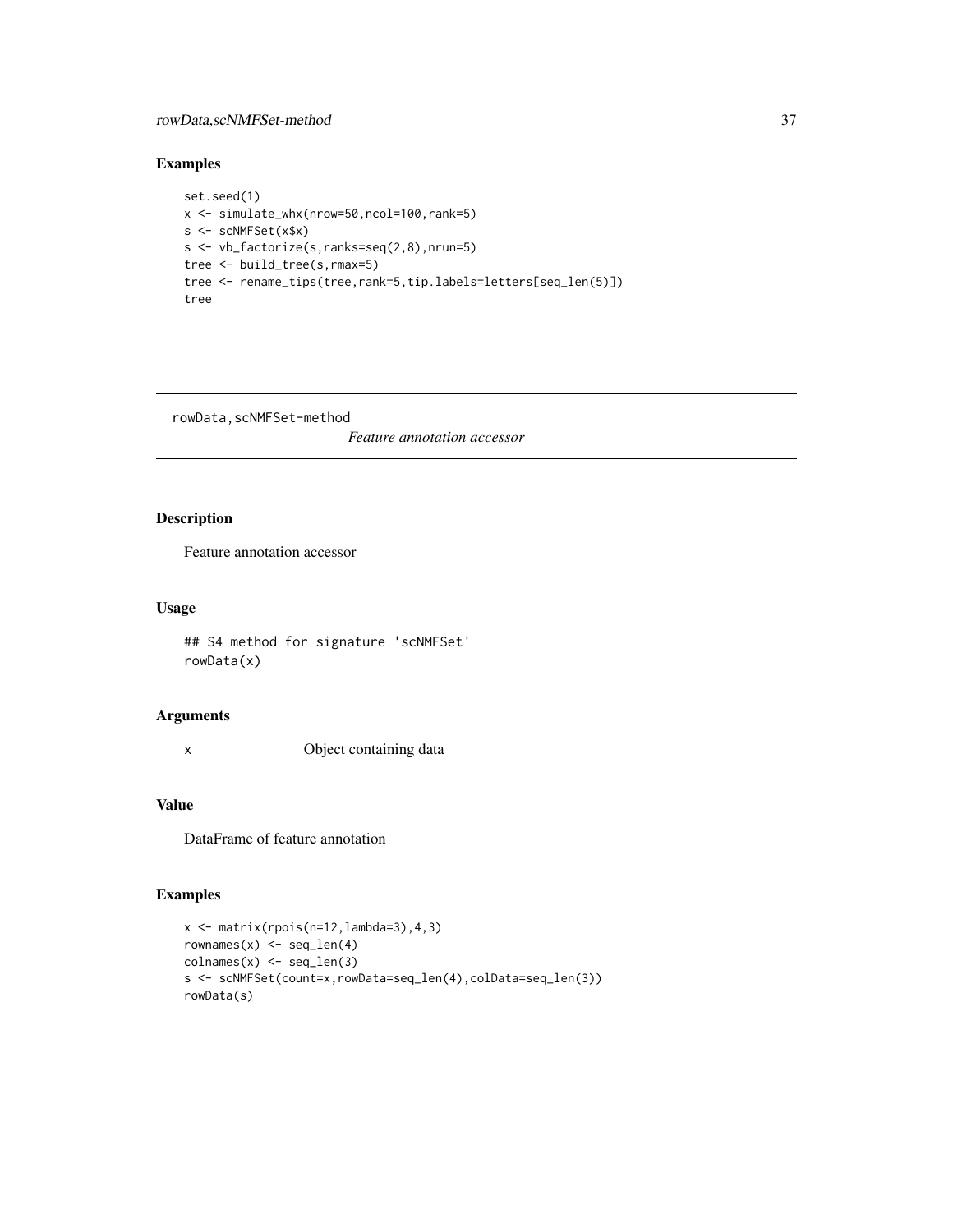```
rowData<-,scNMFSet-method
```
*Gene annotation assignment*

### Description

Gene annotation assignment

### Usage

## S4 replacement method for signature 'scNMFSet'  $rowData(x) \leq value$ 

### Arguments

|       | Object containing data                        |
|-------|-----------------------------------------------|
| value | DataFrame of row annotation to be substituted |

### Value

Row annotation DataFrame

| scNMFSet | Create scNMFSet object |
|----------|------------------------|
|----------|------------------------|

### Description

Object derived from [SingleCellExperiment](#page-0-0)

### Usage

scNMFSet(count = NULL, ..., remove.zeros = TRUE)

### Arguments

| count             | Count matrix                             |
|-------------------|------------------------------------------|
| $\cdot\cdot\cdot$ | Other parameters of SingleCellExperiment |
| remove.zeros      | Remove empty rows and columns            |

#### Value

Object of class scNMFSet.

```
count <- matrix(rpois(n=12,lambda=2),4,3)
s <- scNMFSet(count=count)
s
```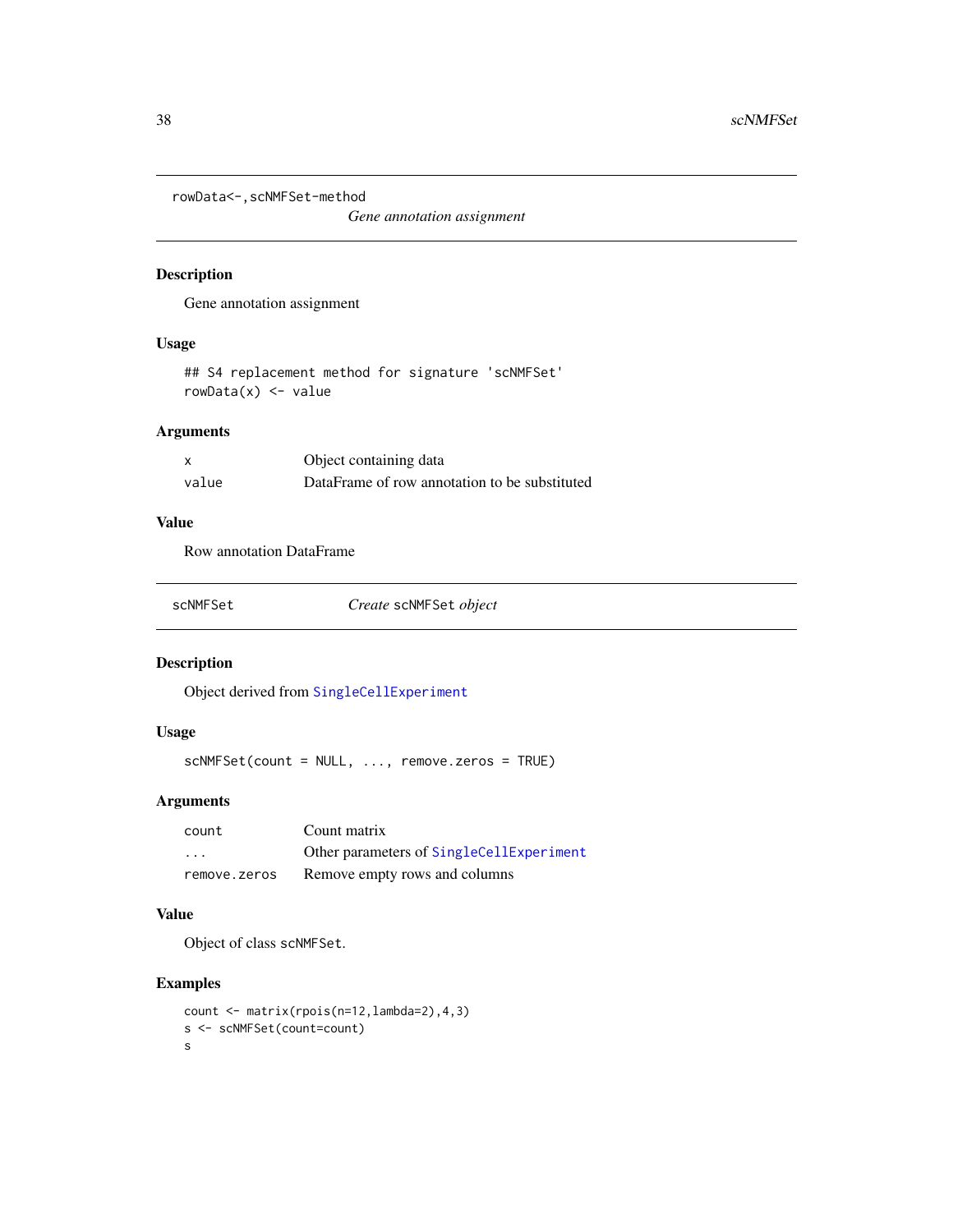<span id="page-38-0"></span>

S4 class derived from [SingleCellExperiment](#page-0-0) that can store single-cell count matrix, gene and cell annotation data frames, and factorization factors as well as quality measures for rank determination.

#### Usage

## S4 method for signature 'scNMFSet,ANY' plot(x)

#### Arguments

x Object containing measure

#### Value

Object of class scNMFSet

NULL

#### Methods (by generic)

• plot: Plot measures of an object. For quality measures derived from maximum likelihood inference, dispersion and cophenetic will be plotted separately.

For measure derived from Bayesian inference, log evidence as a function of rank values will be plotted.

### **Slots**

assays Named list for count matrix counts.

rowData DataFrame for gene (feature) names and annotations in columns.

- colData DataFrame for cell IDs and other annotations in columns (e.g., barcodes, cell types).
- ranks Vector for rank values for which factorization has been performed.
- basis List (of length equal to that of ranks) of basis matrices W from factorization; dimension nrow x rank, where nrow is no. of rows in count.
- coeff List (of length equal to that of ranks) of coefficient matrices **H** from factorization; dimension rank x ncol, where ncol is no. of columns in count.
- measure Data frame of factorization quality measures for each rank (likelihood and dispersion). Other slots inherited from SingleCellExperiment class are not explicitly used.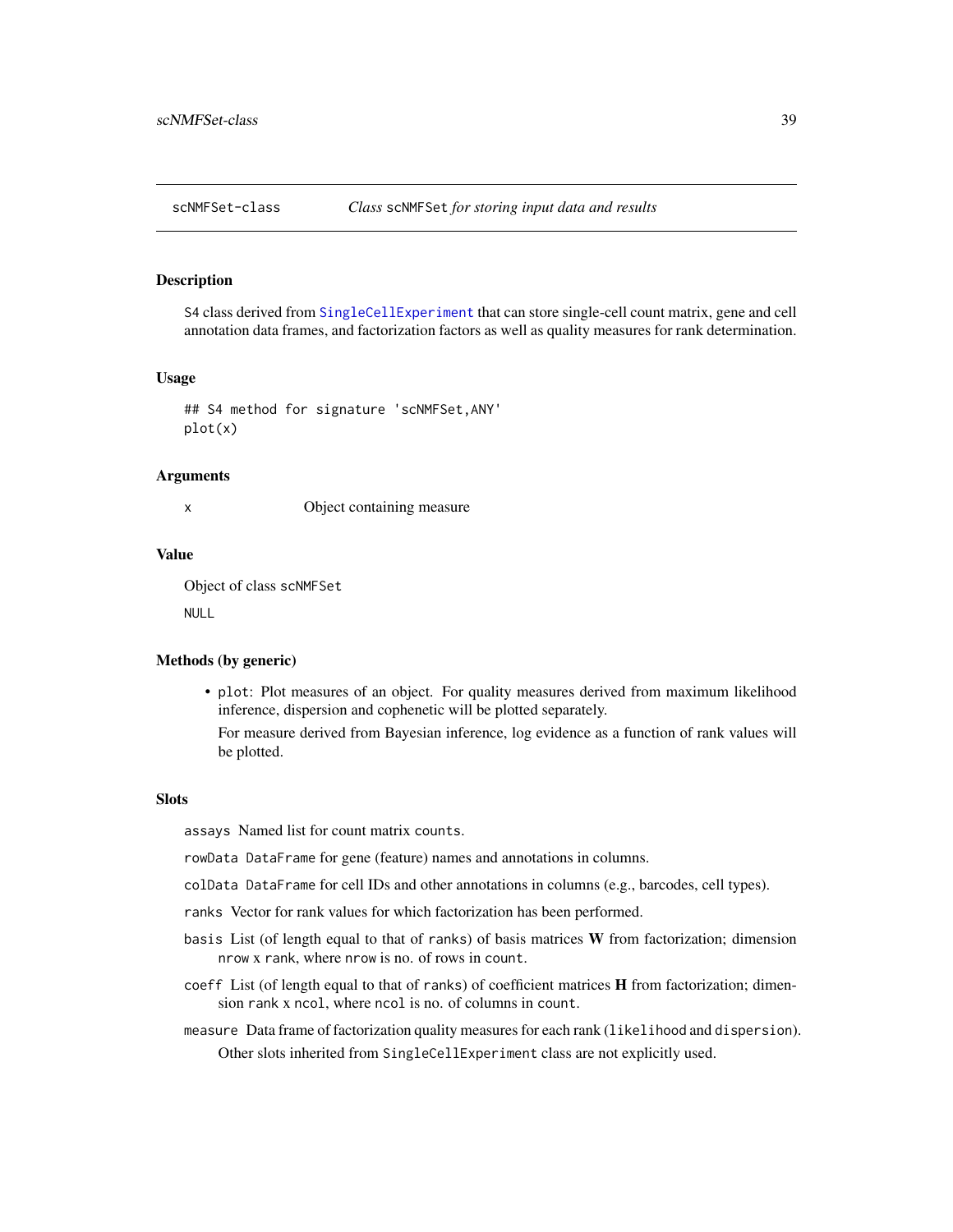#### Examples

```
library(S4Vectors)
# toy matrix
ngenes <- 8
ncells <-5mat <- matrix(rpois(n=ngenes*ncells,lambda=3),ngenes,ncells)
abc <- letters[seq_len(ngenes)]
ABC <- LETTERS[seq_len(ncells)]
genes <- DataFrame(gene_id=abc)
cells <- DataFrame(cell_id=ABC)
rownames(mat) <- rownames(genes) <- abc
colnames(mat) <- rownames(cells) <- ABC
# create scNMFSet object
s <- scNMFSet(count=mat,rowData=genes,colData=cells)
# alternative ways
s2 <- scNMFSet(count=mat)
s2 <- scNMFSet(assays=list(counts=mat))
# show dimensions
dim(s)
# show slots
rowData(s)
# modify slots
colData(s) <- DataFrame(cell_id=seq_len(ncells),
              cell_type=c(rep('tissue1',2),
                         rep('tissue2',ncells-2)))
colData(s)
```
show,scNMFSet-method *Display object*

### Description

Display the class and dimension of an object

Object name itself on command line or (show(object)) will display class and dimensionality

#### Usage

```
## S4 method for signature 'scNMFSet'
show(object)
```
#### Arguments

object Object of class scNMFSet

<span id="page-39-0"></span>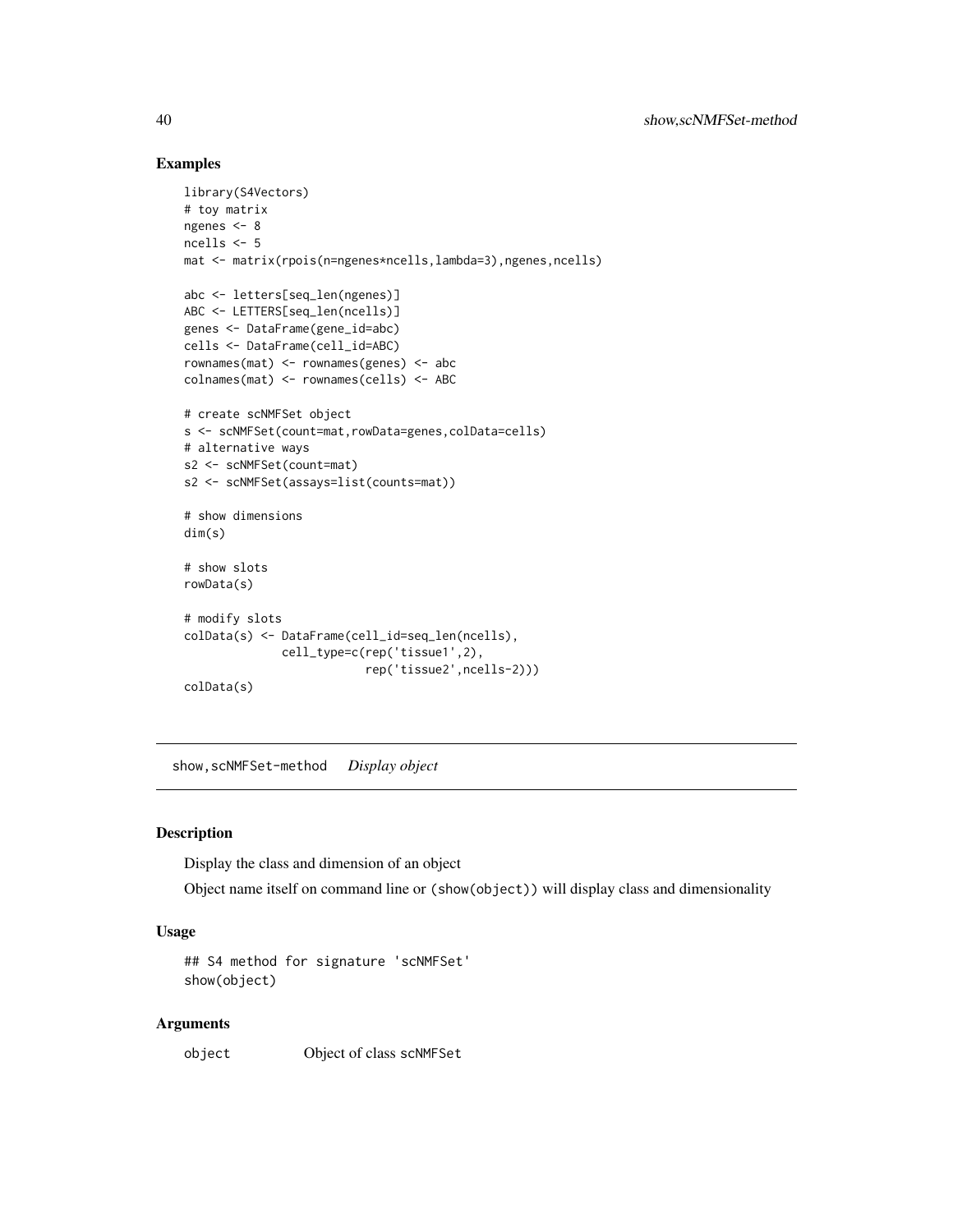### <span id="page-40-0"></span>simulate\_data 41

#### Value

NULL

#### Examples

```
s <- scNMFSet(matrix(rpois(n=12,lambda=3),4,3))
show(s)
```
simulate\_data *Generate simulated data for factorization*

#### Description

Use one of two schemes to generate simulated data suitable for testing factorization.

### Usage

```
simulate_data(nfeatures, nsamples, generate.factors = FALSE,
 nfactor = 10, alpha0 = 0.5, shuffle = TRUE)
```
### Arguments

| nfeatures        | Number of features m (e.g., genes).                                                                                                                                                          |  |
|------------------|----------------------------------------------------------------------------------------------------------------------------------------------------------------------------------------------|--|
| nsamples         | Vector of sample sizes in each cluster. Rank r is equal to the length of this<br>vector. Sum of elements is the total sample size n.                                                         |  |
| generate.factors |                                                                                                                                                                                              |  |
|                  | Generate factor matrices W and H, each with dimension n x r and r x n. If FALSE,<br>factor matrices are not used and count data are generated directly from r multi-<br>nomials for m genes. |  |
| nfactor          | Total RNA count of multinomials for each cluster with generate factors =<br>FALSE. Small nfactor will yield sparse count matrix.                                                             |  |
| alpha0           | Variance parameter of Dirichlet distribution from which multinomial probabili-<br>ties are sampled with generate. factors = FALSE.                                                           |  |
| shuffle          | Randomly permute rows and columns of count matrix.                                                                                                                                           |  |
|                  |                                                                                                                                                                                              |  |

#### Details

In one scheme (generate.factors = TRUE), simulated factor matrices W and H are used to build count data  $X = WH$ . In the second scheme, factor matrices are not used and  $X$  is sampled directly from r (rank requested) sets of multinomial distributions.

### Value

If generate.factors = TRUE, list of components w (basis matrix, nfeatures x rank), h (coefficient matrix, rank x ncells, where ncells is equal to n, the sum of nsamples), and x, a matrix of Poisson deviates with mean  $W \times H$ . If generate. factors = FALSE, only the count matrix  $x$  is in the list.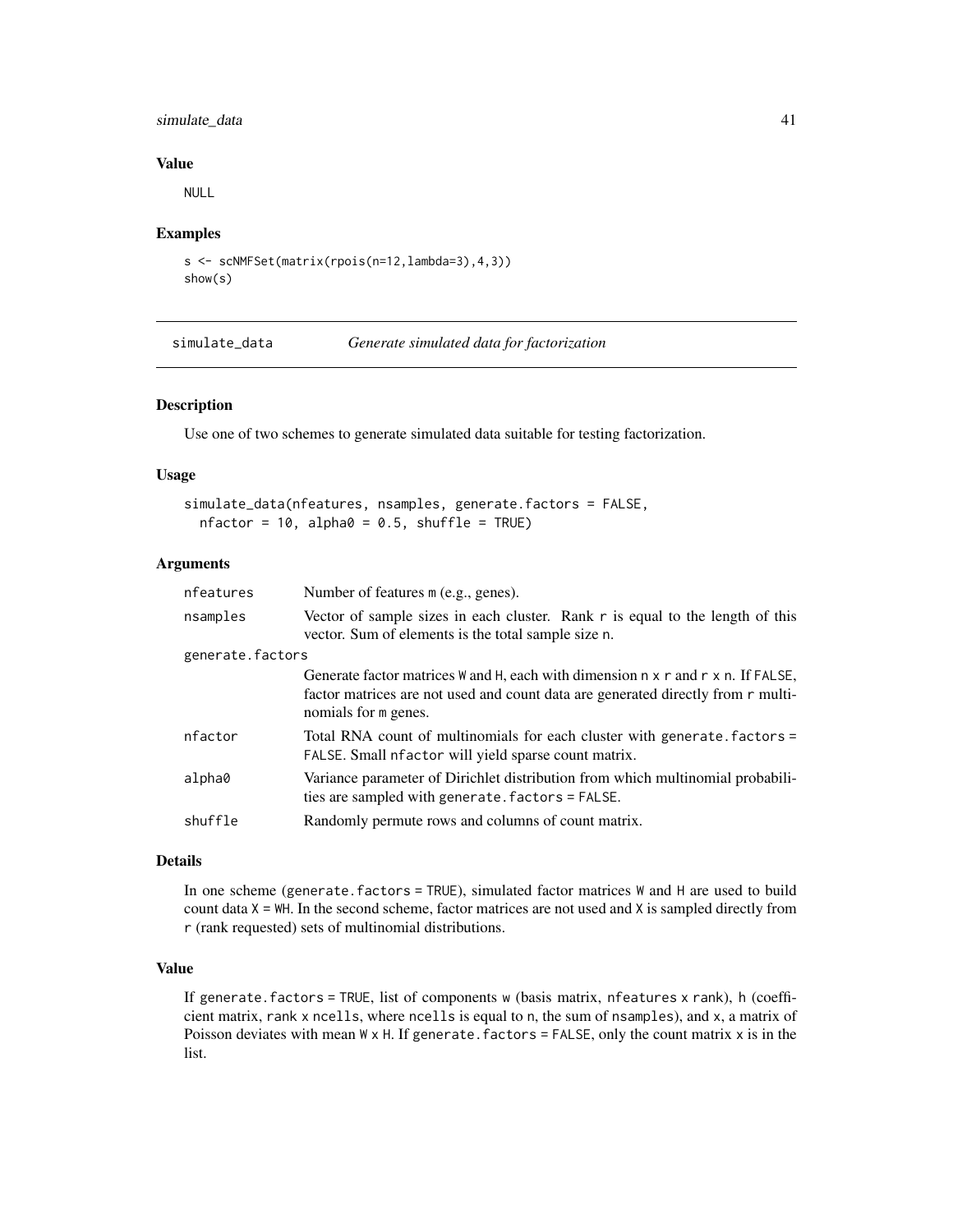### Examples

```
set.seed(1)
x <- simulate_data(nfeatures=10,nsamples=c(20,20,60,40,30))
s < -scNMFSet(x)s
```
simulate\_whx *Simulate factor matrices and data using priors*

### Description

Under Bayesian formulation, use prior distributions of factor matrices and generate simulated data

#### Usage

```
simulate_whx(nrow, ncol, rank, aw = 0.1, bw = 1, ah = 0.1, bh = 1)
```
#### Arguments

| nrow | Number of features (genes).                                   |
|------|---------------------------------------------------------------|
| ncol | Number of cells (samples).                                    |
| rank | Rank (neol of W, nrow of H).                                  |
| aw   | Shape parameter of basis prior.                               |
| bw   | Mean of basis prior. Scale parameter is equal to aw/bw.       |
| ah   | Shape parameter of coefficient prior.                         |
| bh   | Mean of coefficient prior. Scale parameter is equal to ah/bh. |

### Details

Basis W and coefficient matrices H are sampled from gamma distributions (priors) with shape (aw, ah) and mean (bw,bh) parameters. Count data X are sampled from Poisson distribution with mean values given by WH.

#### Value

List with elements w, h, and x, each containing basis, coefficient, and count matrices.

```
set.seed(1)
x <- simulate_whx(nrow=50,ncol=100,rank=5)
s <- scNMFSet(count=x$x)
s <- vb_factorize(s,ranks=seq(2,8),nrun=5)
plot(s)
```
<span id="page-41-0"></span>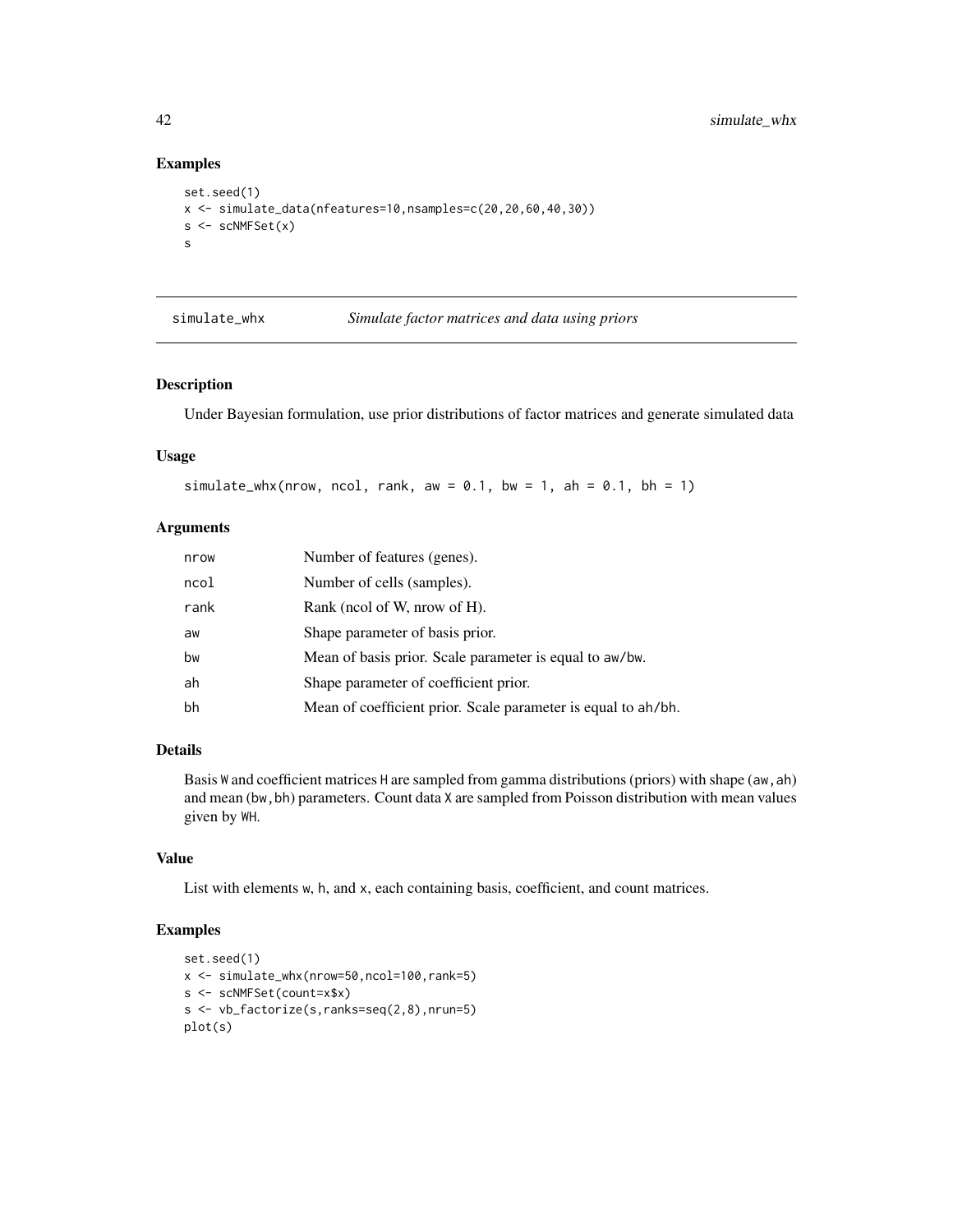<span id="page-42-1"></span><span id="page-42-0"></span>

Perform variational Bayes NMF and store factor matrices in object

### Usage

```
vb_factorize(object, ranks = 2, nrun = 1, verbose = 2,progress.bar = TRUE, initializer = "random", Itmax = 10000,
 hyper.update = rep(TRUE, 4), gamma.a = 1, gamma.b = 1,
 Tol = 1e-05, hyper.update.n0 = 10, hyper.update.dn = 1,
 connectivity = TRUE, fudge = NULL, ncores = 1, useC = TRUE,
 unif.stop = TRUE)
```
### Arguments

| object          | scNMFSet object containing count matrix.                                                                                                                                                                         |  |
|-----------------|------------------------------------------------------------------------------------------------------------------------------------------------------------------------------------------------------------------|--|
| ranks           | Rank for factorization; can be a vector of multiple values.                                                                                                                                                      |  |
| nrun            | No. of runs with different initial guesses.                                                                                                                                                                      |  |
| verbose         | The verbosity level: 3, each iteration output printed; 2, each run output printed;<br>1, each randomized sample output printed; 0, silent.                                                                       |  |
| progress.bar    | Display progress bar with verbose $= 1$ for multiple runs.                                                                                                                                                       |  |
| initializer     | If 'random', randomized initial conditions; 'svd2' for singular value decom-<br>posed initial condition.                                                                                                         |  |
| Itmax           | Maximum no. of iteration.                                                                                                                                                                                        |  |
| hyper.update    | Vector of four logicals, each indcating whether hyperparameters c(aw, bw, ah,<br>bh) should be optimized.                                                                                                        |  |
| gamma.a         | Gamma distribution shape parameter.                                                                                                                                                                              |  |
| gamma.b         | Gamma distribution mean. These two parameters are used for fixed hyperpa-<br>rameters with hyper.update elements FALSE.                                                                                          |  |
| Tol             | Tolerance for terminating iteration.                                                                                                                                                                             |  |
| hyper.update.n0 |                                                                                                                                                                                                                  |  |
|                 | Initial number of steps in which hyperparameters are fixed.                                                                                                                                                      |  |
| hyper.update.dn |                                                                                                                                                                                                                  |  |
|                 | Step intervals for hyperparameter updates.                                                                                                                                                                       |  |
| connectivity    | If TRUE, connectivity and dispersion will be calculated after each run. Can be<br>turned off to save memory.                                                                                                     |  |
| fudge           | Small positive number used as lower bound for factor matrix elements to avoid<br>singularity. If fudge = NULL (default), it will be replaced by .Machine\$double.eps.<br>Can be set to 0 to skip regularization. |  |
| ncores          | Number of processors (cores) to run. If ncores > 1, parallelization is attempted.                                                                                                                                |  |
| useC            | Use C++ version of updates for speed.                                                                                                                                                                            |  |
| unif.stop       | Terminate if any of columns in basis matrix is uniform.                                                                                                                                                          |  |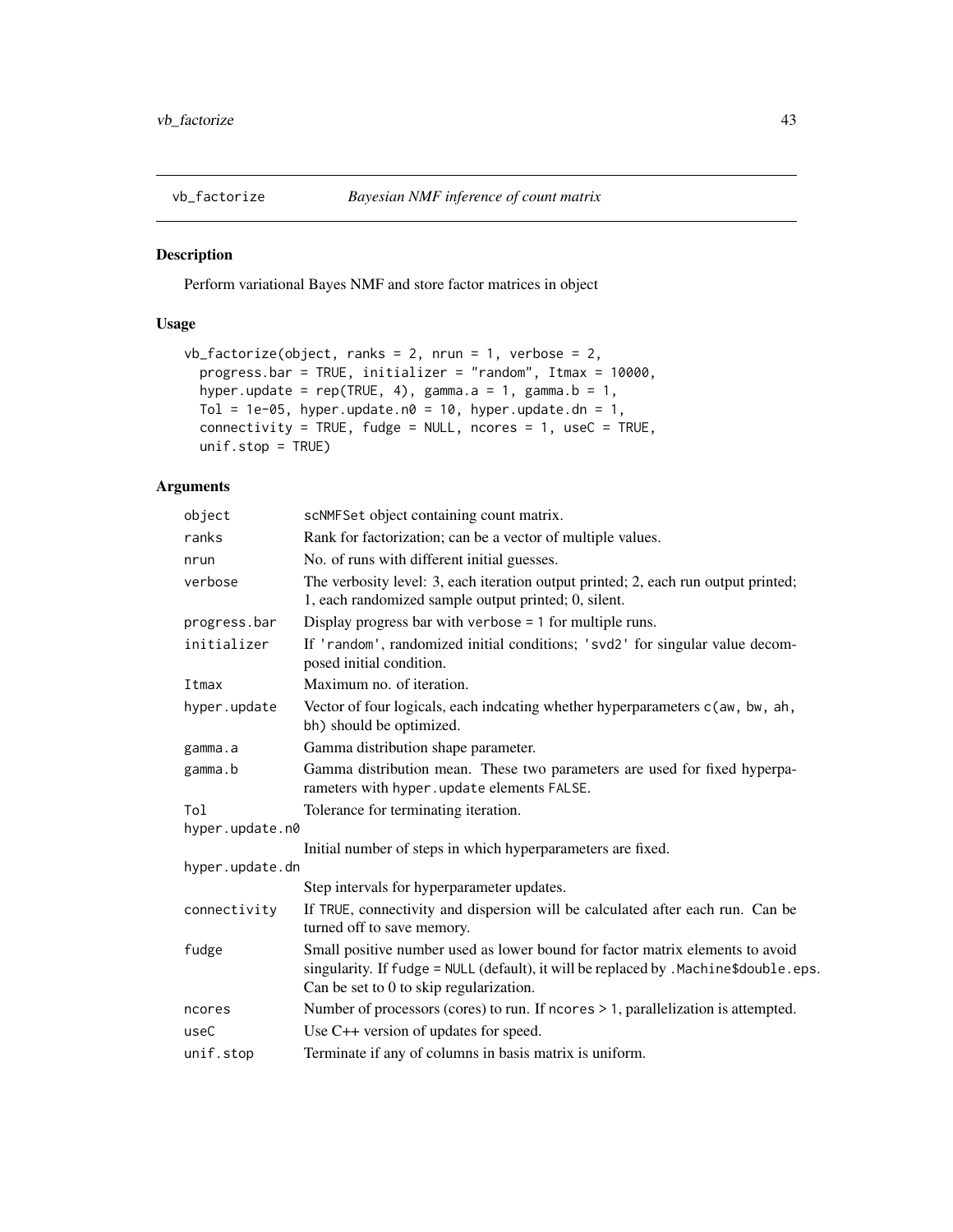### <span id="page-43-0"></span>Details

The main input is the scNMFSet object with count matrix. This function performs non-negative factorization using Bayesian algorithm and gamma priors. Slots basis, coeff, and ranks are filled.

When run with multiple values of ranks, factorization is repeated for each rank and the slot measure contains log evidence and optimal hyperparameters for each rank. With nrun > 1, the solution with the maximum log evidence is stored for a given rank.

### Value

Object of class scNMFSet with factorization slots filled.

### Examples

```
set.seed(1)
x <- simulate_whx(nrow=50,ncol=100,rank=5)
s <- scNMFSet(x$x)
s <- vb_factorize(s,ranks=seq(2,8),nrun=5)
plot(s)
```
visualize\_clusters *Visualize clusters*

### Description

Use tSNE to generate two-dimensional map of coefficient matrix.

#### Usage

```
visualize_clusters(object, rank, verbose = FALSE, cex = 1,
  cex.names = 0.7, ...
```
#### Arguments

| object    | scNMF object.                         |  |
|-----------|---------------------------------------|--|
| rank      | Rank value to extract from object.    |  |
| verbose   | Print tSNE messages.                  |  |
| cex       | Symbol size in tSNE plot              |  |
| cex.names | Font size of labels in count barplot. |  |
|           | Other parameters to send to Rtsne.    |  |

### Details

It retrieves a coefficient matrix H from an object and use its elements to assign each cell into clusters. t-Distributed Stochastic Neighbor Embedding (t-SNE; <https://lvdmaaten.github.io/tsne/>) is used to visualize the clustering in 2D. Also plotted is the distribution of cell counts for all clusters.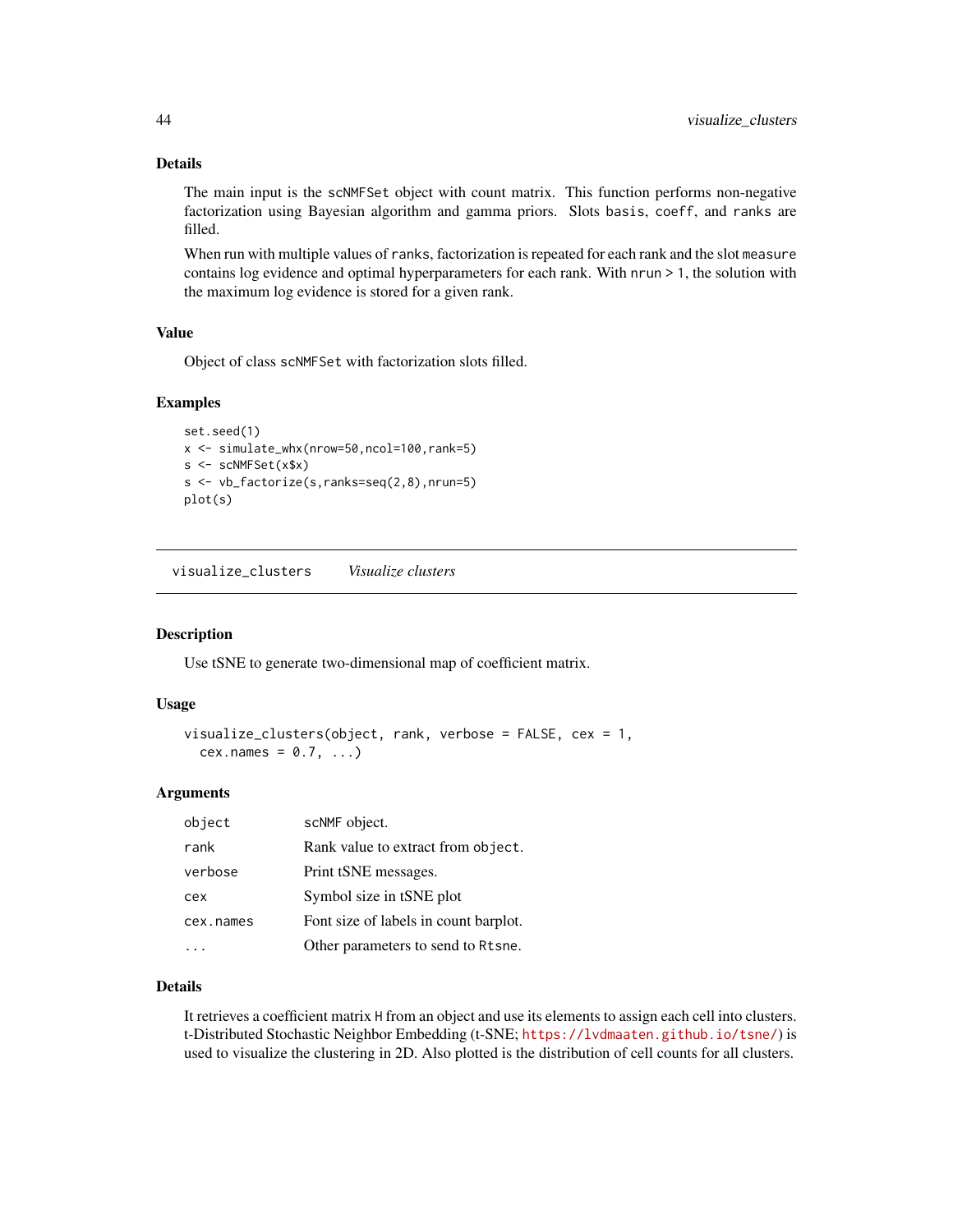#### <span id="page-44-0"></span>write\_ $10x$  45

#### Value

NULL

#### Examples

```
set.seed(1)
x <- simulate_data(nfeatures=10,nsamples=c(20,20,60,40,30))
rownames(x) \leftarrow seq\_len(10)colnames(x) <- seq_len(170)
s <- scNMFSet(count=x,rowData=seq_len(10),colData=seq_len(170))
s <- vb_factorize(s,ranks=seq(2,5))
visualize_clusters(s,rank=5)
```
write\_10x *Write 10x data files*

### Description

Use an object and write count and annotation files in 10x format.

### Usage

```
write_10x(object, dir, count = "matrix.mtx", genes = "genes.tsv",
 barcodes = "barcodes.tsv", quote = FALSE)
```
#### Arguments

| object   | Object of class scNMFSet containing count data |  |
|----------|------------------------------------------------|--|
| dir      | Directory where files are to be written.       |  |
| count    | File name for count matrix.                    |  |
| genes    | File name for gene annotation.                 |  |
| barcodes | File name for cell annotation.                 |  |
| quote    | Suppress quotation marks in output files.      |  |

### Value

NULL

```
set.seed(1)
x <- matrix(rpois(n=12,lambda=3),4,3)
rownames(x) <- seq_len(4)\text{colnames}(x) \leq \text{seq\_len}(3)s <- scNMFSet(count=x,rowData=seq_len(4),colData=seq_len(3))
write_10x(s,dir='.')
```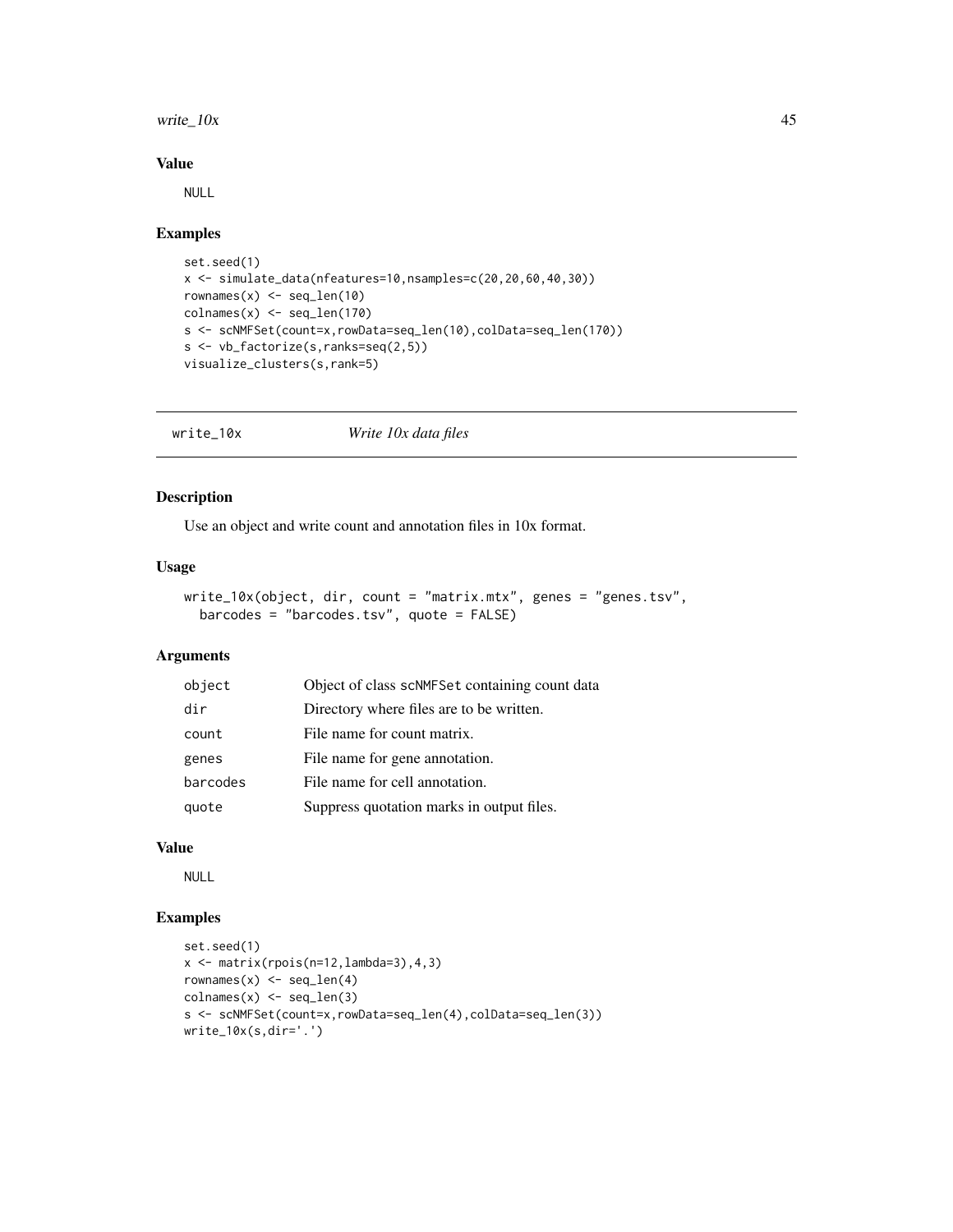<span id="page-45-0"></span>

Write a csv file of meta gene lists from input list

### Usage

write\_meta(meta, file)

### Arguments

| meta | List of meta genes output from meta_genes |
|------|-------------------------------------------|
| file | Output file name                          |

#### Value

NULL

### Examples

```
set.seed(1)
x <- simulate_whx(nrow=50, ncol=100, rank=5)
s <- scNMFSet(x$x)
s <- vb_factorize(s, ranks=seq(2,8), nrun=5)
plot(s)
m <- meta_genes(s, rank=5)
write_meta(m, file='meta.csv')
```
[,scNMFSet,ANY,ANY,ANY-method *Subsetting scNMFSet object*

### Description

Subsetting scNMFSet object

#### Usage

```
## S4 method for signature 'scNMFSet,ANY,ANY,ANY'
x[i, j]
```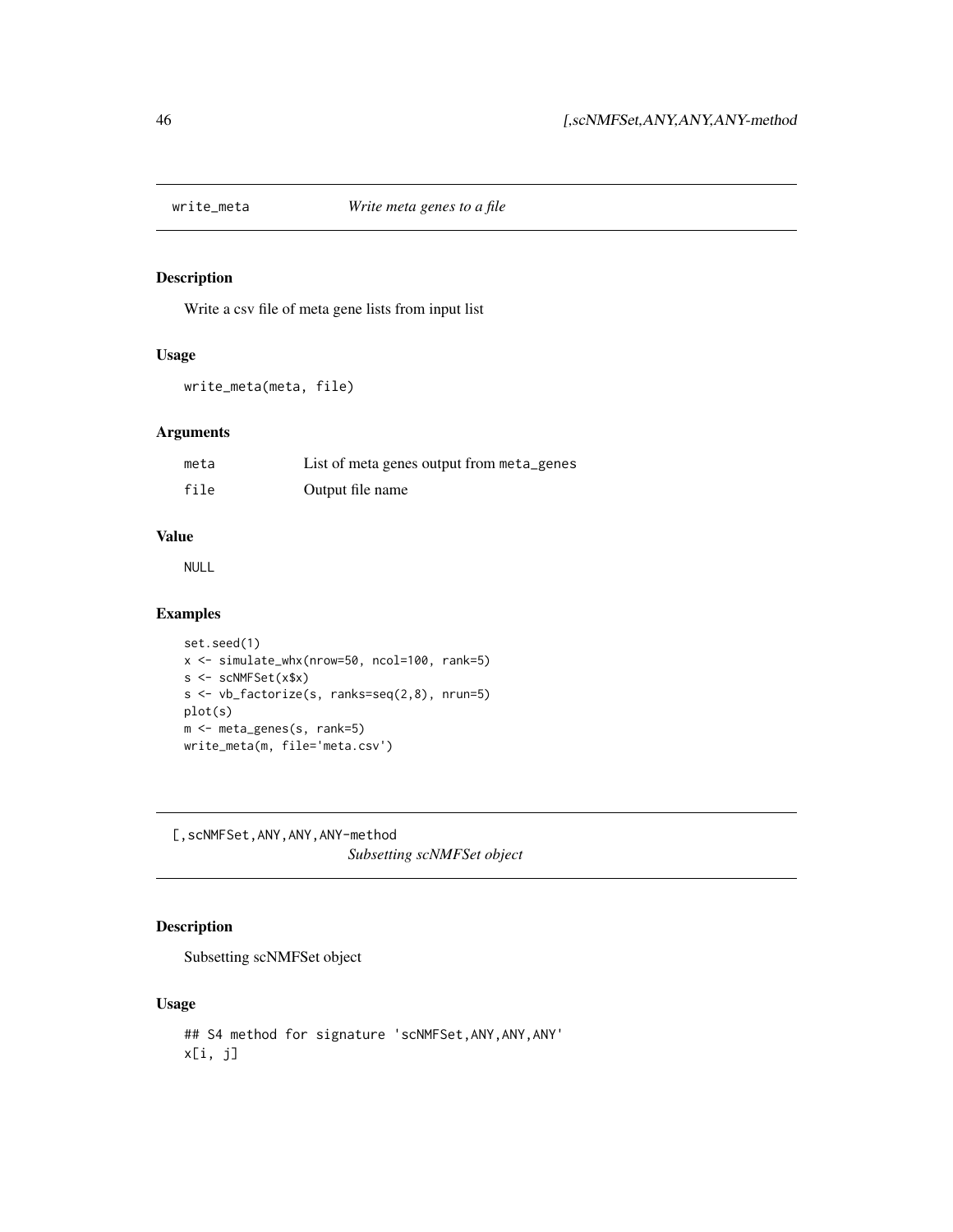## Arguments

| x  | Object to be subsetted |
|----|------------------------|
|    | row index              |
| -i | column index           |

## Value

Subsetted object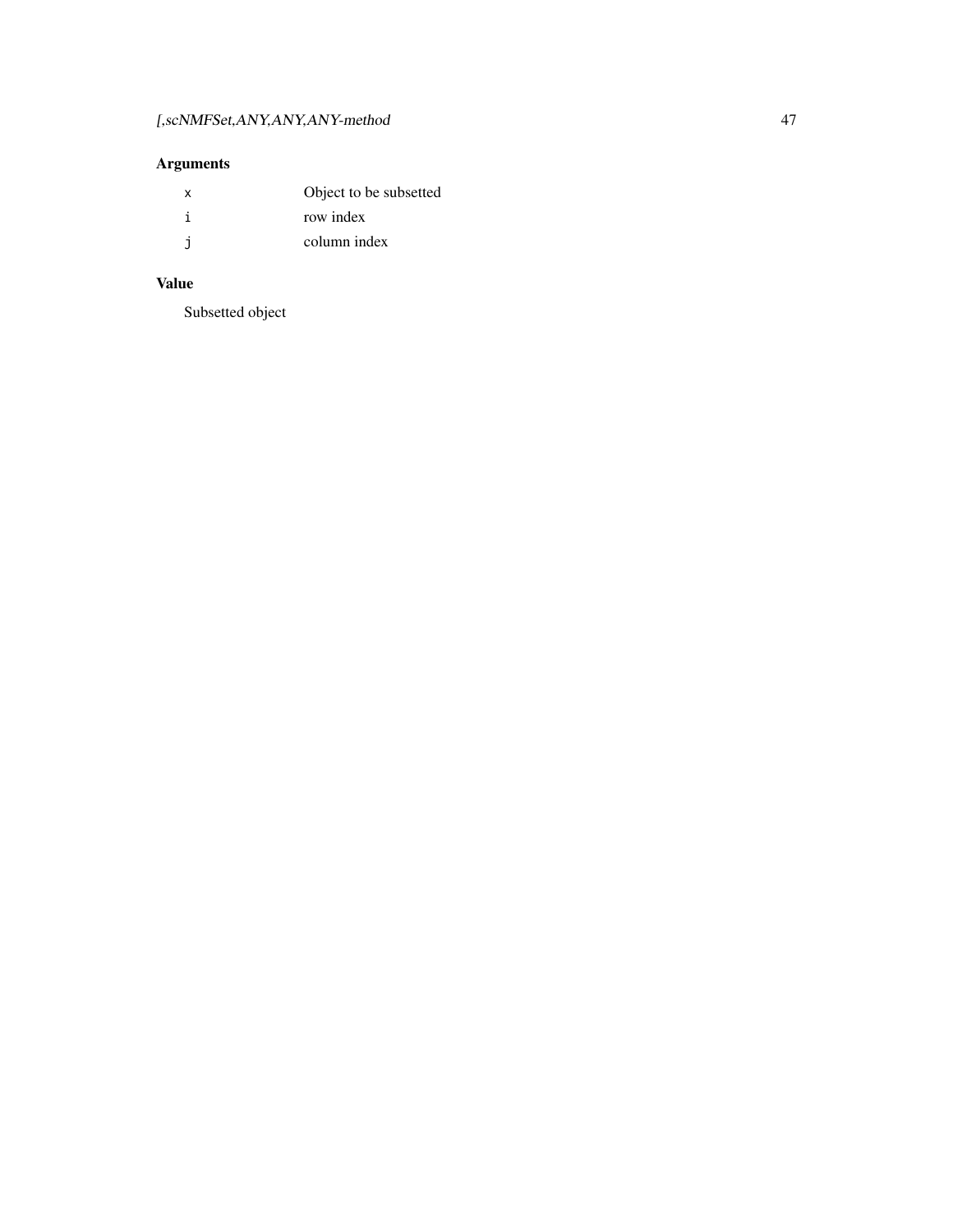# <span id="page-47-0"></span>Index

[, scNMFSet, ANY, ANY, ANY-method, [46](#page-45-0) [,scNMFSet-method *(*[,scNMFSet,ANY,ANY,ANY-method*)*, [46](#page-45-0) assignCelltype, [3](#page-2-0) basis, [4](#page-3-0) basis,scNMFSet-method, [5](#page-4-0) basis $\leq$ -,  $6$ basis<-,scNMFSet-method, [6](#page-5-0) build\_tree, [7,](#page-6-0) *[29](#page-28-0)*, *[32](#page-31-0)* ccfindR, [8](#page-7-0) ccfindR-package *(*ccfindR*)*, [8](#page-7-0) cell\_map, [8](#page-7-0) cluster\_id, [9](#page-8-0) coeff, [10](#page-9-0) coeff,scNMFSet-method, [10](#page-9-0) coeff<-, [11](#page-10-0) coeff<-,scNMFSet-method, [11](#page-10-0) colData,scNMFSet-method, [12](#page-11-0) colData<-,scNMFSet,ANY-method, [13](#page-12-0) counts,scNMFSet-method, [13](#page-12-0) counts<-,scNMFSet-method, [14](#page-13-0) dbasis, [15](#page-14-0) dbasis,scNMFSet-method, [15](#page-14-0) dbasis $\leq$ -, [16](#page-15-0) dbasis<-,scNMFSet-method, [16](#page-15-0) dcoeff, [17](#page-16-0) dcoeff, scNMFSet-method, [17](#page-16-0) dcoeff<-, [18](#page-17-0)

factorize, [19,](#page-18-0) *[25](#page-24-0)* feature\_map, [20](#page-19-0) filter\_cells, [21](#page-20-0) filter\_genes, [22,](#page-21-0) *[32](#page-31-0)*

dcoeff<-,scNMFSet-method, [18](#page-17-0)

gene\_map, [23](#page-22-0)

heatmap, *[8](#page-7-0)*, *[24](#page-23-0)*

image, *[8](#page-7-0)*, *[21](#page-20-0)*, *[24](#page-23-0)*

measure, [25](#page-24-0) measure, scNMFSet-method, [25](#page-24-0) measure<-, [26](#page-25-0) measure<-, scNMFSet-method, [26](#page-25-0) meta\_gene.cv, *[4](#page-3-0)*, [27](#page-26-0) meta\_genes, [28](#page-27-0)

newick, [29](#page-28-0) normalize\_count, [29](#page-28-0)

optimal\_rank, [30](#page-29-0)

plot, *[8](#page-7-0)*, *[21](#page-20-0)*, *[24](#page-23-0)* plot,scNMFSet,ANY-method *(*scNMFSet-class*)*, [39](#page-38-0) plot.phylo, *[32](#page-31-0)* plot\_genes, [31](#page-30-0) plot\_tree, [32](#page-31-0)

ranks, [33](#page-32-0) ranks,scNMFSet-method, [33](#page-32-0) ranks<-, [34](#page-33-0) ranks<-,scNMFSet-method, [34](#page-33-0) read\_10x, [35](#page-34-0) remove\_zeros, [36](#page-35-0) rename\_tips, [36](#page-35-0) rowData,scNMFSet-method, [37](#page-36-0) rowData<-, scNMFSet-method, [38](#page-37-0)

scNMFSet, [38](#page-37-0) scNMFSet-class, [39](#page-38-0) show, scNMFSet-method, [40](#page-39-0) simulate\_data, [41](#page-40-0) simulate\_whx, [42](#page-41-0) SingleCellExperiment, *[38,](#page-37-0) [39](#page-38-0)*

vb\_factorize, *[25](#page-24-0)*, [43](#page-42-0)